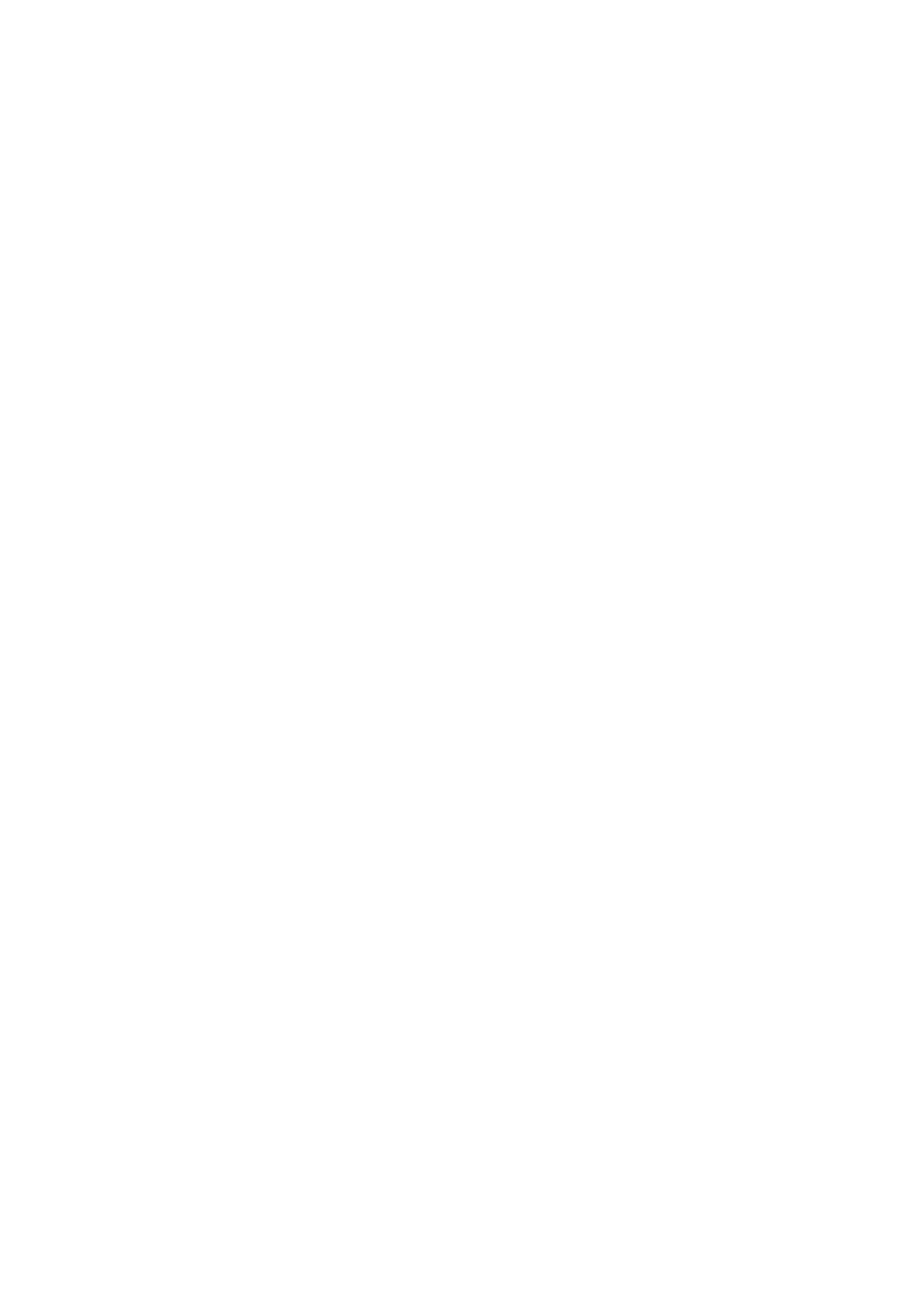*Andreas Hepp Swantje Lingenberg Monika Elsler Johanna Möller Anne Mollen Anke Offerhaus* 

*"I just hope the whole thing won't collapse": "Understanding" and "overcoming" the EU financial crisis from the citizens' perspective* 

TranState Working Papers

No. 168

Sfb597 "Staatlichkeit im Wandel" – "Transformations of the State" Bremen, 2013 [ISSN 1861-1176]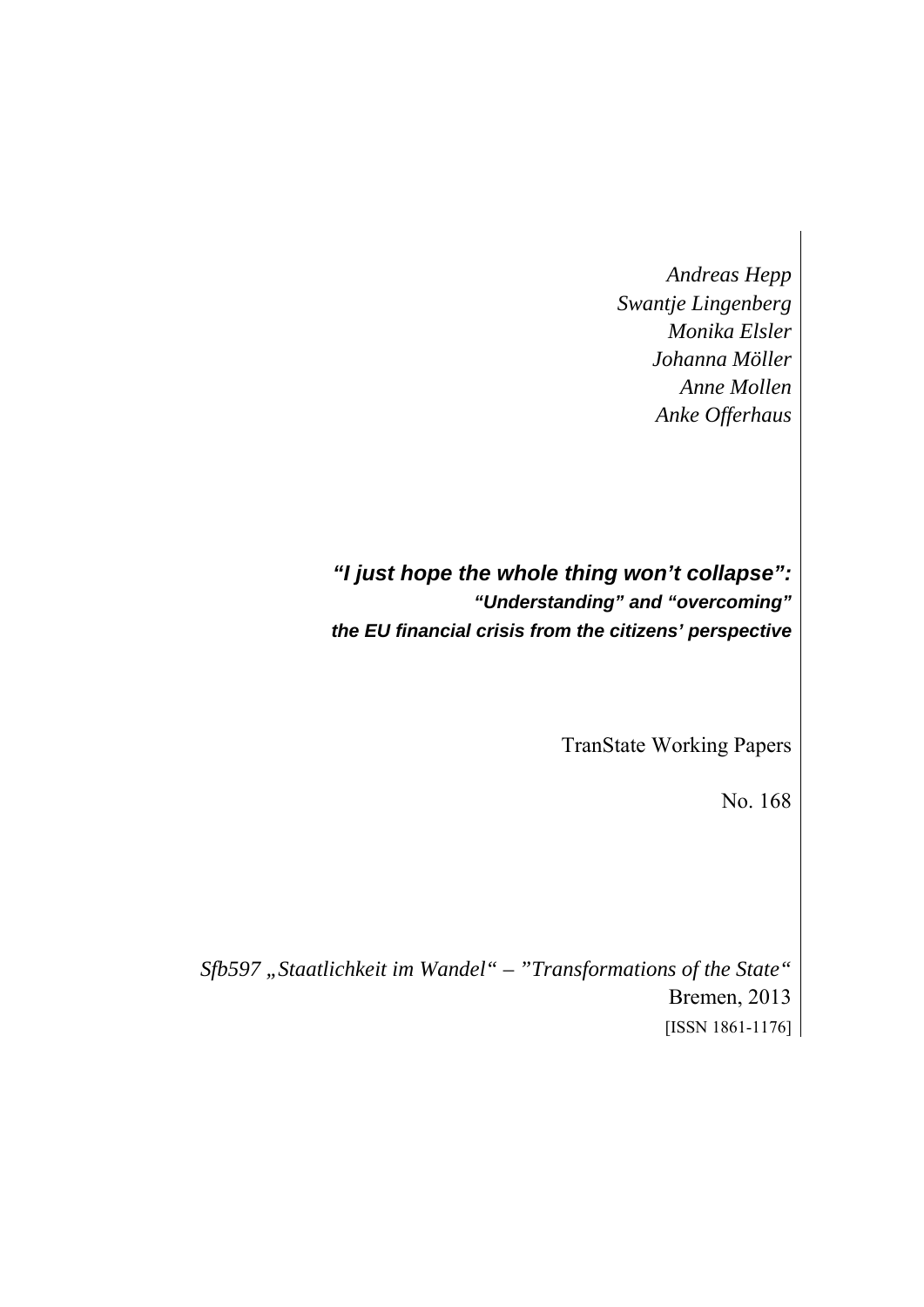Andreas Hepp, Swantje Lingenberg, Monika Elsler, Johanna Möller, Anne Mollen, Anke Offerhaus "I just hope the whole thing won't collapse": "Understanding" and "overcoming" the EU financial crisis from the citizens' perspective (TranState Working Papers, 168) Bremen: Sfb 597 "Staatlichkeit im Wandel", 2013 ISSN 1861-1176

Universität Bremen Sonderforschungsbereich 597 / Collaborative Research Center 597 Staatlichkeit im Wandel / Transformations of the State Postfach 33 04 40 D - 28334 Bremen Tel.:+ 49 421 218-56644 Fax:+ 49 421 218-56633 Homepage: http://www.staatlichkeit.uni-bremen.de

Diese Arbeit ist im Sonderforschungsbereich 597 "Staatlichkeit im Wandel", Bremen, entstanden und wurde auf dessen Veranlassung unter Verwendung der ihm von der Deutschen Forschungsgemeinschaft zur Verfügung gestellten Mittel veröffentlicht.

Deutsche Forschungsgemeinschaft

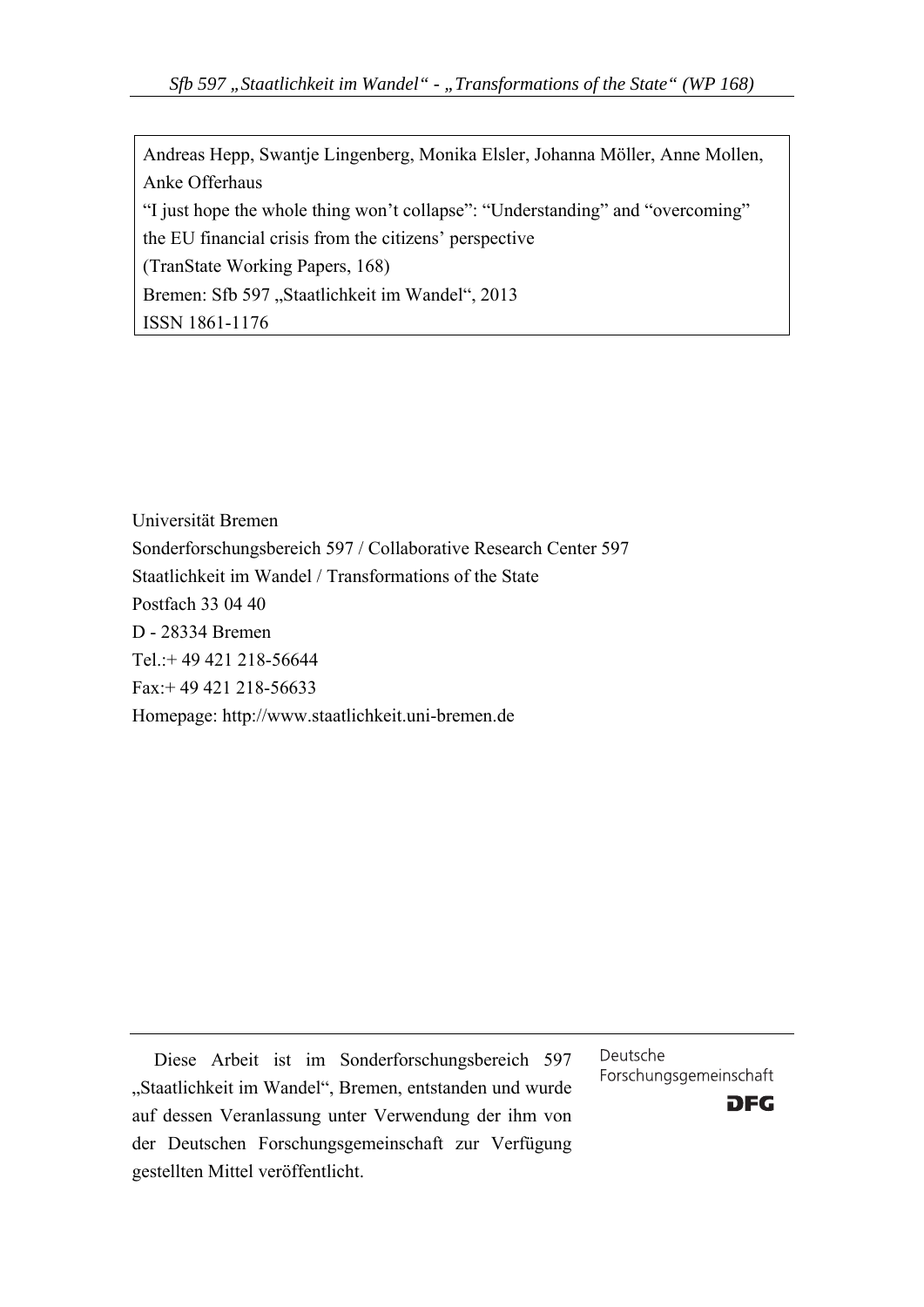# *"I just hope the whole thing won't collapse": "Understanding" and "overcoming" the EU financial crisis from the citizens' perspective*

## **ABSTRACT**

Based on qualitative research conducted in Austria, Denmark, France, Germany, Poland, and the United Kingdom, the article analyses the 'citizens' perspective' on the 'EU financial crisis' as it is communicated in the European public sphere. With reference to this aim, we argue in the following steps: After a general introduction into the research field we describe our overall theoretical approach on the citizens' role in the process of a communicative construction of the European public sphere. The following section introduces the methodological approach, triangulating qualitative interviews, a half-standardised questionnaire, qualitative network maps and media diaries. We go on to present our research results on the citizens' constructions of the 'EU financial crisis'. On the one hand, they are struggling to 'understand' the crisis, a process that is marked by perplexity, anxiety, and speculations. On the other hand, the citizens develop their own view on how to 'overcome' the crisis, either in a national way, a European way, or by re-negotiating European cooperation. Based on such an analysis we conclude by a general reflection whether the crisis is a problem for the EU and its public sphere.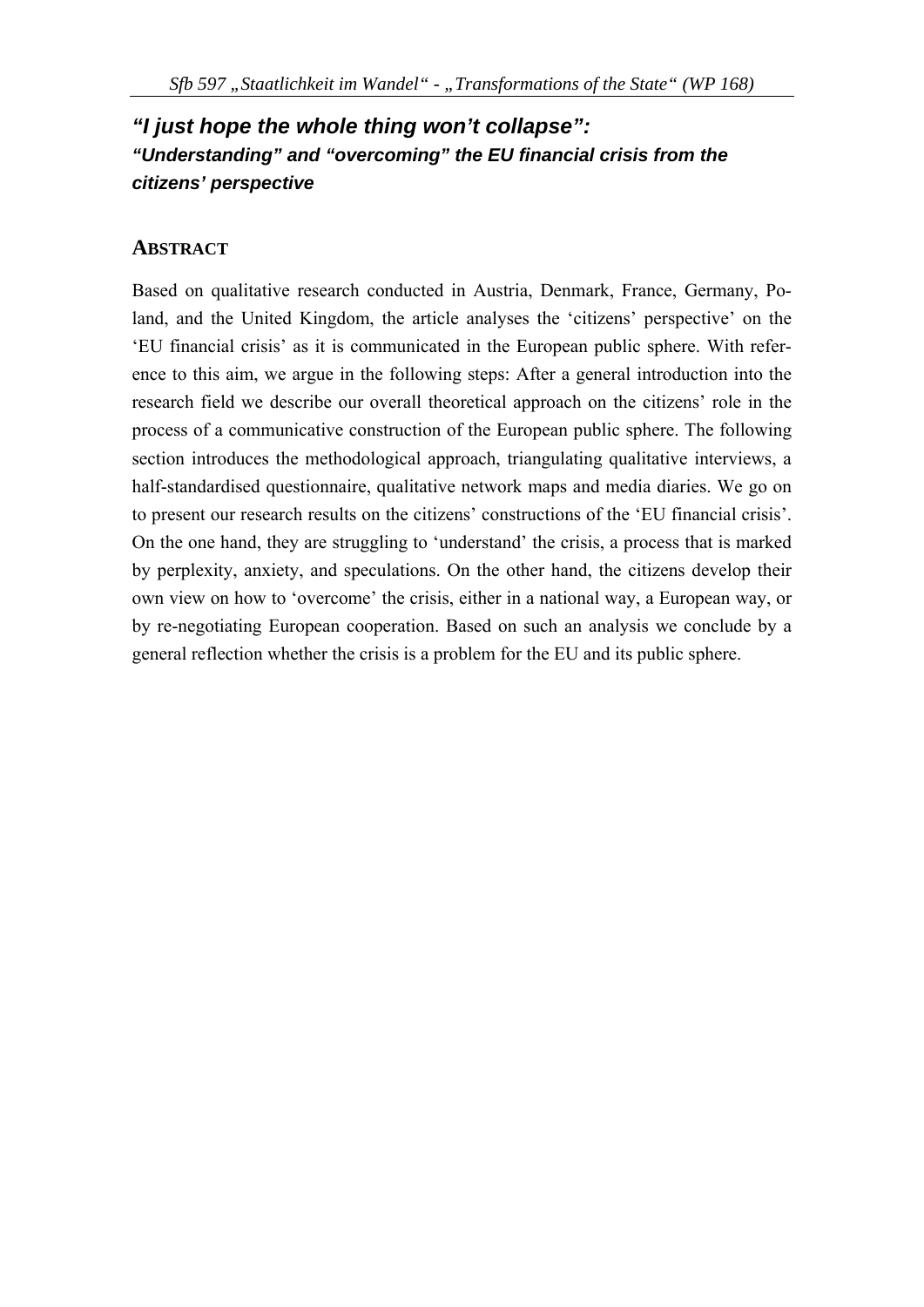| Contents |
|----------|
|----------|

| 2 | CITIZENS' (RE) ACTIONS: MEDIA APPROPRIATION AND THE COMMUNICATIVE       |     |
|---|-------------------------------------------------------------------------|-----|
| 3 | METHODOLOGICAL APPROACH: DESCRIBING THE EUROPEAN PUBLIC                 |     |
| 4 |                                                                         |     |
|   |                                                                         |     |
|   | a                                                                       |     |
|   | b.                                                                      |     |
|   | $\mathbf{c}$                                                            |     |
|   |                                                                         |     |
|   | a                                                                       |     |
|   | b                                                                       |     |
|   | $\mathbf{c}$                                                            |     |
|   | CONCLUSION: THE CRISIS AS A PROBLEM FOR THE EU AND ITS PUBLIC SPHERE?20 |     |
|   |                                                                         |     |
|   |                                                                         | .26 |
|   |                                                                         | 39  |
|   |                                                                         |     |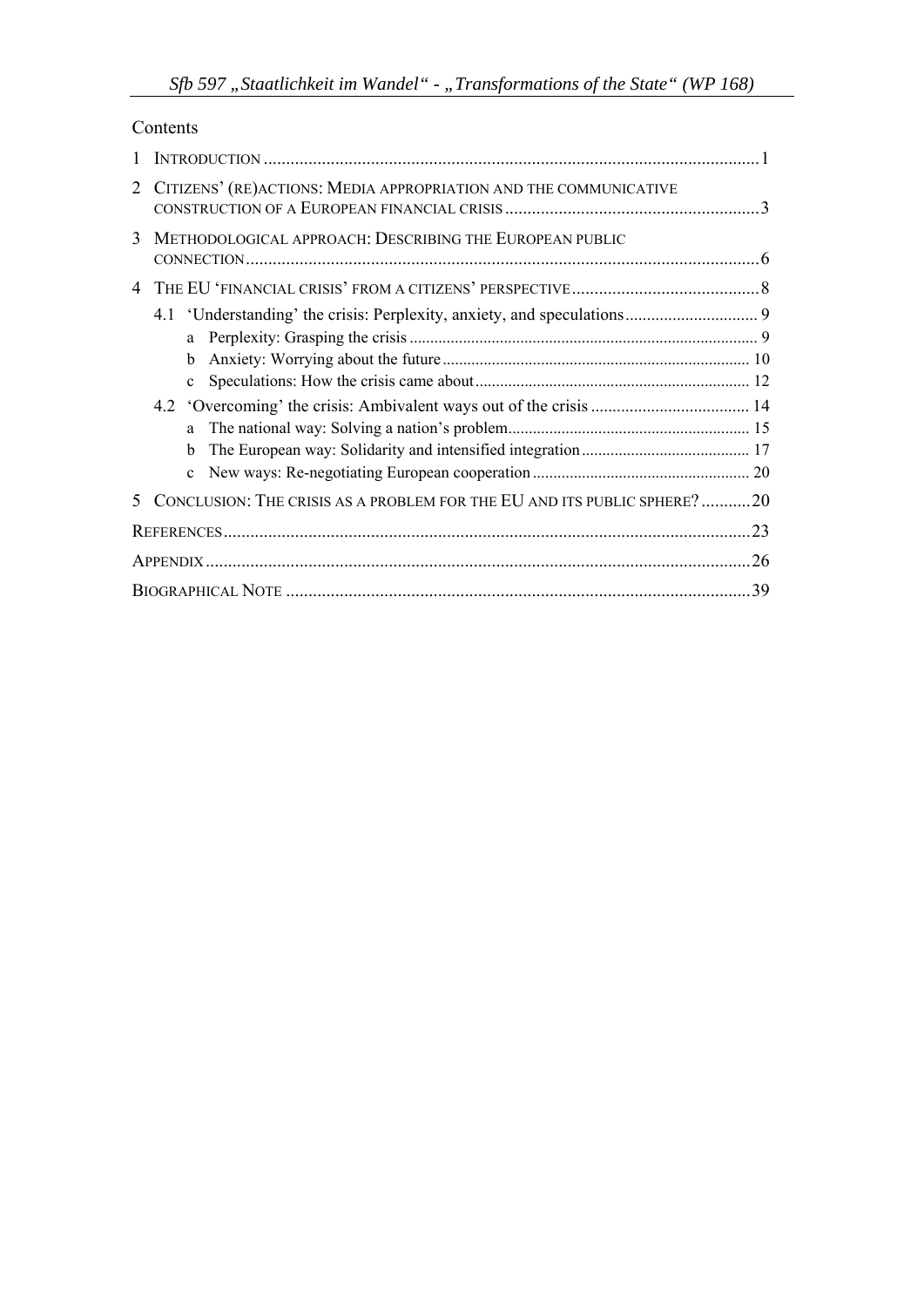# *"I just hope the whole thing won't collapse"<sup>1</sup>: "Understanding" and "overcoming" the EU financial crisis from the citizens' perspective*

## **1 INTRODUCTION**

1

What is mainly called the 'EU financial crisis' has not only been an important focus of media coverage in Europe and beyond. In addition, it became the subject of intellectual debate. For example, Anthony Giddens (2012) argued in the Guardian that "stabilising the euro should be a bridge to longer-term change and a stimulus to the imagination". As a reaction to the crisis and the related politics of the German government, Ulrich Beck (2012) published the book "The German Europe", in which he criticises the increasingly dominant position of Germany in the EU and the related "national view" on Europe – also within other countries – a view that weakens the originally transnational and partly cosmopolitan orientation of the European project. Spurred on by his conviction, Beck became politically active in building up an initiative for a "bottom-up Europe" – together with other politicians and intellectuals like, for example, Zygmunt Bauman, Jacques Delors or Richard Sennett (cf. Delors et al. 2012). Jürgen Habermas published various interviews and articles about the present situation of the EU, which were translated into English and as a consequence became part of the European debate as such (cf. Habermas et al. 2012). Together with two other academic essays, some of these newspaper articles were published in his book "On the European constitution" (Habermas 2011), in which he outlines the possibility of a post- or supranational Europe as part of a world society. Beside their request for deeper European integration, these intellectual statements have in common the recommendation that EU politics should focus more on the people living in Europe: their view of the fact that for the first time the breakdown of *global* capitalism can only be avoided by *national* tax payments (Habermas 2011: 117); their clear desire for a "bottom-up Europe", in which the citizens' "uncertainty, anxiety and indignation" (Beck 2012: 14) should become a core reference point for politics; or their criticism of a "lack both of dynamic leadership and of democratic legitimacy" (Giddens 2012: 3) in relation to the citizens. In sum, it is a *'citizens' perspective'* the various intellectuals are asking for.

It is this 'citizens' perspective' we want to reconstruct in this article. As scholars of media and communication studies we are interested in how far such a 'citizens' perspec-

<sup>1</sup> Quote from an interview with Hilde Haltenberger, a 56-year-old retired Austrian foreign language assistant living in a small village in the North of Austria. See the appendix for sociodemographic information on the interviewees cited in this article.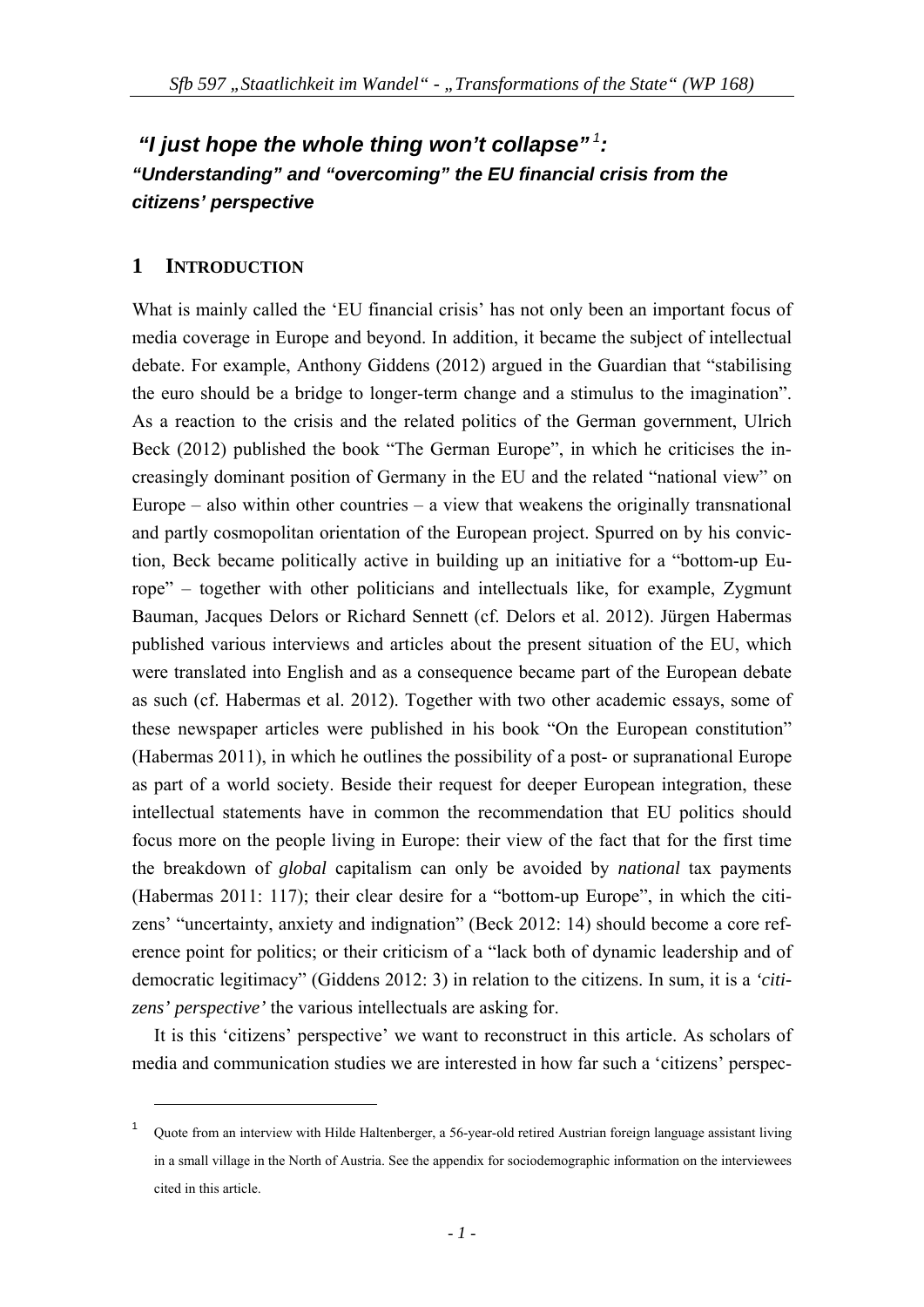tive' on the so-called 'EU financial crisis' is related to their "public connection" (Couldry et al. 2007: 8) to what we call the "European public sphere". As outlined by us elsewhere (Hepp et al. 2012a: 26), this European public sphere cannot be understood merely as an extended national public sphere (Gripsrud 2007: 483-485). The European public sphere is a more complex phenomenon that can be described alongside a shared pan-European transnationalisation of historically mainly national political public spheres.

Within media and communication studies, it is usual for research on Europe to distinguish between a "horizontal" and a "vertical" dimension of Europeanization (Koopmans/Erbe 2004; Wessler et al. 2008: 10, 56; Koopmans/Statham 2010b: 41). Vertical Europeanization means an increasing 'monitoring' of Europe and the EU in the public sphere of each country. Horizontal Europeanization means an increasing 'monitoring of' and 'discussing with' other European countries. For both aspects of Europeanization, we can identify two further moments which offer us four distinct criteria for the Europeanization of national public spheres on the level of media coverage (Peters 2008: 200): First, the vertical dimension of monitoring EU governance; second, the vertical dimension of a collective identification with Europe; third, the horizontal dimension of discursive exchange, meaning a shared pan-European discourse between the national public spheres; and fourth, a European discursive convergence in the national public spheres. We can link these four criteria quite easily with the example of the aforementioned intellectual discourse on the European crisis: Across the European countries, they monitor EU governance of the crisis. Within the group of the elite speakers quoted above, we can perceive identifications with Europe. Additionally, there is a discursive exchange, including the examples of publishing the same articles in different languages. And finally, we are confronted with a certain convergence of arguments, especially in relation to the 'citizens' perspective'.

However, while considerations like these were also the starting point of our own research, a lot of detailed research has been carried out on the production of the perceived European public sphere in journalistic practice as well as the articulation of this public sphere in media coverage since then (cf. recently Koopmans/Statham 2010a; Hepp et al. 2012a), significantly less research has been undertaken on the citizens' perspective (Dahlgren 2006). Here we find – beside very general data as, for example, the Eurobarometer (2012) and generalising interpretations of such data (Risse 2010) – almost a complete absence of research on the audiences of this European public sphere, viz, on the people, in this case not seen as national consumers but as European citizens (García Canclini 2001).

Focusing on the financial crisis, this article tries to fill at least some gaps in this research deficit. Based on qualitative research conducted in Austria, Denmark, France,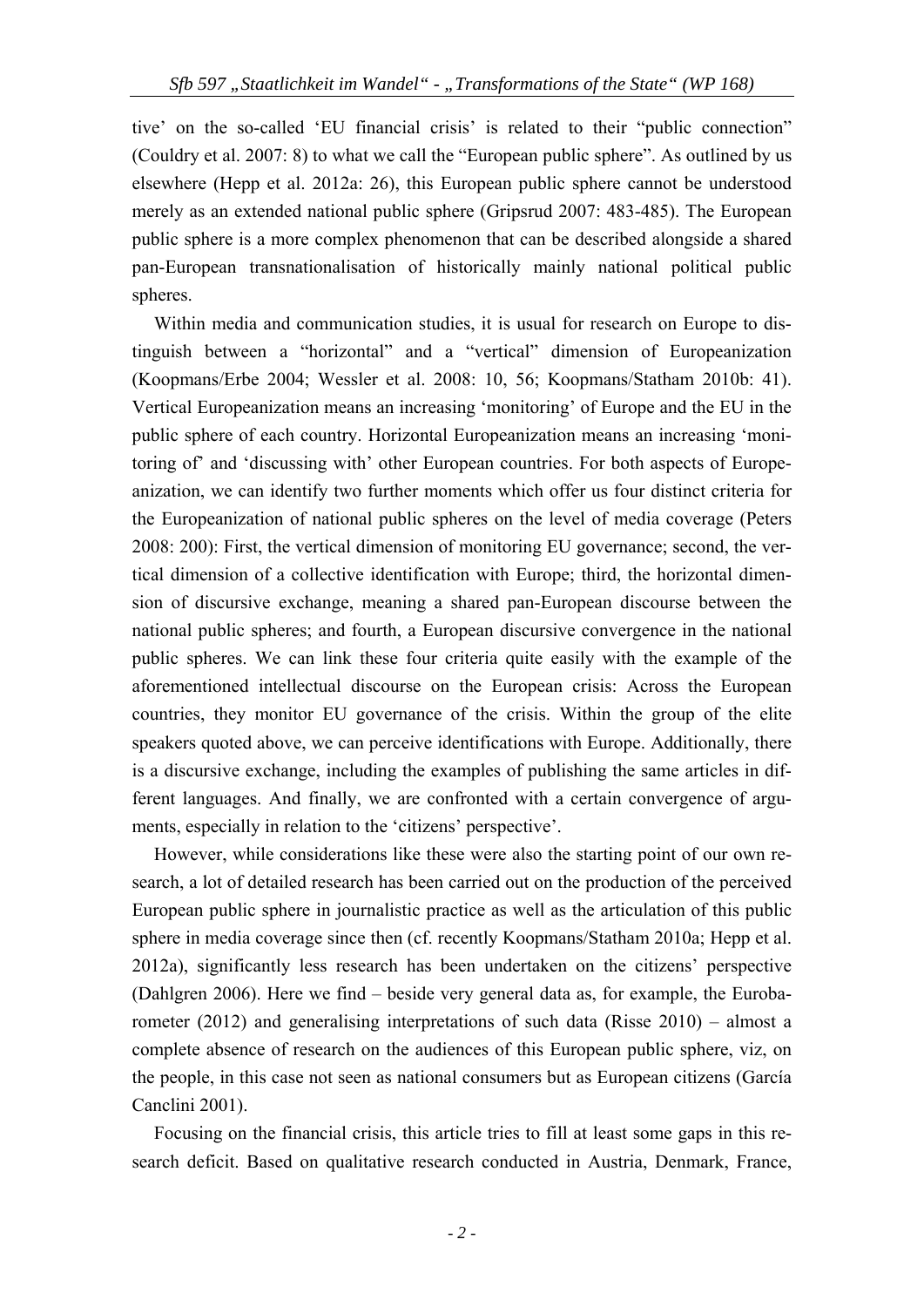Germany, Poland and the United Kingdom, our overall aim is to reflect the 'citizens' perspective' on the 'EU financial crisis' as it is communicated in the European public sphere. With reference to this aim the article comprises five sections. After this introduction we describe our overall theoretical approach on the citizens' role in the process of a communicative construction of the European public sphere. The following section introduces the methodological approach. We go on to present our research results on the citizens' constructions of the 'EU financial crisis'. And finally, we conclude by discussing how to evaluate these results.

All the research presented in this article is based on a collaborative investigation carried out within the project "The Transnationalisation of Public Spheres in Europe: Citizens' (re)actions", which is part of the Collaborative Research Center 597 "Transformations of the State" at the University of Bremen and funded by the German Research Foundation (DFG). Since 2003 we have been researching the possible articulation of a European public sphere on the levels of media content, media production, and now media appropriation.2

## **2 CITIZENS' (RE)ACTIONS: MEDIA APPROPRIATION AND THE COMMUNICATIVE CONSTRUCTION OF A EUROPEAN FINANCIAL CRISES**

Introducing our overall approach, it is helpful to refer to a more general sociological rapprochement to the European society. If we follow here the arguments outlined by Georg Vobruba, we should not resort to a pre-definition of what the European society might be as a starting point for research. Rather, we should analyse the *social construction* of what is called European integration and in so doing as academic observers attempt to grasp *how actors in their everyday practice construct* this European society and, hence, an understanding of society itself. In this "perspective of second-order observations, the heuristic term 'society' is used in order to grasp phenomena which might in practice be observed and interpreted *as society*" (Vobruba 2012: 269). The astonishing consequence of such an approach is not only that something like a 'European society' becomes reconstructed in the actors' perspective: additionally, this approach makes it possible to formulate detailed propositions of the specificity of "'society' within European integration" (Vobruba 2012: 274). In an exemplary way, Vobruba analyses three kinds of actors' views on European integration: the "professionalised European integration elite" view, the "national political elites" view and the "citizens'" view. Each of these three constructions is related to a certain understanding of the 'European society':

<sup>2</sup> For more information on the Collaborative Research Centre "Transformations of the State" see http://www.sfb597.uni-bremen.de, for more information on our subproject see http://www.zemki.unibremen.de/en/research/third-party-funds/dfg-project-public-spheres-in-europe.html.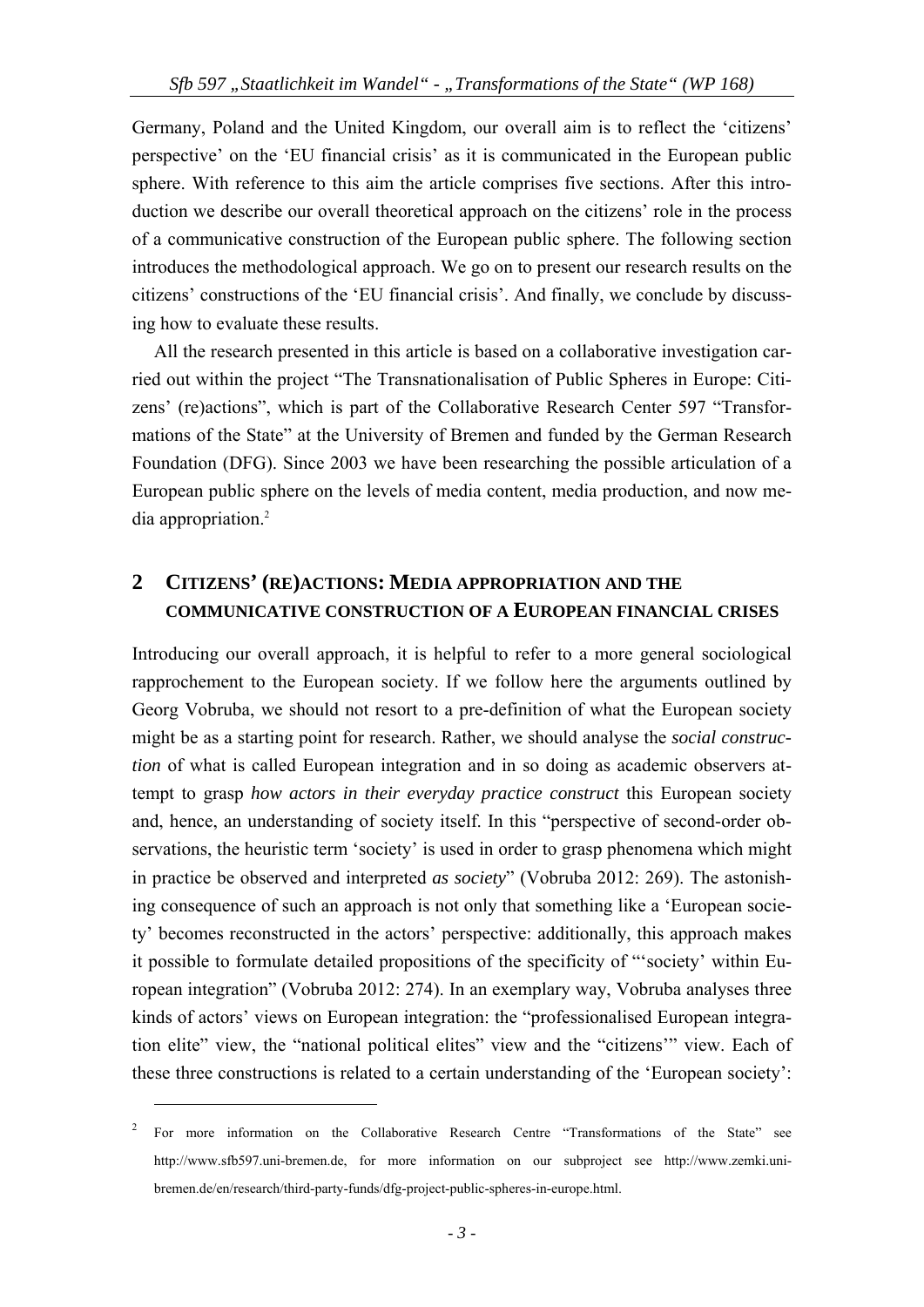For the "professionalised European integration elite" – a group, to whom we can also count academics like Beck or Habermas as involved intellectuals – the 'European society' is what *inevitably* has to be built to secure freedom and welfare in Europe. Having their national competencies, responsibilities, and elections in mind, the "national political elites" construct the European society on the one hand as something in which they are involved, but on the other hand as an intervention into national politics. It is this construction that is criticised by the intellectuals of a "professionalised European integration elite", as pointed out above. In contrast to this, the citizens have a "utilitarian attitude toward the European society" and "construct society according to their own economic interests" (Vobruba 2012: 274). It would be this triple social construction process in which we should locate the current "Euro crisis [that] set off a new dynamic of people's action and institution building" (Vobruba 2012: 276). Therefore, we are confronted with complex processes of struggle and conflict that are not contrary to a step-by-step constitution of a European society but part of it. Here, Vobruba reminds us of classical sociological analysis that demonstrated how far the national society was also constructed by conflict (Simmel 1992: 284).

As scholars of media and communication studies, we do not investigate the overall social construction of the European society – rather, we are interested in processes of the mediatised "communicative construction" (Hepp 2012; Knoblauch 2013) of Europe. This said, we can learn a lot from the ideas discussed so far: investigating the communicative construction of a certain phenomenon means to focus on these processes as such, including their different actors and their articulations, which are not only marked by complexity but very often also by conflict. In relation to the European public sphere, this is the reason why it is not only necessary to research the journalists, the different political actors to whom they refer to and the 'contents' they produce; but also it is fundamentally necessary to turn towards the people and their constructions as citizens. Looking at the citizens in this way, they are not just the 'audience' that 'receives' media 'contents'. Going far beyond this, they take part in the involved processes of communicative construction: They appropriate the media coverage as they locate and make sense of it in their everyday practices. And they articulate their own positions, usually in everyday interchange but possibly also 'in the media' when they write blogs, submit online comments or twitter, for example. In short: The citizens *act* and *react*. In so doing they become part of the communicative construction of Europe and its public sphere.

Helpful in describing a fundamental level of these citizens' (re)actions is the aforementioned concept of "public connection" (Couldry et al. 2007: 5). Nick Couldry, Sonia Livingstone and Tim Markham developed this as a heuristic term to isolate a complex component of a working democracy, namely that people must build-up a certain connection to the public as a precondition of democratic engagement. This can happen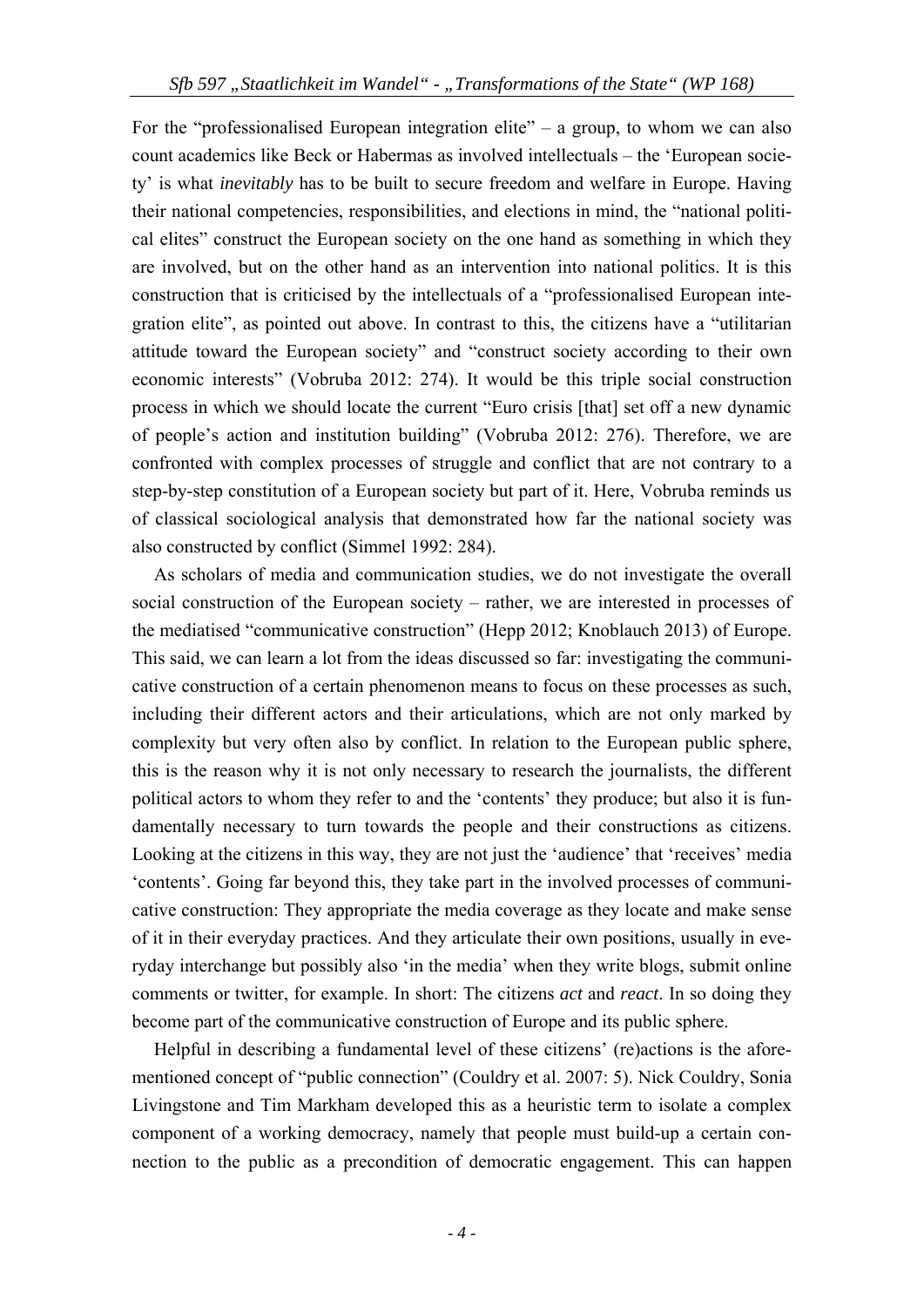through media use – but not by that alone. For example, we can build-up a public connection in an indirect way via communication with 'informed' people – a communication that links ourselves with public issues. Relating the idea of public connection to questions discussed here, we can argue that a precondition for a 'democratically working' European public sphere is an involvement of the people via a certain public connection. In other words, a first level of citizens' (re)action is to build up a European public connection. In so doing they communicatively construct themselves as what we might call European citizens. Based on this fundamental level, more specific forms of (re)actions unfold in the way they articulate their own position either as media participants themselves (for example, when they write blog entries, tweets or letters to the editors) or as participants in their everyday discourse (when they talk with others about European politics, for example). If we want to arrive at an appropriate understanding of what we call European public sphere, it is essential to include these moments into our analysis.

This is also the case when it comes to the so-called 'financial crisis' as it is discussed in the European public sphere. At the moment we find a lot of academic contributions on how the crisis should be defined. If we only refer to the scholars quoted so far, we find statements like "the crisis of the European Union is no debt-crisis" but a struggle for solidarity (Beck 2012: 23f.) Similarly, it is conceived as the "product of ad hoc crisis management strategies" rather than the "transfer of sovereignty" (Habermas et al. 2012: 1) or as the result of the missing pan-European state reforms when the euro was introduced (Giddens 2012: 1-2). It might be the case that each of these statements is right. However, if we are interested in the processes of the communicative construction of the crisis, we inevitably also have to analyse the citizens' constructions of this crisis as part of its communicative construction. This means, first, to get an insight into their public connection in relation to this crisis and then, second, to get an understanding of their related (re)actions. Only in so doing can we arrive at an overall understanding of how this 'crisis' becomes concrete.

This is the reason why in our case we do not want to start our analysis by defining in advance what the core character of the 'EU financial crisis' is. Having the very general statement by Antonio Gramsci (1971: 178) in mind, i.e. a crisis is a process of struggle – also including its definition, we want to focus in detail on the people's communicative constructions of the crisis in Austria, Denmark, France, Germany, Poland and the United Kingdom. As a result, our research question reads: How do the people as European citizens construct the EU financial crisis?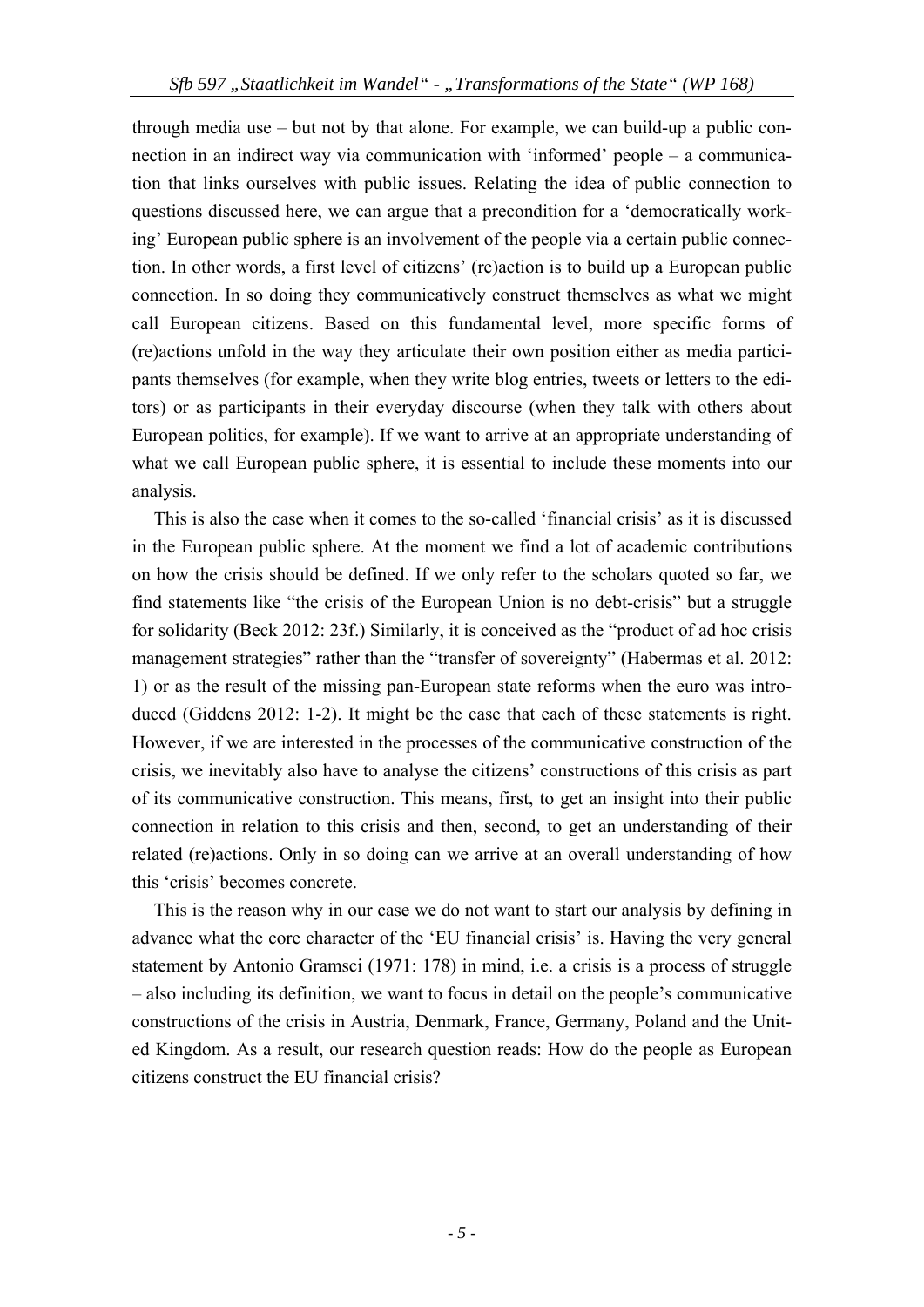## **3 METHODOLOGICAL APPROACH: DESCRIBING THE EUROPEAN PUBLIC CONNECTION**

An explorative research design is indispensable for addressing our research question: For the purpose of an initial survey we had to define the possible various 'crisis definitions' in advance in order then to ask whether or not the perceptions of the people would correspond with these predefinitions. Avoiding such a hypothesis-testing approach, we investigated in a much more open manner the public connection of the people in Europe, that is how far they have access to a European public (in the above outlined sense of the word), how they appropriate the discourses of this public and, based on this, how they (re)act in their everyday life.

With such an overall approach, we investigated six different EU countries: Austria, Denmark, France, Germany, Poland and the United Kingdom. These six countries were chosen in order to compare our research results with the previously conducted content analysis and newsroom research. Originally, the argument was to select two of the core funding members of the European Union (France, Germany), two rather smaller countries (Austria, Denmark) and with Great Britain a country dominated by rather critical orientation to the European Union. This sample was later extended with Poland to have one important new Eastern-European member state in the sample.<sup>3</sup>

While one might criticise this sampling for omitting a southern European state or 'crisis countries', such as Greece, Spain and, more recently, Italy, this design corresponds with the framework of our long-term and large-scale study on the European public sphere, including a long-term content analysis as well as an investigation of journalistic discourse cultures (Wessler et al. 2008; Hepp et al. 2012a). The obvious advantage of such an extensive research design is the extent to which we can compare various data sources in order to gain multi-dimensional insights into the phenomenon, which is the main aim of our overall research.

However, we have to bear the obvious limitations in mind: Our results cannot be transferred to the aforementioned 'crisis countries' one-to-one. The reason is that their 'crises' are not just an 'EU' or 'Euro crisis', but, in addition, also crises of the national political systems and their legitimacy (especially in Greece and Italy). Therefore, we are confronted with an additional level of complexity which we do not face when researching Austria, Denmark, France, Germany, Poland, and the United Kingdom – countries whose national political systems exhibit a high level of stability (cf. Tsuneyoshi et al. 2012). As a consequence, our research has to be read in relation to other research that focuses more closely on these 'crisis countries' (cf. for example Vobruba 2013; Fotopoulos 2010). Notwithstanding, the relevance of our research derives from the fact

<sup>3</sup> For more details of our previous empirical design see Hepp et al. 2012a: 49-62.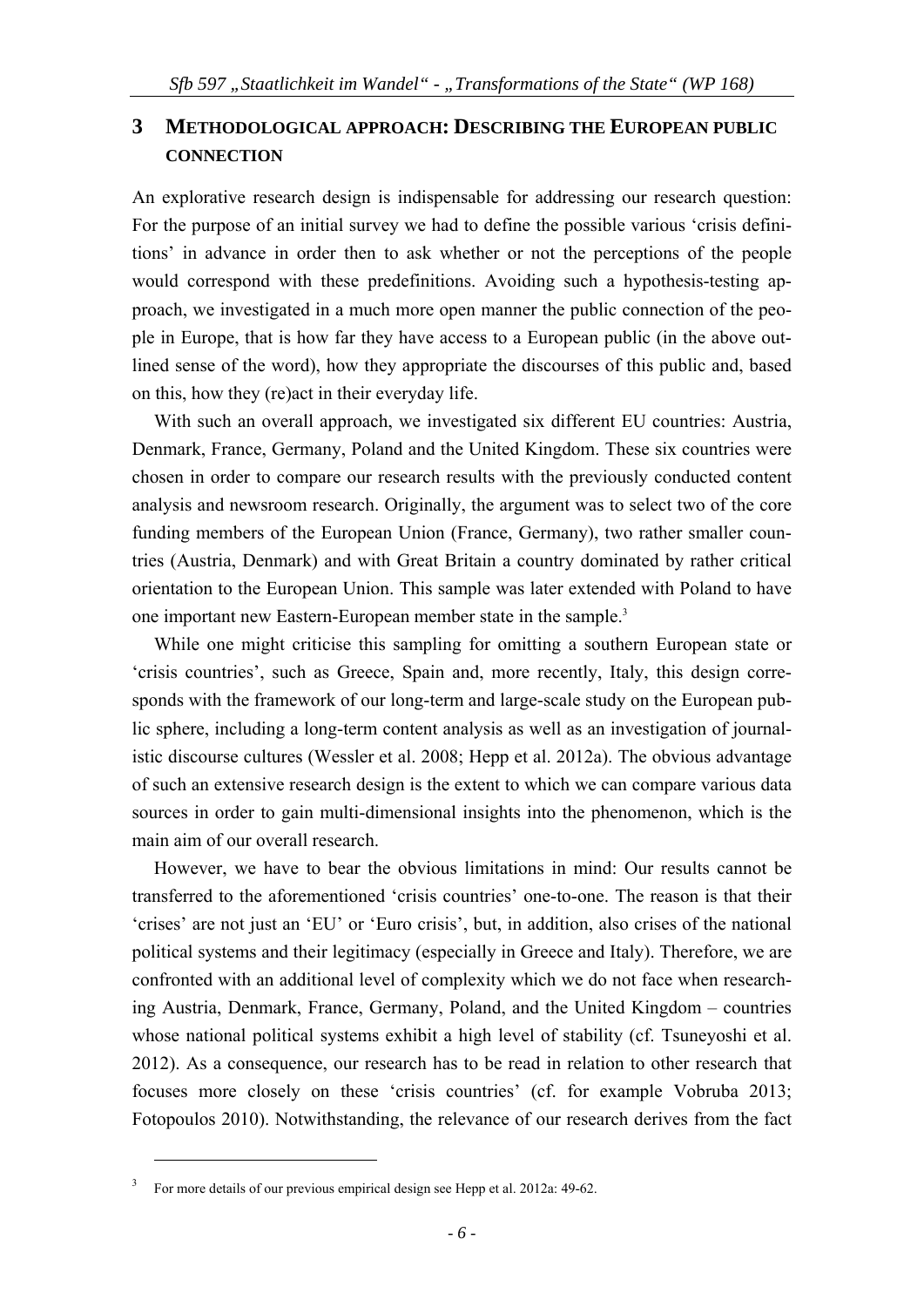that the countries in our sample include the main states that have to support a possible 'crisis solution' – also financially: Any 'solution' of the 'crisis' needs to be legitimated within these countries, amongst others. It is under these premises that we research the pre-condition of 'finding a way out of the crisis'.

In detail, our research in these six countries is based on an appropriation study using qualitative interviews with 30 citizens per country including a half-standardised section on socio-demographic background (which was additionally documented by postinterview protocols and case profiles), qualitative network maps (interviewee's drawings of their communicative networks) and media diaries (interviewee's documentations of their media use over a period of one week). This fieldwork was conducted from September to December 2011, a period when discourses surrounding the 'EU financial crisis' had a first peak, reflecting a possible withdrawal of Greece from the euro zone – something that did not happen until now.

Having questions of public connection, media appropriation, and public engagement in mind, we asked our interviewees about their personal life and biography, their media use and communicative networking, their possible access to the national and (mainly by that) European public sphere, their participation in the European public sphere, as well as their political identifications and understandings of political legitimisation. Our idea is that research on citizens' media appropriation allows for a concluding, qualitatively differentiated evaluation of the transnationalisation of public spheres in Europe and related processes of European identity and citizenship building.

The selection of our interview partners was oriented towards the model of "theoretical sampling" as developed by the Grounded Theory methodology (Glaser/Strauss 1999: 45-77): In essence, in each of the researched countries we were looking for cases of persons with a high difference in their age, life background, media use and political orientation towards the nation-state and Europe.<sup>4</sup> The fieldwork was undertaken in two phases of six weeks, each of them investigating three countries at the same time and accompanied by a shared interpretative discourse among the research team. This made it possible to sample in relation to our broadening and deepening theoretical understanding. However – and at this point we had to break with the fundamental approach by Glaser and Strauss –, comparing six countries, it was impossible to realise jointly *all* the collecting, coding and analysing of the data. For practical reasons we had to limit our fieldwork to the duration of three months in total – and we are still in the process of analysing these highly complex data. This is the reason why we understand our ap-

<sup>4</sup> See a detailed overview including the whole sample and sociodemographic information on every interview partner in the final section of this paper.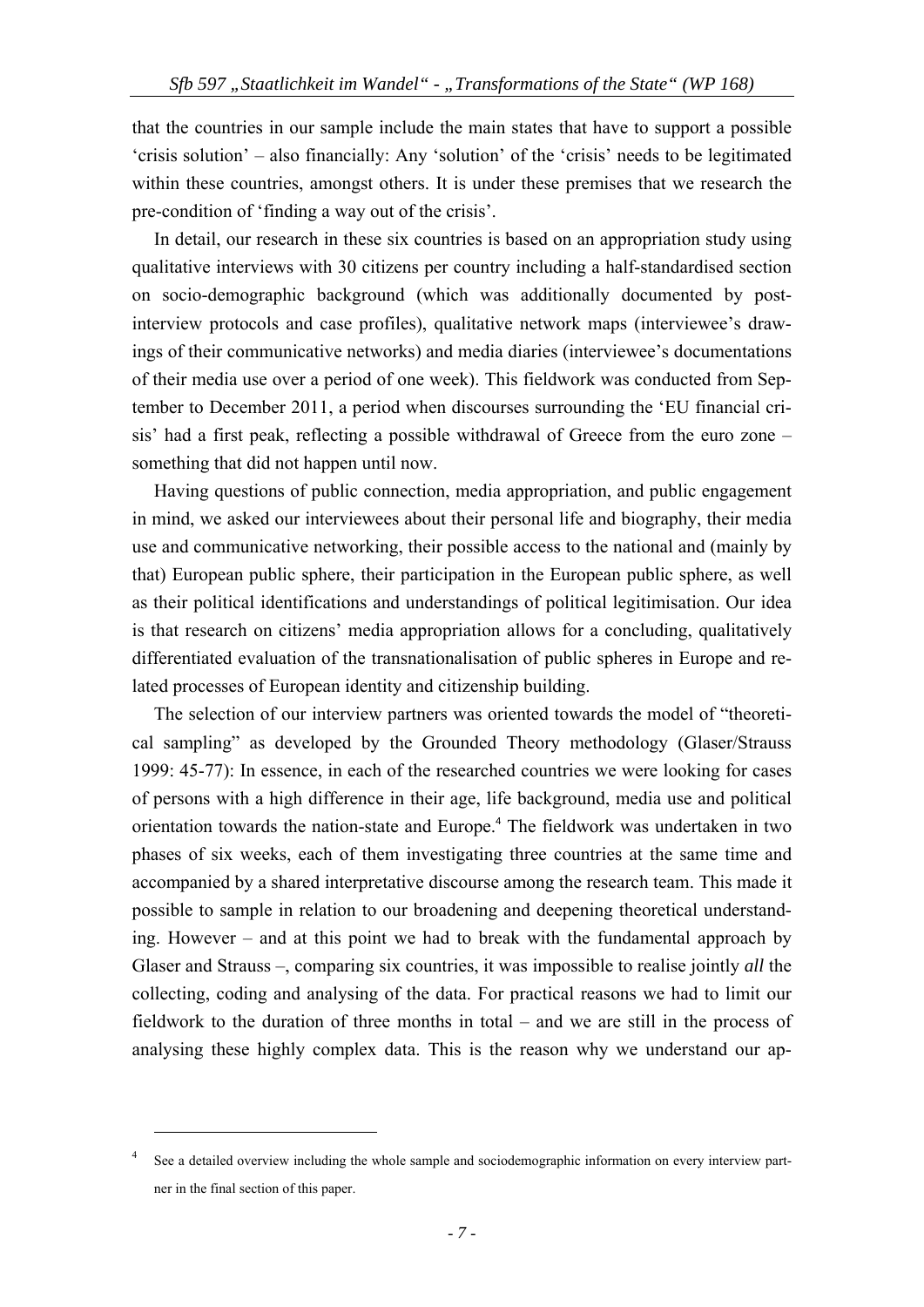proach only as oriented by the strategy of "theoretical sampling" and not as a one-to-one realisation.

The interviews were transcribed and – together with the other data (media diaries, network maps) – analysed following coding procedures suggested by Grounded Theory (Glaser/Strauss 1999; Strauss/Corbin 1998). This means a multi-step process: first an "open coding" of the data, then an "axial coding" that searches for the interrelation of the analytical categories, and finally a "selective coding" that rounds off the theory. While this process of data analysis has not yet been completed for the project's overall research questions,<sup>5</sup> we will present here a preliminary case study on the citizens' construction of the 'EU financial crisis' as it was communicated to us in the interviews. This analysis draws especially on our post-interview protocols and case profiles.

We performed this analysis in a transcultural perspective (Hepp 2012: 140f.). Without the data first being aggregated on a national-territorial basis, our cases of interview partners are compared with one another. In this way we can obtain a system of categories that describes not simply national differences, but more general common factors and differences in cultural patterns. This approach makes a greater complexity of analysis possible, and paves the way for the identification of cultural thickenings that can assume very different forms – an approach that is necessary if we also want to analyse the possible forms of an emerging everyday European society.

## **4 THE EU 'FINANCIAL CRISIS' FROM A CITIZENS' PERSPECTIVE**

In respect of our research question – how do citizens construct the so-called 'EU financial crisis' – we have to distinguish between two kinds of patterns of construction: This is, first, how the people construct their 'understanding' of the crisis. At this point we are confronted with perplexity, anxiety, and speculation. Second, there are patterns that refer to ideas of how to 'overcome' the crisis. At this point, our interview partners discuss three possible ways: a national way, a European way, and something we might call a 'new' way, i.e. a re-negotiating European cooperation. In the following, we want to present these main patterns of constructing the 'EU financial crisis' – patterns that are the reference point for further reflections in the concluding section. With reference to our on-going analysis, a short comment on the terminology used. For practical reasons, in the following we will use the term '(EU financial) crisis' without quotation marks. Nevertheless, it is important to have in mind that we are speaking about certain constructions of what is *called* 'a crisis' – not about a given definition.

<sup>5</sup> The main focus of our research is to investigate the European public connection and legitimation in relation to different forms of media appropriation.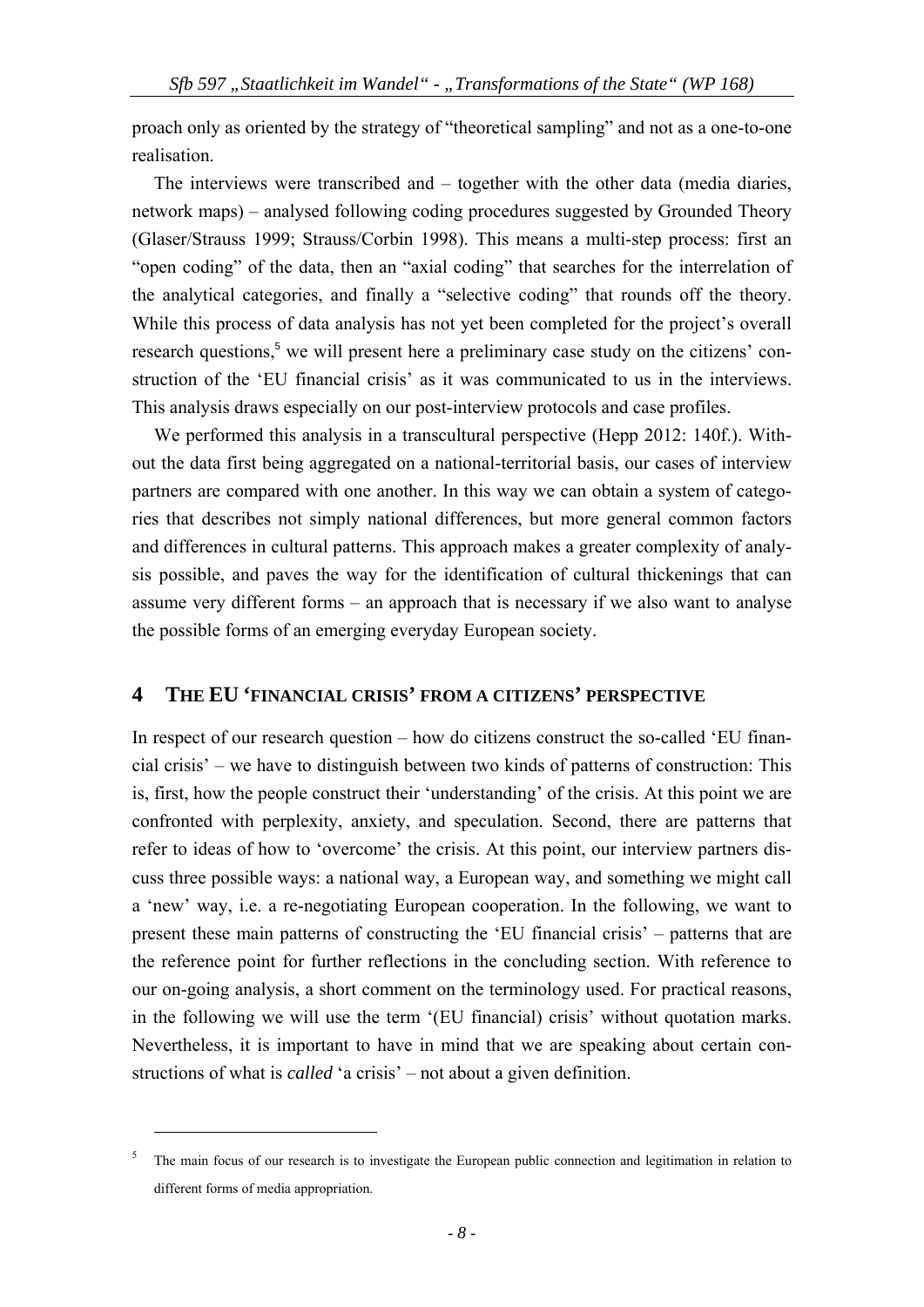#### **4.1 'Understanding' the crisis: Perplexity, anxiety, and speculations**

Across Europe, the citizens interviewed by us construct the financial crisis as a serious matter. When articulating their disorientation, the pattern of understanding characteristically widens: first of all, from *wondering* about how it all began and what is going on, second, leading to *worrying about effects* on both their personal lives and the future of Europe and, third, it includes *speculation* about the complex nature of the crisis. In this sense, a 50-year-old University project manager from London says: "It's just way too complicated and unwieldy for most people to understand. You know, what you get off the news is, the more you know the less you understand." (Jessica Price,  $50$ , UK) $6$ . Similarly, a young man from France articulates his anxiety about the consequences of the crisis by stating that "the big question is what happens if the crisis cannot be solved", and he continues, "this unsettles me a lot, and therefore I try to follow the developments" (Roberto Zero, 25, F).

#### *a Perplexity: Grasping the crisis*

1

Above all, the interviewees are puzzled by the EU financial crisis. They construct it as complex in its economic and political nature and consider it difficult to understand in detail. In trying to comprehend the crisis and its impact, the interviewed citizens rely on the information they acquire via the media they use as well as their everyday interchange with friends and family. In this whole process of appropriation they relate this information back to their everyday lives as well as to what they perceive as a broader European context.

For example, Amina Zündler, an Austrian who works as a manager for cultural projects, perceives the Greek crisis as bewildering and states that she cannot understand: "How can a whole country fail?" (Amina Zündler, 28, AT). In her eyes, the economic aspects of the crisis are obscure and opaque, so that she feels completely mystified. Although she describes herself as "always on the internet, following the news all day long" via various channels, such as orf.at or Facebook, this does not sufficiently help her getting an overview of the crisis' context. In this sense, also a woman from London states "that this whole sort of economic mechanism is just too complicated for anybody to understand now. [...] you know, the top economic brains in the world don't know how to fix it. And … governments are just incapable of knowing what to do about it" (Jessica Price, 50, UK). Similarly, Dennis Cooper, a political science student from North London, states: "The European financial crisis, I've been following that quite a bit. I

<sup>6</sup> We have changed all our interviewees' names in order to respect their anonymity. Beyond that, the information in the brackets contain the interviewees' age and their country of origin, which is AT-Austria, D-Germany, DK-Denmark, UK-England, PL-Poland).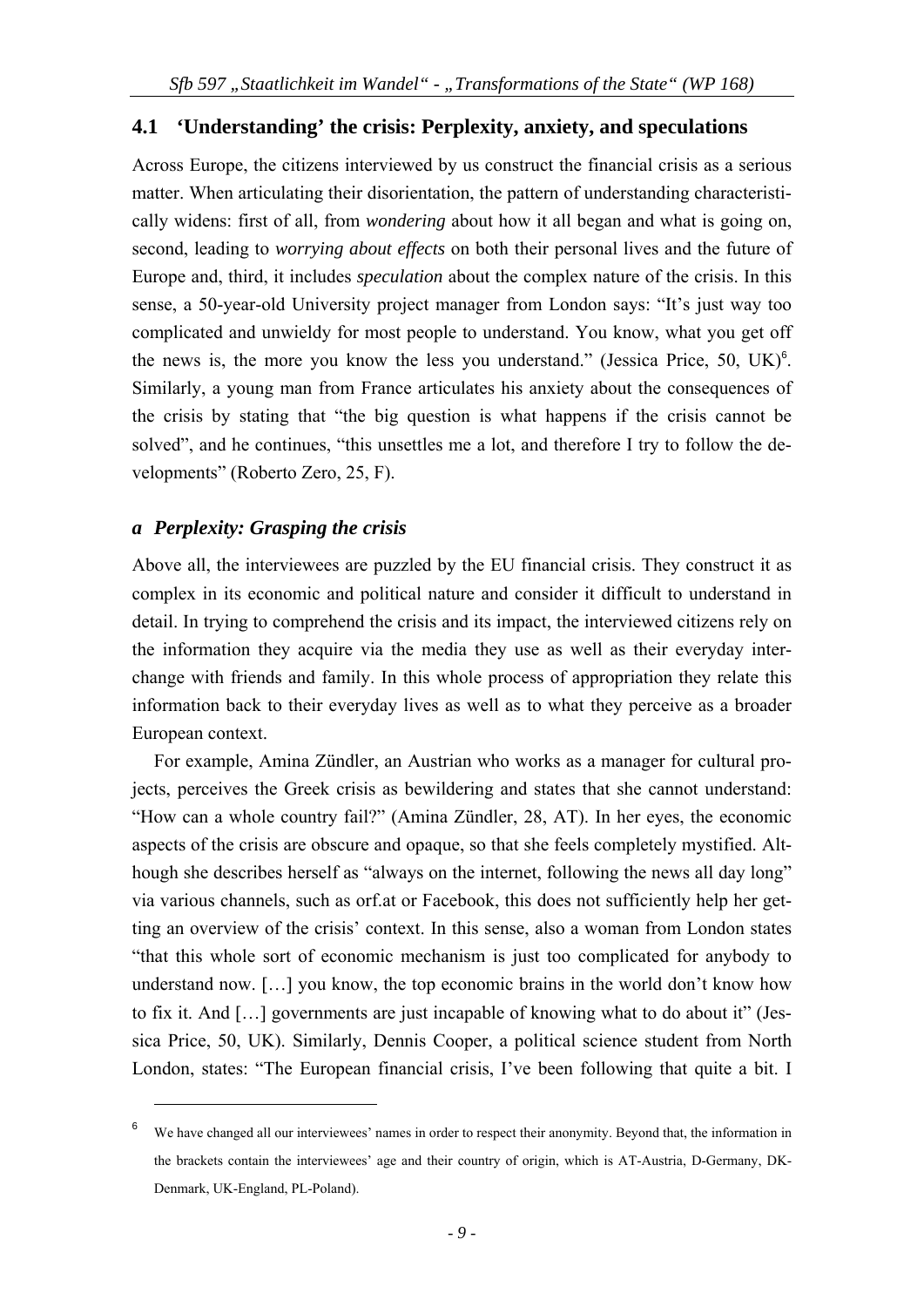think I don't know nothing about, I don't know anything about economics" (Dennis Cooper, 29, UK). To resolve this deficit, he follows media reporting on the financial crisis. He tries to find out more about the crisis, mostly online – via BBC news, twitter and blogs, among others the Blog of Chris Delow, an economist who is writing a lot about the financial crisis and the problems in Greece. Likewise, for Angelie Toulon, a student of agronomy, the crisis reveals both that the topic is very complicated and that she simply is not educated in economics. To compensate for this, she tries to understand what is going on and what the impact of the crisis might be by following the reporting of *Le Monde* – her favourite newspaper that she receives for free at her faculty department. However, she does not always succeed: "Sometimes I understand something and one second later I don't understand anything anymore" (Angelie Toulon, 21, F).

Another way of dealing with the uncertainty is to talk about the crisis within one's circle of friends and family. Here, we hear from the French retired pharmacist Karlotta Sapon that she is presently talking about it a lot with her husband, as the crisis is "the big, our big worry" (Karlotta Sapon, 65, F). For Stéphane Trufon, a psychologist living in Paris, it is his girlfriend who turns out to be his personal expert in this matter, as she studies International Relations.

To summarise, the interviewees share the experience that their common knowledge of economic topics proves insufficient when it comes to such a complex matter as the EU financial crisis. One approved but not always sufficient way to remedy this is to stick to media coverage; another one is to make use of their personal network and in this way to satisfy their need to talk about the crisis.

## *b Anxiety: Worrying about the future*

The interviewees are highly concerned about the possible impacts of the crisis. On the one hand, their worries are on a personal level, insofar as they articulate anxiety about rising unemployment rates, the risk of inflation, and depreciation of their savings. On the other hand, in the interviewees' eyes the whole EU project is at stake: regarding the EU's *raison d'être* first and foremost as an instrument for creating and maintaining peace, an economically flagging EU might once more result in terror and war.

When it comes to the personal life of our interviewees, the crisis turns out to be an important topic of conversation in the family circle. For example, the formerly mentioned Jessica Price talks about how her family feels directly affected by the crisis: "[M]y daughter has just finished her undergraduate degree and then my auntie's son has as well, so we worried about finding jobs. [...] Ehm, you know, they're both looking for jobs and not finding it very easy not to pass on your mind at the moment" (Jessica Price, 50, UK). Similarly, the currently unemployed Steven Corner from Plymouth in Southern England states that the crisis "does impact my family  $[\dots]$  as my mother might lose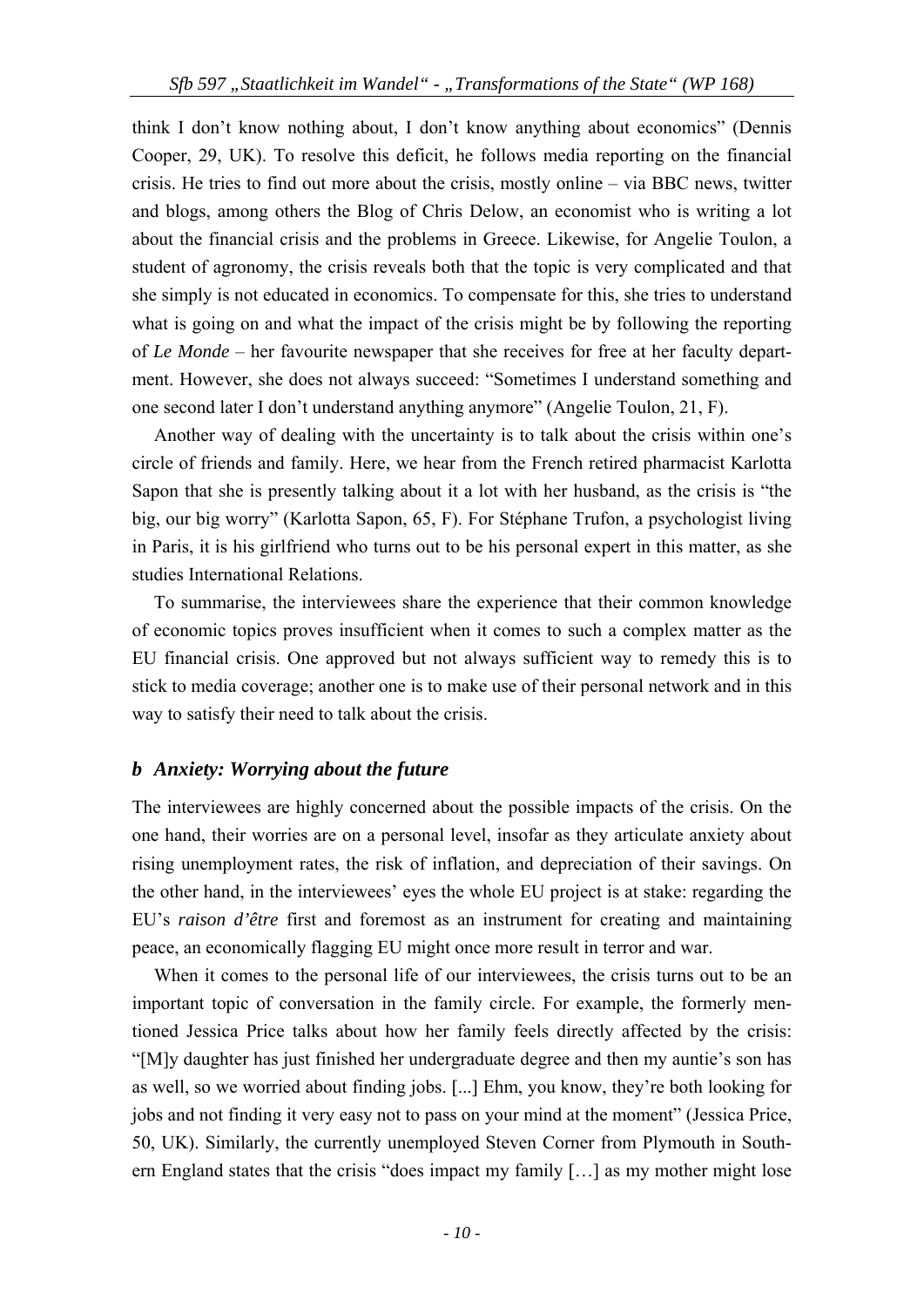the house" (Steven Corner, 21, UK). However, worrying about the personal impacts of the crisis is not limited to job-related threats, but is also threatening in terms of money. For example, there is Herbert Sennenberger, a retired design draughtsman, who fears that the crisis might lead to inflation, something that he rather associates with his parent's generation's experiences: "Even if we returned to gold, then I'd give a gold dollar for a kilogram of bread, and the gold is all gone either way" (Herbert Sennenberger, 65, AT). Besides worries about every day basic needs such as food, there is also the concern about financial investments. Our French interviewee Karlotta Sapon, she was introduced earlier, and her husband, for example, fear that the money they have invested at the stock exchange might be endangered by the crisis, too.

Besides personal worries, the interviewees are also concerned about the future of the EU. Here, the spectrum of worries varies from unspecific concerns, as we can hear from Jacques Ardèche, a 64-year-old French manager, from the 21-year-old Angelie Toulon, who finds it hard to view the future of the EU optimistically, or from Stéphane Trufon (27, F) who, in the light of the crisis, does not expect the EU to get anywhere. These general doubts about the impacts of the crisis and the chances of overcoming it are reflected by perceiving the crisis as being characterised by the manifoldness of the EU's many different cultures, as the Austrian student of agriculture and nutrition science Kilian Wedekind, aged 26, puts it.

However, our interviewees do not totally agree as to what extent the excitement about the EU crisis is in fact adequate: While some criticise that the crisis draws too much attention, others are troubled by the misgiving that the crisis might be even more serious than one can see at first sight. For example, Maria Rudler (23, AT), a student of political science, complains that due to the crisis various issues such as foreign affairs, environmental and cultural aspects are being eclipsed. Another interviewee, Simon Gärtner, a 37-year-old biologist who works as a gardener in the North German city of Bremen, rather suspects that politicians even stoke conflicts like xenophobia and risk of terror in order to distract from the actual dimensions of the financial crisis. For a third interviewee, Danish pensioner Bjørn Æby, a former blacksmith, the implications of the crisis are not at all clear yet. Despite the fact that he does not feel affected personally, as he considers himself economically secure, he perceives the crisis as "the worst thing he has experienced in Europe in his whole life" (Bjørn Æby, 64, DK). As far as he has noticed, some people in Denmark are already struck by the crisis and feel "uncomfortable" with that. His greatest fear is that some other EU member states from Eastern Europe might join Greece and Italy in their financial problems. Eventually, the separation of a few or more countries from the Eurozone would lead to chaos. It is this ultimate, almost apocalyptic scenario that plagues some of our interviewees. For example, agriculture engineer Roberto Zero from France wonders what would happen if no solution to the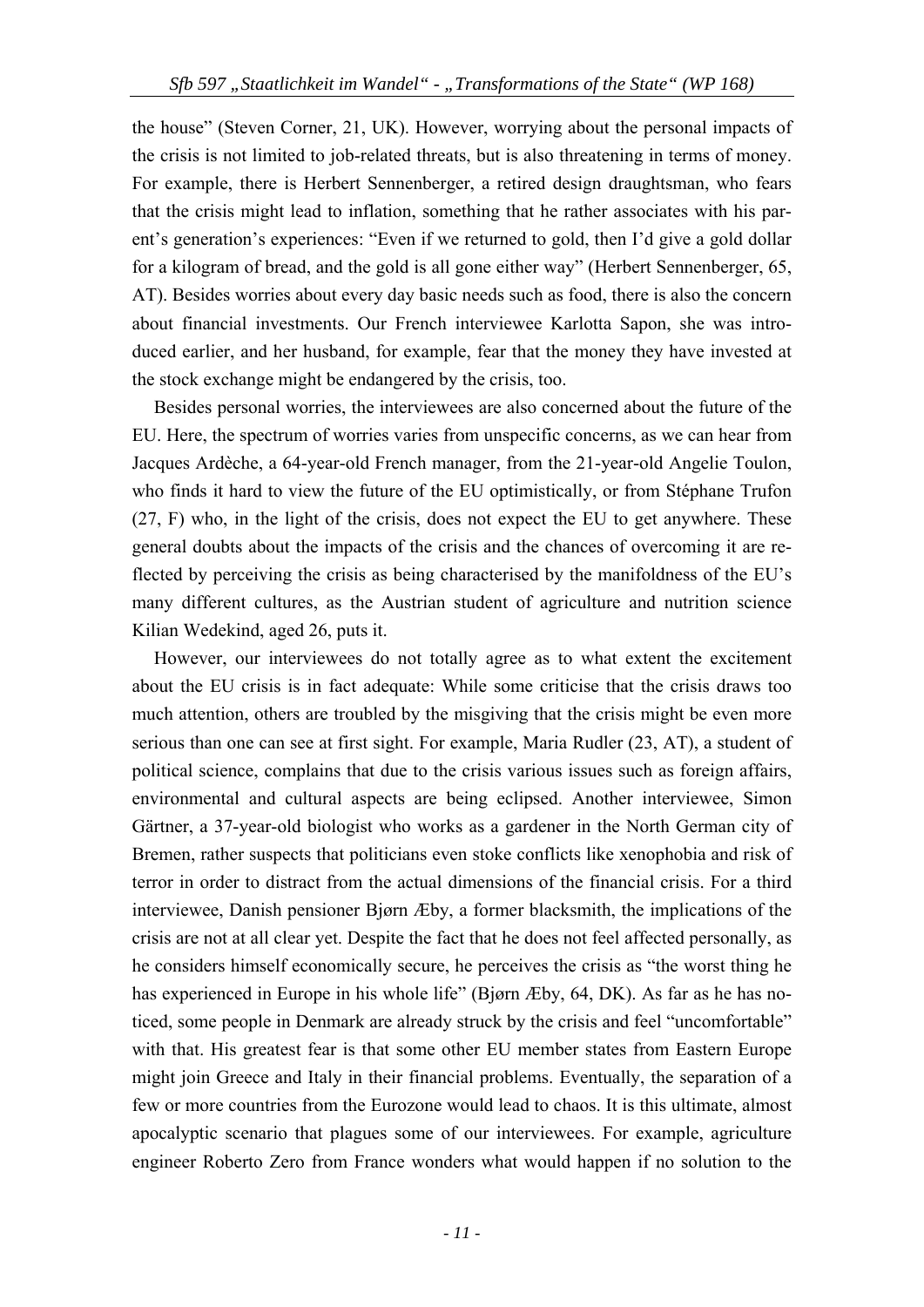crisis could be found: "Everything can collapse, dissolve, and this makes me very uneasy" (Roberto Zero, 25, F). Likewise, Hilde Haltenberger, a retired foreign language correspondent, hopes "that the whole thing will not collapse" (Hilde Haltenberger, 56, AT). Or, as another Austrian pensioner, the former nurse Friede Kerner, puts it: She is worried that "something even worse might break out, something like war" (Friede Kerner, 59, AT).

As we have seen, it is common for our interviewees to be worried about the EU's financial crisis. Both the extent and the cause of their concern nevertheless vary: from the individual to the collective level, from a general feeling of discomfort to fundamental fear for Europe's future.

#### *c Speculations: How the crisis came about*

Although the interviewees construct the crisis as difficult to understand, they are not shy of speculating about the reasons for it. The explanations they present are all permeated by the perspective that the economic problems have been predictable and, in parts, avoidable: Either the failure is located within national misgovernment, or within the EU's system. In the interviewees' eyes this seems not at all inconsistent with the impression that they are confused by the crisis, as we discussed it above. Both attitudes can coexist, inasmuch as our interviewees try to overcome their disorientation by constructing individual explanations. On the basis of this, we have identified three approaches to speculate about the crisis: with an economic perspective, a focus on national misgovernment, and an approach concentrating on the structure of the EU.

One way of reasoning about the financial crisis is to appraise it from an economic perspective. For example, jobless Lucas Almenos (58, F) from Marseille states that the problem is that the banks rather than the politicians govern the world. Noah Moulin, an IT-security engineer from Paris works in the financial industry himself. During his daily work, he "watch[es] the financial markets breaking down". He "notice[s] many billions, billions and billions being transferred in order to help Greece, or to help Portugal" (Noah Moulin, 28, F). His opinion is that the Greeks, for instance, do in fact need help. The explanation he offers is that Greece should not have the euro – in his view, small countries such as Greece with a generally weak economy need financial flexibility. This, in his eyes, is not given in the case of Greece with the euro. Another interviewee, Kurt Binder (60, D), a wealthy pensioner, insists that the crisis is an economic crisis originating in the US. He regards the crisis to have no relation to the euro in particular or the EU in general. We find even less concrete guesswork in the case of the Danish street newspaper seller Anders Hansen, who suspects "someone" to hold the "cash box" and one needs to "make him give back the money not only to Greece, but to Europe as a whole" (Anders Hansen, 33, DK). Characteristic for this approach is to focus on eco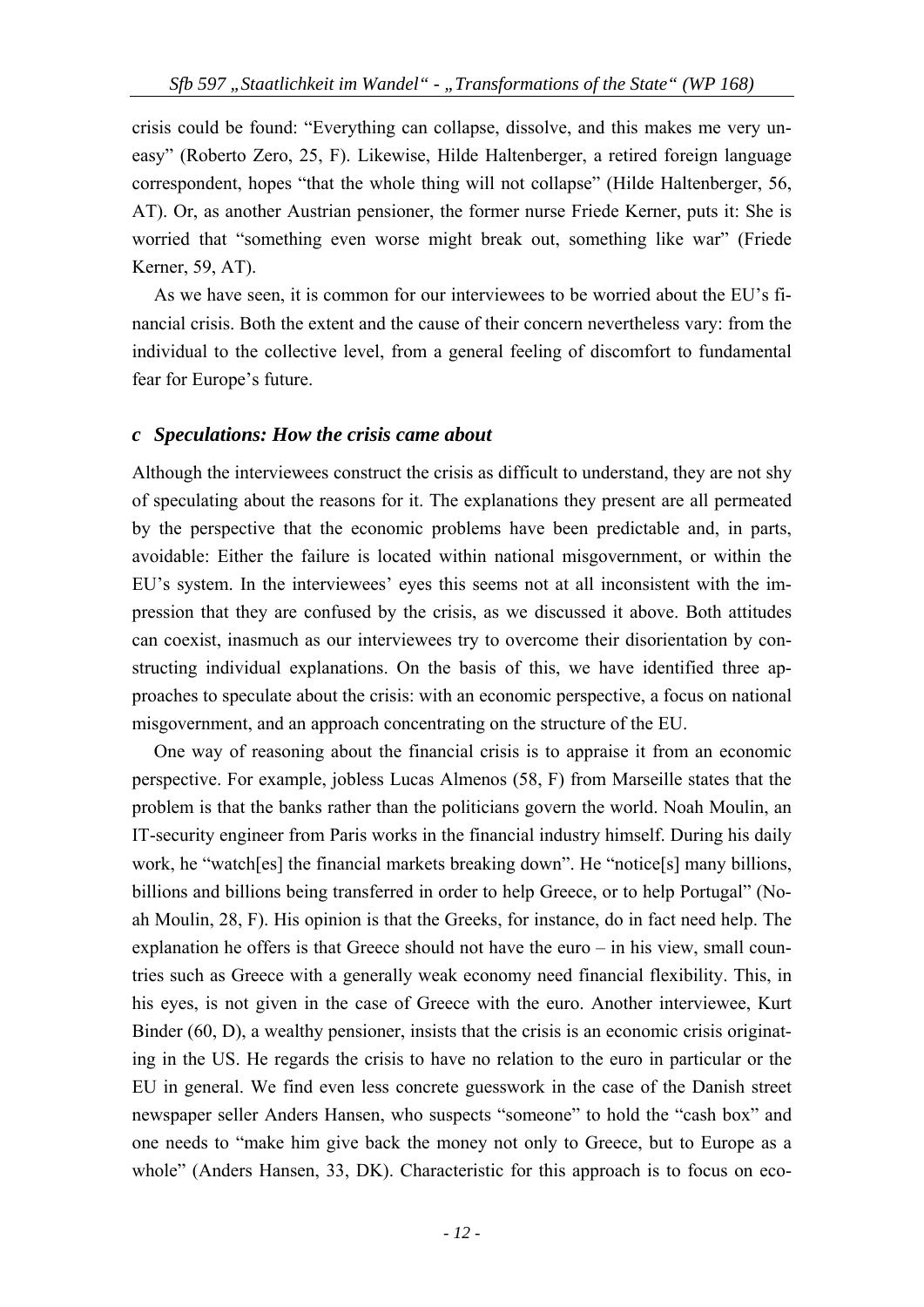nomic aspects only, allowing the complex issue of the EU financial crisis to be more easily understandable but at the same time reduced to a simplified level.

A second considerable explanatory approach refers to systemic aspects of the crisis on the level of national and historic background. Here we have, for example, Lone Søndergaard, 24-year-old Danish student of education, who states that the Greek financial crisis does not necessarily have anything to do with the EU; apart from that, Greece is situated in the middle of Europe – geographically. On the contrary, she regards the whole problem as being caused by misgovernment on the part of Greek politicians. Responsible for this misgovernment in her eyes are, in turn, the people of Greece. The very same argument can be heard from Max Rost, an electrician, who suspects the crisis to be caused by national political "disorder" (Max Rost, 33, AT). Another Danish interviewee, Mads Jespersen, an architect, admits that it is a problem if the Greeks are not willing to pay their taxes. Nevertheless, one has to ask why they refuse to do so. In his view, he continues, it is all based in mistrust of "the central power", referring to Greece's recent history which was overshadowed by military dictatorship. On the basis of this, Mads Jespersen, for example, considers the Greeks to have every reason to fear that their taxes would not inure to the benefit of the collective good. What is characteristic for this set of explanations is that they perceive the crisis as grounded in failures of national – Greek – politicians, all too long condoned by the people of Greece. Therefore, in this perspective responsibility if not delinquency lies within the national field of accountability.

A third prevalent explanatory approach emanates from the perception that it is the EU itself that either caused or at least proved not effective enough to prevent the implications of the crisis for its (weaker) member states. For example, Edgar Davis, a consultant, regards the euro as a disaster in any event. Consequently, he expects the EU to "go down the drain" (Edgar Davis, 71, UK) and reckons that the euro will be withdrawn. From another interviewee, Poul Omegn (44, DK), a sales promoter who is currently unemployed, we learn that the EU had recently grown too big too fast, with the EU enlargement regarding the Eastern European countries. Concerning the accession of Greece to the EU, Mads Jespersen, the earlier introduced Danish architect, tells a remarkable narrative: in his point of view, Greece was assisted by the EU in manipulating its facts and figures. The objective, he suspects, had been to support the young democracy, and he concludes that these superordinate political intentions were to "woo them into the warmth". Clément Sapon, a retired executive (65, F), constitutes that the crisis would not have affected Greece and Portugal so much, "if there had been a European economic government providing harmonisation […] – Taxes, expenditures, laws, and tolls need to be harmonised". Fabrice Girard, another consultant, adds: "We don't have a European defence policy, no European economic union, there's no one who represents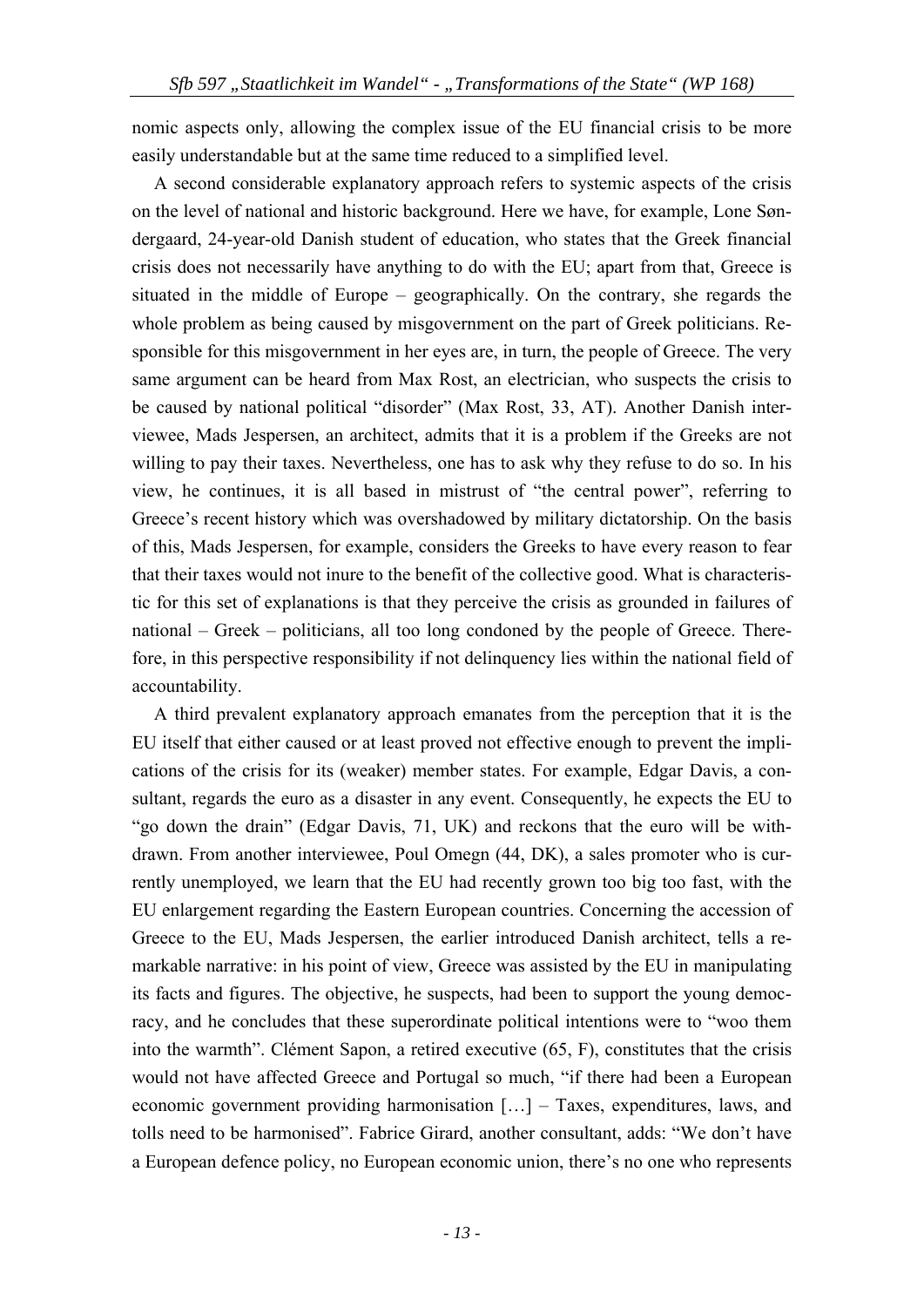us against the global lobby. Well, and now we face the disaster, as it is us who have to solve Greece's problems now. […] We don't have a European government, and this is the catastrophe" (Fabrice Girard, 45, F). Here, we find hints on the interviewees' ideas about how the crisis might be overcome. Contrary to assigning blame to the national level, as presented above, it is characteristic for this approach to perceive the crisis as a consequence of systematic failure within the EU system. The statements, however, vary with regard to whether we should disestablish or intensify the structure of the EU, an issue we will focus on later.

We have shown a certain spectrum of speculations about the background of the crisis, ranging from a focus on economic aspects only, to a national-systemic or an EUsystemic perspective on the complex issue of the EU financial crisis. Within the presented reaction-pattern 'understanding the crisis', references of the interviewees' conception of how to overcome the crisis have already been hinted at. We will concentrate on this in the following.

### **4.2 'Overcoming' the crisis: Ambivalent ways out of the crisis**

Inasmuch as the EU financial crisis as well as the economic problems in Greece leave our interviewees at a loss, worries them and lets them ponder over its interrelations, they do not confine themselves to trying to understand the crisis, but they also propose solutions which might lead Europe out of the crisis. Some of the interviewees depict *national solutions*, emphasising Greece's national responsibility to solve "their" problems on their own and rejecting the idea of helping them out financially. In this sense, Lone, the earlier mentioned student of education living in Copenhagen, emphasises that Greece has "made its bed, and now must lie on it" as "there is no money to be grabbed" from the other EU member states (Lone Søndergaard, 24, DK). Others depict *European solutions*. These European solutions either point to absolute solidarity with Greece as a member of the European community, because otherwise "there is no point in the EU at all" (Louis Barney, 21, UK); or they point to the necessity of fostering European integration in order to have better institutional instruments at hand to solve the financial crisis, so that "more EU and not less EU" (Mads Jespersen, 50, DK) should be the political answer to the crisis. In addition to the articulation of national and European ways out of the crisis, a third pattern that can be extracted from the interviewees' statements is the hint at *alternative ways out of the crisis*. These alternative ways are perceived by our interviewees in the necessity to re-negotiate European solidarity with Greece in the actual circumstances of the current crisis.

Yet, before presenting the three different ways out of the crisis articulated by our interviewees in detail, we want to shed some light on an aspect that is situated on a "meta level", as it concerns the perception of political actors in the crisis: Remarkably, our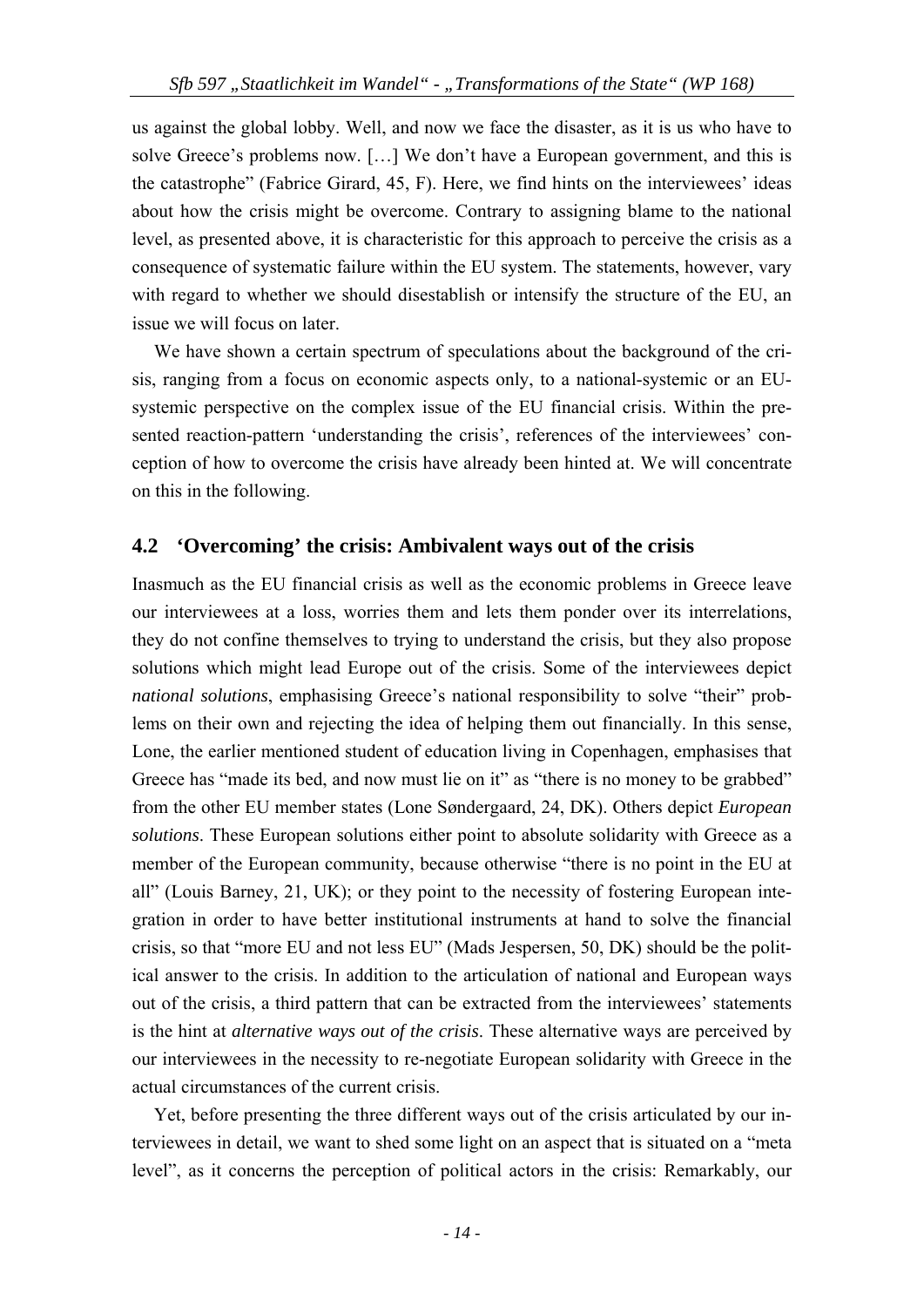interviewees predominantly do not perceive European, but national politicians as the principal actors in the crisis. It remains unclear whether the national actors' engagement for the future of the EU should be regarded as positive or negative: The problem seems to arise from the actual need for it, due to the fact that European politicians are dismissed as invisible, where national actors are welcome to fill this vacuum.

Fabrice Girard, for example, the consultant introduced earlier, lives in Paris but workwise commutes to London for one week per month, regrets that only two political actors can be seen in the crisis. These two political actors taking responsibility in the case of the current financial crisis and visibly fostering political solutions are Angela Merkel, the German chancellor, and Nicolas Sarkozy, the then French president: "It is a shame that they [Merkel and Sarkozy] are doing this job alone, that there are no other countries who feel responsible to act. The others, they just twiddle their thumbs and watch, they just watch" (Fabrice Girard, 45, F). Nevertheless, he admits, it "would be much more complicated to discuss all this with 15 or even 27 member states". In a similar vein, some Danish interviewees like Faris Hom, a young man with family roots in Somalia who is currently preparing to be a taxi driver, states "there are many countries [in the EU] that don't help. I think if everyone had helped like Angela Merkel does, then this problem here would have been solved a long time ago" (Faris Hom, 25, DK). Poul Omegn, again, misses "official EU politicians" acting as strong crisis managers: "Rompuy [head of the European Council] does not act as a visionary, he doesn't do anything. There is always Angela Merkel, Berlusconi and Sarkozy" (Poul Omegn, 44, DK).

Beyond these perceptions and evaluations of national and European politicians acting or not acting in order to 'overcome' the actual EU financial crisis, the interviewed citizens' reactions to the crisis are analysed in the following with regard to possible ways out of the crisis; namely national, European and new ways.

## *a The national way: Solving a nation's problem*

For our interviewees, following the reaction pattern of hinting at national solutions in order to overcome the EU financial crisis, it is above all maladministration flanked by corruption and unreasonableness that has played a major role in the case of the financial crisis in general and Greece's economic problems in particular. Consequently, these interviewees consider it a rational consequence to let every aggrieved party solve their problems on their own. For example, the earlier introduced Herbert Sennenberger refers to the term "dissoluteness" when emphasizing that Greece "crept into the EU by faking facts". He compares Greece, Germany, and Austria to neighbouring families, with two of them being hard workers and one of them being dissolute and having squandered all his money. Against this background he cannot approve supporting Greece; for him, it is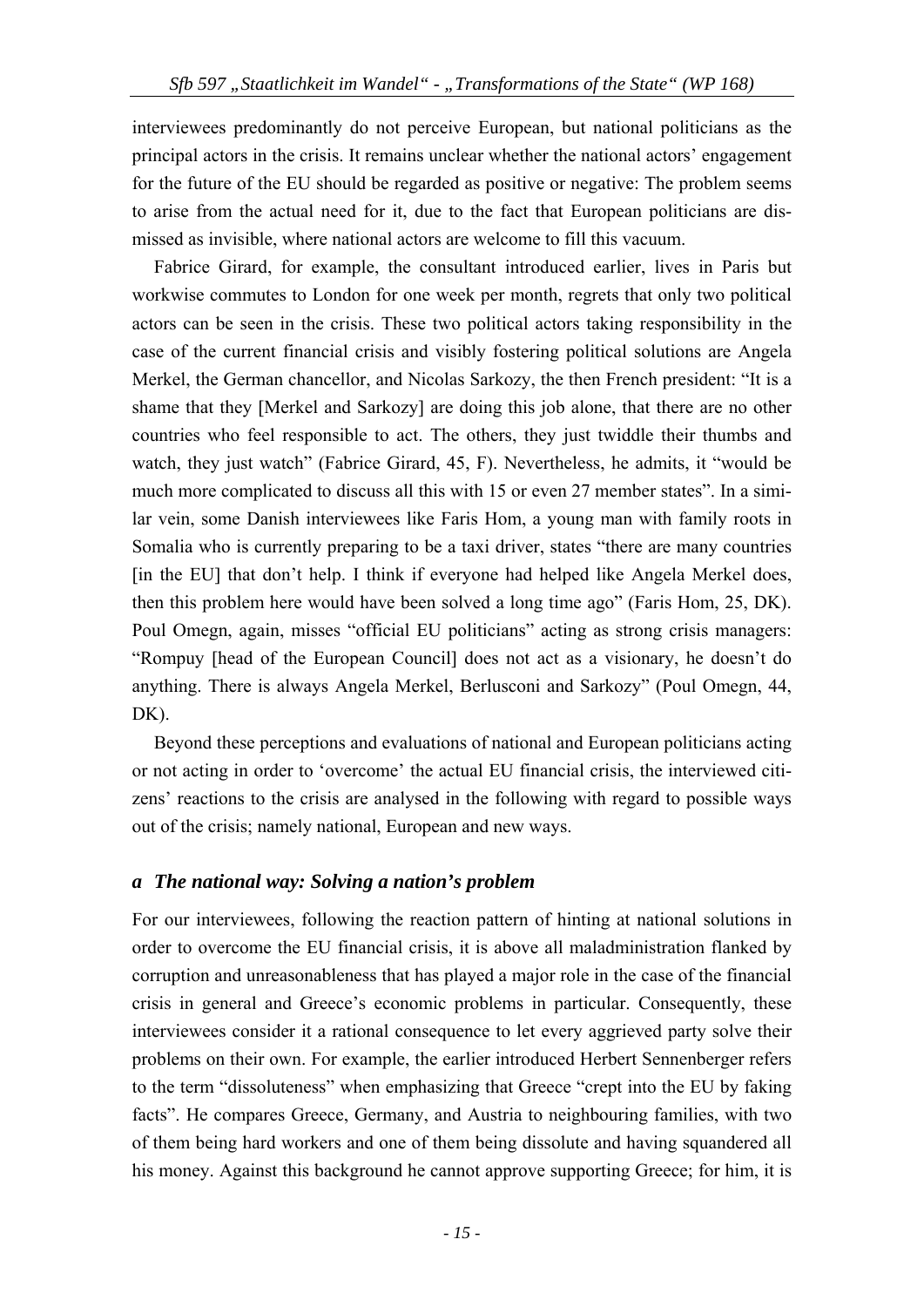not only the fault of the Greek politicians and banks but it is also the upper class that "has cheated on the state" (Herbert Sennenberger, 65, A). Quite similarly, Ismael Brooker, a former engineer who migrated to the UK from Lebanon in the 1960s and now runs a coffee shop in Richmond near London, tends to see each EU member state responsible for its own economic problems, so that the EU should not help Greece as long as it continues to pursue wrong policies. He compares Greece to a child who always spends all his pocket money and should therefore not be given any more money:

*"You know when you're raising kids ..., you give them pocket money; you have five kids, and one guy saves, ... but one guy is a big spender and when the big guy spends money, you say, ok have some more. So it's not going to fix his problem, and the same with Greece, it's not going to fix anything. They don't care …. In my opinion this is what I think of the matter, why bring these countries, Lithuania, for example, all these countries, why bring them around?" (Ismael Brooker, 62, UK)* 

Going along with these assignments of national fault and responsibility, many of our interviewees say they are not be willing to transfer "their" national taxes to Greece. For example, Kurt Binder, he was mentioned earlier, does not trust Greece to handle the European injections of cash responsibly. He fears that in consequence "the German taxpayers have paid for it, and will in the end be burned one way or another" (Kurt Binder, 60, D). In a similar vein, Ismael Brooker states "every single man is paying more taxes, because they [EU] didn't let them [Greece] go" (Ismael Brooker, 62, UK).

From the interviewees' statements it becomes obvious that excluding Greece as a member state of the Eurozone may be considered as a radical, but nevertheless a conceivable consequence and solution. Lisa O'Connor, working as an arts and music manager, articulates quite radically that one should "send them to hell, sorry, them down in Greece. Well, if they do not stick to the rules we have here in the EU, then it's over, it simply is" (Lisa O'Connor, 62, DK). Similarly, the small village inhabitant Joachim Gerke is obviously niggled that "a whole country is flagging just because it is not able to, uhm, govern itself and to budget responsibly …. I cannot understand that there is still more and more money being invested into this country" (Joachim Gerke, 46, D). A somewhat double-edged attitude, whether the European community generally should interfere with national sovereignty or not, can be observed in the case of a cleaning lady, who on the one hand refuses the EU's right to "dictate Danish interests", but on the other hand expects Greece to let the EU overtake the crisis' management, "because if they want something from us, then they also have to give something" (Lina Rendersen, 58, DK).

As the extracts from our interviews have shown, the national way as a solution to overcome the EU financial crisis is mostly being promoted as an assignment of national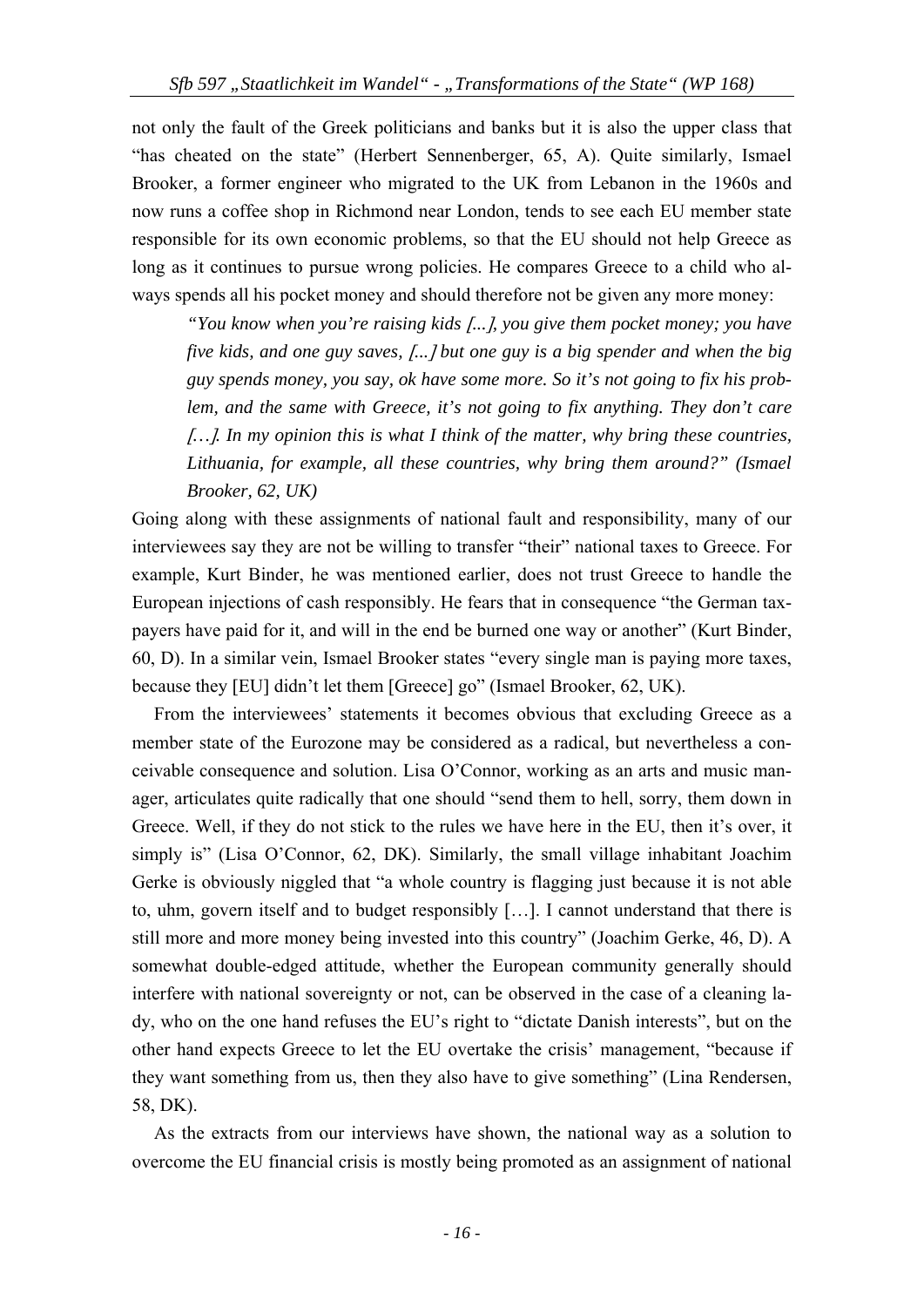responsibility to Greece. As a consequence, the Greek government is considered to have to solve the problems they have produced by national economic or political maladministration on their own. Against this background the interviewees articulate their reluctance to spend billions of euros to help Greece fix the problem. And even more so, they do not trust that Greece would handle financial support provided by the EU responsibly. Some of our interviewees even consider Greece's exclusion from the European Union as a conceivable alternative.

## *b The European way: Solidarity and intensified integration*

Contrary to the suggested national solution, other interviewees clearly argue for a solution on a European level. The motivation in favour of this solution is underscored by two arguments: *absolute solidarity* owing to humanitarian considerations and the postulate of the European community on the one hand, and *intensified integration* on an institutional level on the other. In either of the argumentations, we can identify a strong commitment to the essential raison d'être of the EU, as taken for granted by these interviewees: "The Greek crisis can be seen as the European time of reckoning" (Mads Jespersen, 50, DK).

Regardless of the asserted guilt of Greece's national government, our interviewees consider it to be a human imperative or a natural consequence of Greece's EU membership to show *solidarity*. Speaking of the Greeks as the "bankrupt Greeks", Fritz Kantler, who himself tries to eke out a living more or less unsuccessfully as a returned globetrotter with neither education nor employment, states is unfair, as he considers the Greek people to be "quite hard-pushed" (Fritz Kantler, 61, AT). In this sense, Louis Barney, living at his parent's house and studying history and political science at the University of Plymouth, states quite emotionally: "What's the point of being in [the EU] if you're not getting that [financial] protection. It's necessary to help each other out. It's important for them [the Greeks] to know you want them to be back" (Louis Barney, 21, UK). He continues, arguing that every EU member state "has to give something back at some point", because the community makes it natural to help each other out and not to split up as soon as problems arise. As a consequence, "everyone has got to tighten their belts, and keep hoping.  $[\dots]$  The EU should be kept together  $[\dots]$  instead of splitting up and going back to say the Deutschmark or the Franc. [...] So just keep the economy strong and stick to it really". Likewise, Barbara Szymańka, working as a cleaning lady in Warsaw, supports a common European effort to overcome the crisis – even though she states not to "know what will be later, how we will have to pay off, how our children will feel" (Barbara Szymańka, 52, PL). In a similar vein, earlier introduced biologist Simon Gärtner advocates that Greece should stay in the EU: "Europe as a whole deserves it to see this through" (Simon Gärtner, 37, D). With regard to Europe as a po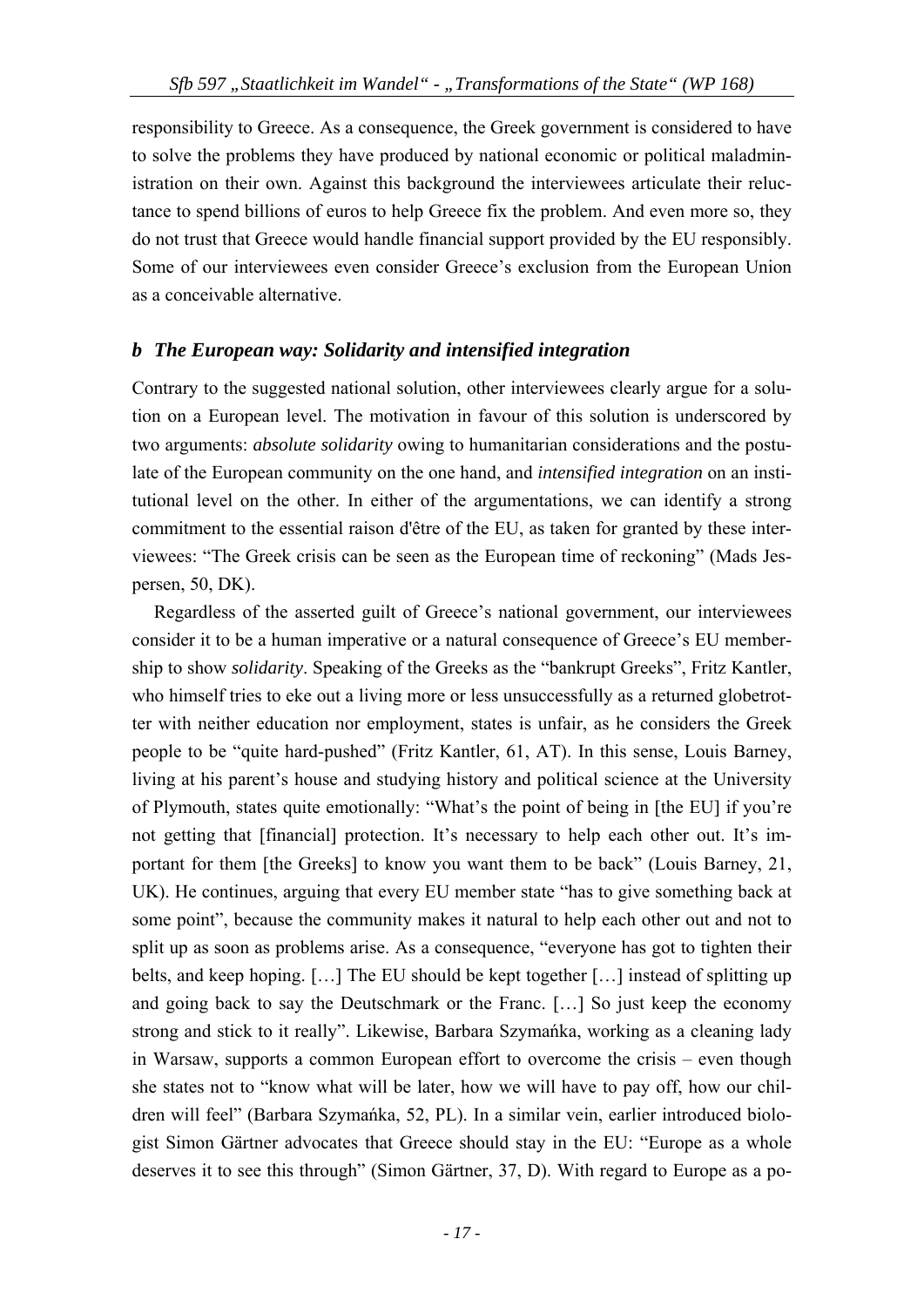litical community, Poul Omegn characterises the current financial crisis as a European "litmus test". According to him, the question at stake is "whether the European team spirit actually works" (Poul Omegn, 44, DK). Consequently, he is in favour of absolutely sticking together in the EU – otherwise it would be like refusing help to a family member. It is this reciprocal help for which the EU stands. Nevertheless, financial help for Greece would in the end also be beneficial for the sponsoring body – as the example of the Marshall plan after World War II has shown, as Poul Omegn explains: "This steel company will in the end profit from the fact that Greece gets financial help – because they will buy its steel products".

European solidarity without conditions in times of crisis is also what agricultural and nutritional student Kilian Wedekind advocates. He goes even further and accuses national politicians, who, in order to promote themselves in national elections, abuse the Greeks and their problems by saying "we pay, we pay, we pay for them and in the end we do not get anything back". In principle, "countries who perform badly economically have to be supported" (Kilian Wedekind, 26, A). Similarly, earlier introduced university project manager Jessica Price argues that politicians should be careful not to stigmatise countries like Greece now: "I think we've got to be prepared not to stigmatise countries that are, have been performing badly economically. I think we've got to be careful that the stronger countries don't bully the weaker countries. I think we've got to put everything in historical atrocities that have happened, ehm, in these countries." She goes on to state that even though "there doesn't seem to be any real leadership" (Jessica Price, 50, UK) in the crisis, it would be problematic to have one single country taking over this leadership:

*"We don't want to reach the point where one country has too much power in Europe. Because that's always been dangerous in the past. Ehm, but I think we've got to … appreciate that despite being in the EU the constituent member countries are very different and very unique. And they're not all going to fit this one-size fit sort of type concept. … You know, Germany and France have had strong, … I mean, Germany has got an amazingly strong economy, ehm, you know, most countries in the EU are never going to match Germany in its efficiencies and strong economy. It's just never going to happen. … I think it's a bit rich for countries in Europe telling, you know, telling Greece what to do at this time, because you know, Greece has never been a strong economy and there are others, other economies in Europe that are a bit dysfunctional as well. And, ehm, I just don't think they should be punished in this way, I just think this whole thing is problematic. … Ehm, I feel really sorry for Greece." (Jessica Price, 50, UK)*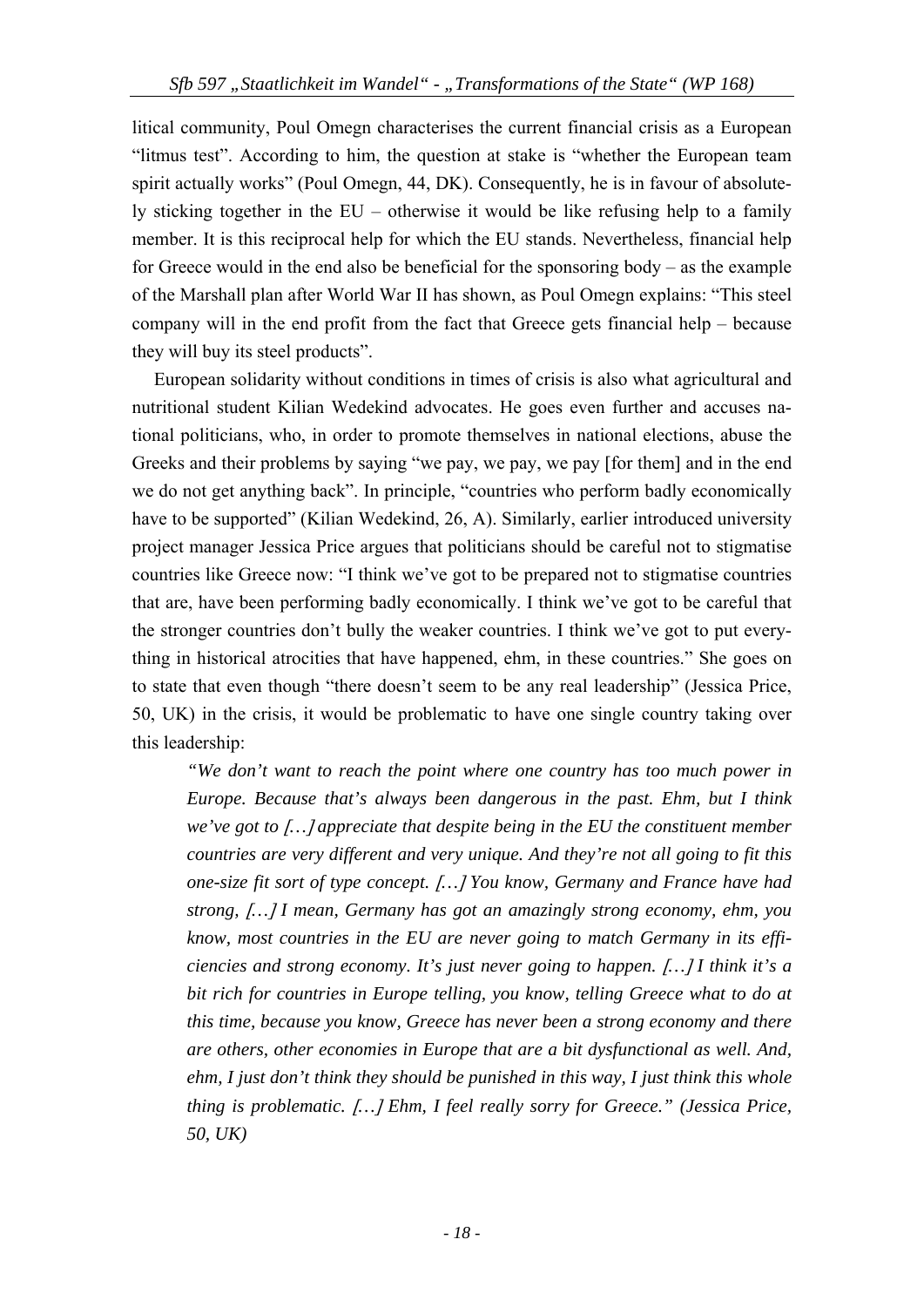Similar to Jessica Price's expression of sympathy with Greece, other interviewees state their solicitousness as well. For example, Fritz Kantler, living in "precarious" circumstances and having been out of regular work for decades, expresses his "appreciation and sympathy for the people" in Greece. From his perspective, those people are "in big difficulties [...], because the economic system, ehm, thus just horrible on the human level". He associates his sympathy with the Greek people with his own stigmatization as a "longhair and, eh, eh anti-social" (Fritz Kantler, 61, A).

Additional to the feeling that showing solidarity is necessary to begin with, solving the crisis by following a European way is strongly bound to the call for an extension of European cooperation on institutional levels. In this sense, our interviewees opt for absolute solidarity, attributing it to the commitment to the European community or simply to humanitarian reasons and consequently suggesting a *deepening of European political integration* as well as an *improvement of European institutions*.

By seeing the EU financial crisis as a "crossroads" leading either to a "European federal state", a "separation" of the EU member states or remaining at the "status quo", political science student Manuel Vechter postulates his "ideal conception" leading to the "United states of Europe" (Manuel Vechter, 19, A). In a similar way, Roberto Zero hopes "that [...] the crisis allows Europe to foster integration even more" (Roberto Zero, 25, F).

Instead of promoting 'more' European integration, other interviewees state that the EU must be improved with regard to its institutional functioning. We can refer here to an already quoted statement by Fabrice Girard, the French business consultant. He regrets that there is currently "no European Economic Union …. There is no European government, and this is the catastrophe. Europe, the next Europe that we will construct, must above all be political, so that the national governments will dissolve" (Fabrice Girard, 45, F). Similarly, David Weaver, working as a freelance financial consultant and living just outside of London, argues that the EU needs central monetary control since "this whole thing [the EU] seems a bit ill-conceived": "If you've got countries like Greece and Germany, with Greece trying to run similar economic models and such, and you don't have central money control, then you're going to have problems" (Daniel Weaver, 49, UK).

As we have shown above, our interviewees promote national as well as European ways to overcome the EU financial crisis. However, there is a third reaction pattern that can be found in our interviewees' statements: the re-negotiation of European cooperation.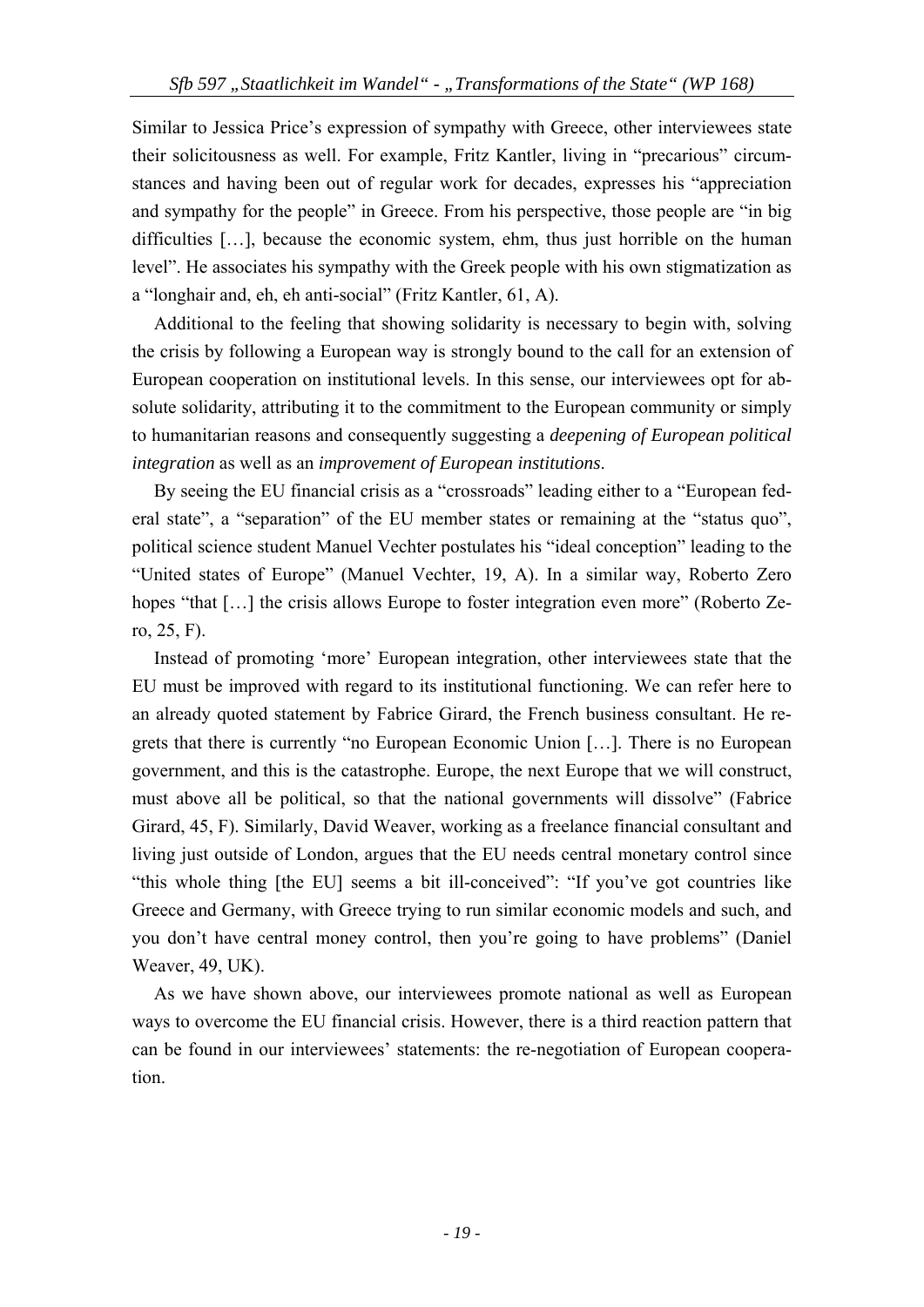## *c New ways: Re-negotiating European cooperation*

A third way that neither contradicts the national nor the European way of overcoming the crisis, but rather forms an integrative alternative to both solutions, is the call to renegotiate the way the EU is handling the current crisis as well as the way European solidarity should be handled with regard to countries like Greece in the current EU financial crisis.

For example, Poul Omegn (44, DK), he was cited a number of times, states that European solidarity must have certain limits. The case of Greece will bring to light where these limits run, so that these will be discussed and re-negotiated again. Similarly, Cornelia Sucher states that European solidarity with countries like "Ireland, Greece might be an extra topic" (Cornelia Sucher, 56, A), because corruption, assumed as being part of everyday life in those countries, cannot be supported by the EU. Other interviewees also stress that those countries that want to receive financial support from the EU in times of crisis need to "do" something for this support. In this sense, the cleaning lady Lina Rendersen states that the Greek people as well as the Italian people need to work for the financial help they receive. And another interviewee from Austria – Hilde Haltenberger – hopes that the European community will not collapse in the course of the current financial crisis. However, she argues that the EU should have a say "when spending billions" (Hilde Haltenberger, 56, A) of euros to countries like Greece.

## **5 CONCLUSION: THE CRISIS AS A PROBLEM FOR THE EU AND ITS PUBLIC SPHERE?**

Summing up our research presented here, we can confirm that there is – beside all national differences in the construction of what 'the crisis' might be – a European public connection: Rooted in their national political discourse cultures, almost all interviewees display a connection to the European public sphere, in the sense that the overall topics of Europe and the present (European part of the) crisis are noticed and/or discussed in their everyday life. This public connection is mainly constituted through regional and national media.<sup>7</sup> Within the identity horizon of the interviewed persons, Europe does not necessarily occupy a central spot but does take a noteworthy place. And while many specific EU policies, decisions, and regulations are criticised, the idea of Europe has an astonishing presence. Therefore, our interviewees across all six countries construct their understanding of the EU financial crisis by actively following the media coverage and

<sup>7</sup> A question we do not discuss further at this point is how specific patterns of public connection are related to more detailed media repertoires (forms of appropriating media in total). While we are presently looking into this, it would be beyond the frame of this article to discuss these relations in detail.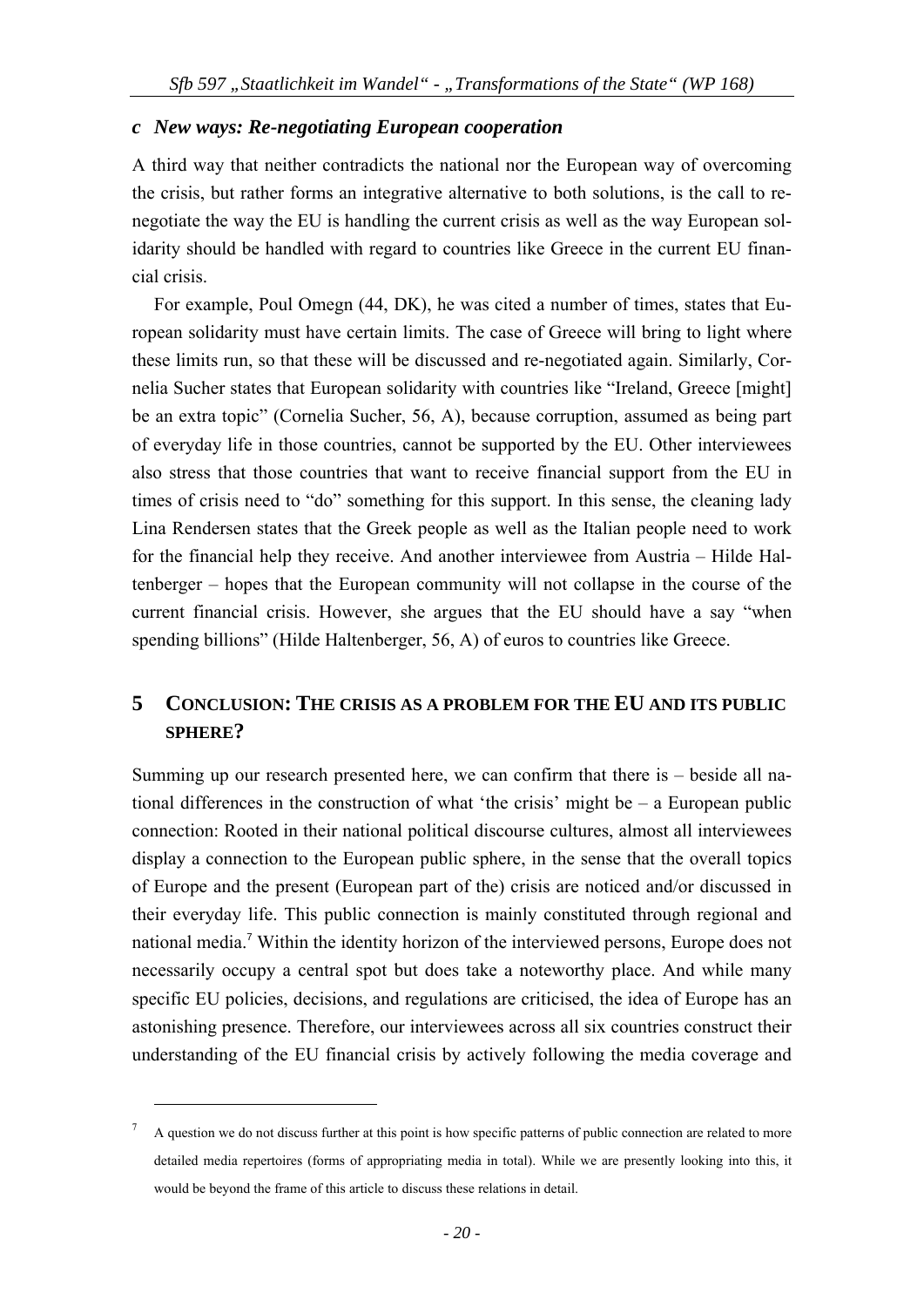by talking to friends and families about possible consequences for their personal lives as well as for the European Union as a political community. They do not simply, from their citizens' point of view, perceive the crisis as being a complicated matter, but also discuss the positions of the economic experts and politicians who are meant to fix the problems.

Looking closely, the analysis of our interviews shows that the reaction pattern of overcoming the EU financial crisis can be differentiated by an emphasis on national, European or new ways of overcoming it. By promoting a national way, our interviewees mostly accentuate that countries like Greece who are facing severe financial difficulties should solve 'their' economic problems on their own, claiming that they have produced these difficulties themselves as a consequence of economic and political maladministration as well as corruption. In contrast, the interviewed persons promoting a European way out of the crisis either emphasise absolute solidarity with Greece because of the fact that Greece is after all part of the European community, and the community spirit ought to be to help each other especially in times of difficulties. Or they promote improvements on the European institutional level as well as a deepening of the European integration in order to have better EU political instruments at hand to manage and overcome the crisis. Eventually, alternative ways of overcoming the crisis are articulated by some interviewees who stress the necessity to re-negotiate European cooperation in the financial crisis. Interestingly, most of the interviewees promoting this third way do not question Greece's membership in the European monetary union. Nevertheless, they do not promote absolute solidarity with Greece regardless of the actual situation, nor do they support a deepening of European integration.

We can relate these results back to our reflections at the beginning of this article. Fundamentally, we see a quite pronounced European public connection in relation to the crisis. Additionally, our analysis demonstrates that reflection about how to overcome the crisis is not just an elite debate on the part of well-known intellectuals but also a prominent topic of people's everyday discourse. Analysing data like this is remarkably helpful because it also offers a chance to deconstruct particular criticisms that are often *assumed* as a citizens' perspective: It is *not* the case that a national point of view would be the only dominant position. We find more sophisticated positions and a lot of reflection about European solidarity and a shared interest. Referring to this, at least as a preliminary thesis, we might argue that the abovementioned four dimensions or Europeanization can also be linked to a citizens' perspective on the EU financial crisis: Across the European countries, they monitor the EU governance of the crisis (first dimension). With a varying degree we find a remarkable, fundamental identification with Europe – not necessarily as the EU, but more with the fundamental idea of Europe (second dimension). While only very world-oriented people trace media coverage from other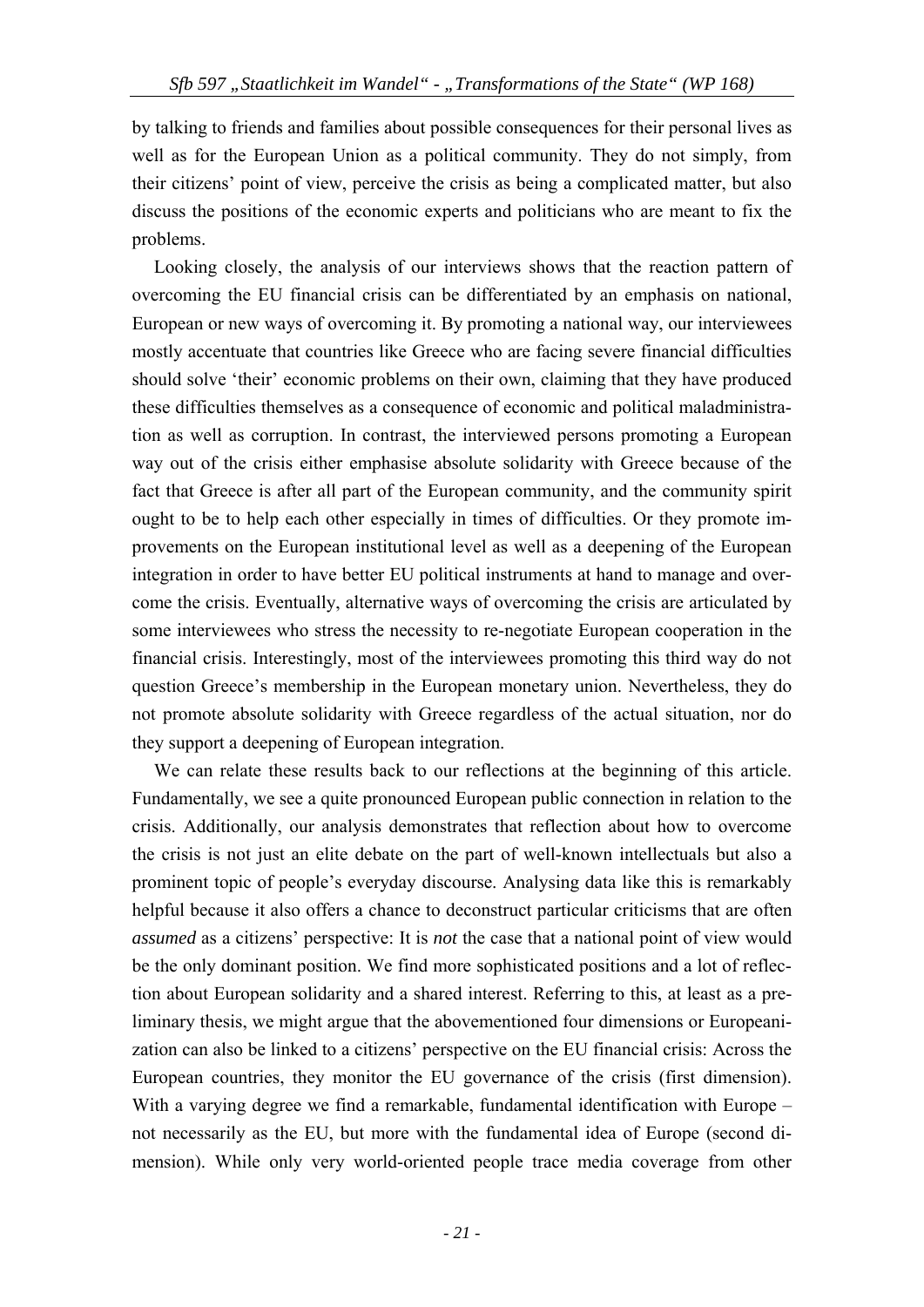countries, there is at least an indirect discursive exchange that through national media also other European positions are perceived (third dimension). And finally, we are confronted with some convergence of arguments when it comes to the three different possible ways of overcoming the crisis (fourth dimension). This said, certainly we cannot argue generally for each individual that he or she defines him- or herself as being a 'European'. Also we do not have historical interview data that makes it possible to develop a long-term view on the historical change of these dimensions. Nevertheless, we can postulate a fundamental 'anchoring' of a European orientation – also in times of crisis. This does not necessarily mean that there would not be any criticism of the EU and its crisis management. But a fundamental legitimation of the European idea seems to be evident in spite of the EU financial crisis (cf. Hepp et al. 2012b).

How do we evaluate research results like these? In our view, two points are striking. First, our analysis shows that the financial crisis in general and the serious economic problems in Greece – and in other European countries – in particular, highly concern the interviewees across Europe. The question whether the crisis is perceived as a threat to the EU and will possibly end in the cessation of the European Union remains open and is discussed ambivalently. However, the more striking point is that our interview partners not only have a European public connection, but additionally are mainly involved in a shared discourse on the crisis. Irrespective of their construction of how to overcome the crisis, this involvement can be understood as the core point: Referring back to pragmatic concepts of citizenship and public sphere (Dewey 1927; Lingenberg 2010: 49f.), we can argue that our interview partners position themselves *as European citizens* insofar as they construct the European financial crisis as a problem affecting their own lives. For some cases, this kind of citizenship might be highly situational and framed negatively. However, also if it is only a situational positioning in critique, it remains a moment-like positioning as a European citizen who is affected by the crisis and therefore has a certain 'understanding' of it and often also the wish to articulate ideas of how to 'overcome' the crisis.

Second, our transcultural analysis demonstrates the high complexity of crisis constructions. We cannot decipher solely national patterns of crisis constructions in the sense that, for example, interviewees from Germany or the United Kingdom articulate only the 'national way' as a way out of the crisis for Greece. Especially the patterns of constructing how to overcome the crisis occur across all the different countries investigated by us. At this point, an important future research question is how far these diverging constructions then might be related to other variables like, for example, differences in "media repertoires" (Hasebrink/Domeyer 2012) and communicative networking on the part of the interviewed persons. This said, once more it becomes obvious that Europe is not only segmented nationally but also that there are additional transnational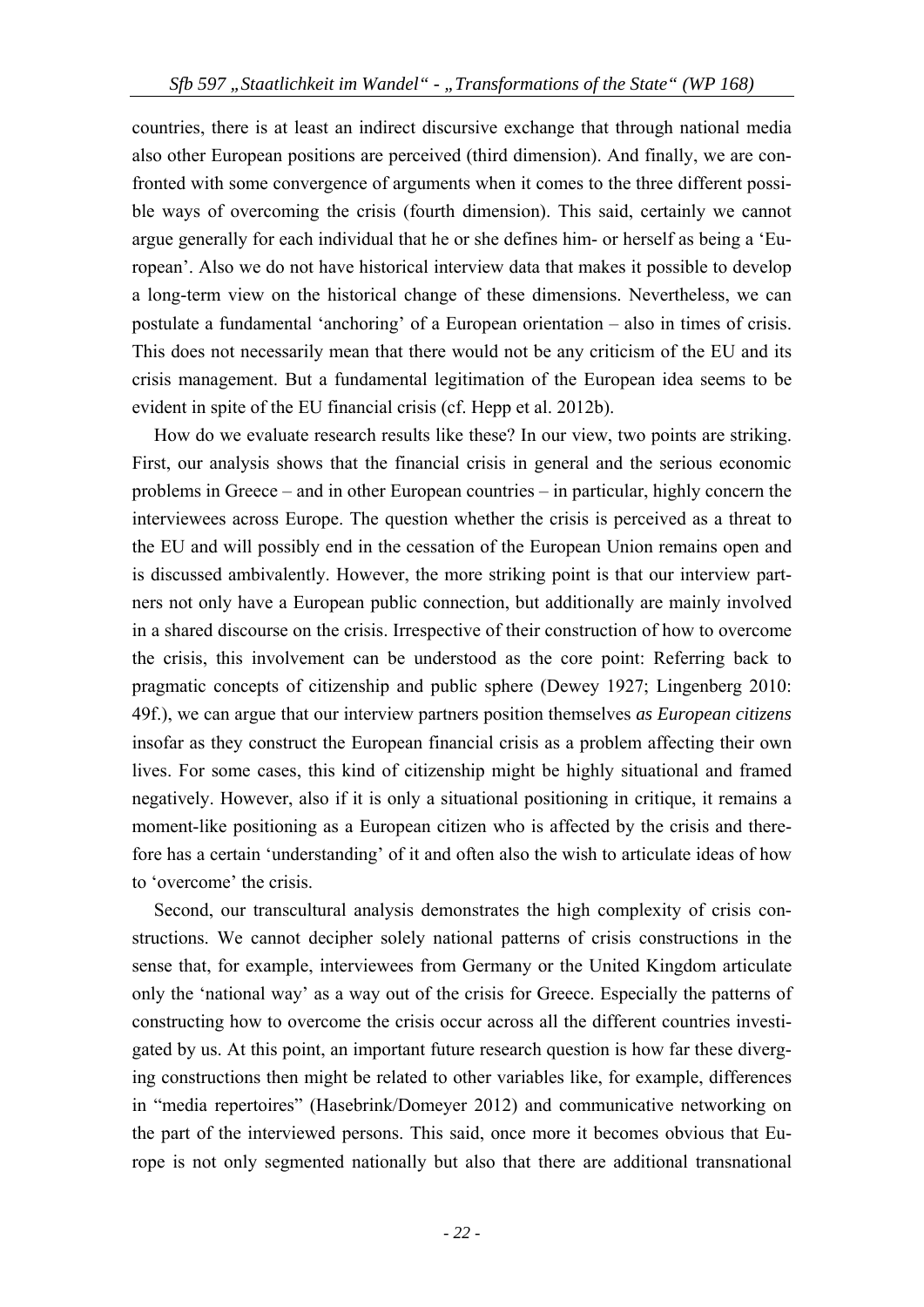patterns of segmentation – and transnational patterns of a shared belonging and responsibility.

As we are still in the middle of the process that is called the 'EU financial crisis', any statement of the outcome of this crisis is purely speculative. However, if we reflect our analysis carefully, it suggests that this crisis might again result in a deepening of European integration also at the level of the citizens: They seem to share an understanding of the present crisis as a 'common crisis' in Europe. And in the event that a fundamental legitimation of the European idea will remain<sup>8</sup> and there might be also a 'common solution' – either in the form of the 'European way' or another 'new way' of a re-negotiated European cooperation – the result might be a strengthening of this citizenship through the present crisis. But as said: It remains a matter of speculation whether this will actually be the case in future.

### **REFERENCES**

- Beck, Ulrich (2012): Das deutsche Europa. Neue Machtlandschaften im Zeichen der Krise. Berlin: Suhrkamp.
- Couldry, Nick/Livingstone, Sonia M./Markham, Tim (2007): Media Consumption and Public Engagement. Beyond the Presumption of Attention. Houndmills u.a.: Palgrave.
- Dahlgren, Peter (2006): Doing citizenship: The cultural origins of civic agency in the public sphere. In: European Journal of Cultural Studies, 9, pp. 267-286.
- Delors, Jacques/Solana, Javier/Beck, Ulrich/Cohn-Bendit, Daniel/others, and (2012): Let's create a bottom-up Europe. In: The Guardian, 3 May 2012, http://www.guardian.co.uk/commentisfree/2012/may/ 03/bottom-up-europe/print (2.12.2012).
- Dewey, John (1927): The Public and its Problems: An Essay in Political Inquiry. New York: Holt.
- Eurobarometer (2012): Standard Eurobarometer 78. Autumn 2012: Public Opinion in the European Union, First Results. In: http://ec.europa.eu/public\_opinion/archives/eb/eb78/eb78\_first\_en.pdf (3.1.2013).
- Fotopoulos, Takis (2010): Greece: The implosion of the systemic crisis. In: The International Journal of Inclusive Democracy, 6, 1, http://www.inclusivedemocracy.org/journal/vol6/vol6\_no1\_takis\_Greece\_ the implosion of the systemic crisis.htm  $(16.4.2013)$ .
- García Canclini, Néstor (2001): Consumers and Citizens. Globalization and Multicultural Conflicts. Minneapolis, London: University of Minnesota Press.
- Giddens, Anthony (2012): In Europe's dark days, what cause for hope? In: The Guardian, Wednesday 25 January 2012, http://www.guardian.co.uk/world/2012/jan/25/anthony-giddens-europe-dark-dayshope/print (1.12.12012).

<sup>8</sup> For an analysis of how far this is the case at present cf. Hepp et al. 2012b.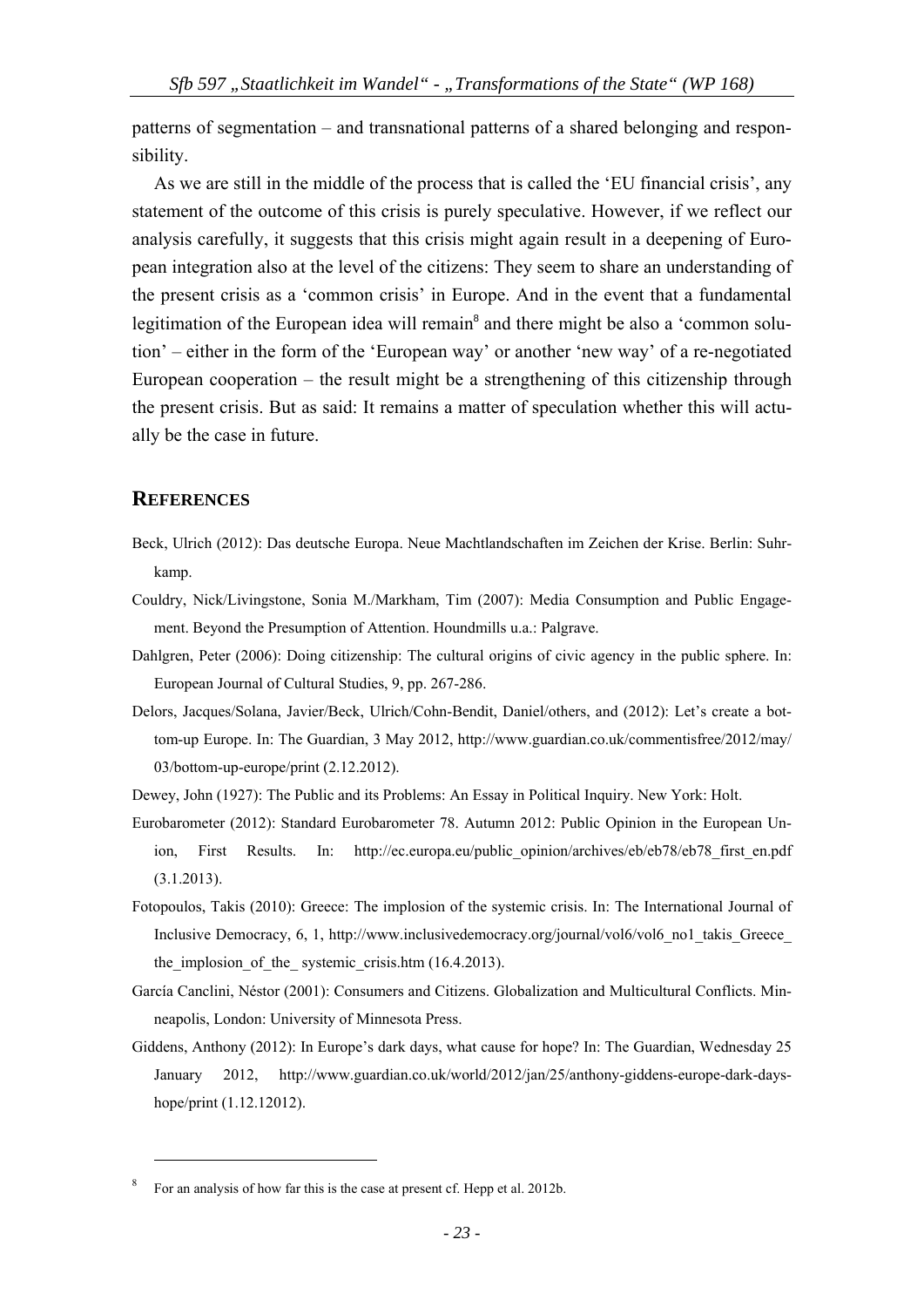- Glaser, Barney G./Strauss, Anselm L. (1999): Discovery of Grounded Theory: Strategies for Qualitative Research. New Brunswick: AldineTransaction.
- Gramsci, Antonio (1971): Selections form the Prision Notebook. London: Lawrence & Wishart.
- Gripsrud, Jostein (2007): Television and the European Public Sphere. In: European Journal of Communication, 22, pp. 479-492.
- Habermas, Jürgen (2011): Zur Verfassung Europas. Ein Essay. Berlin: Suhrkamp.
- Habermas, Jürgen/Bofinger, Peter/Nida-Rümelin, Julian (2012): Only deeper European unification can save the eurozone. In: The Guardian, 9 August 2012, http://www.guardian.co.uk/commentisfree/ 2012/aug/09/deeper-european-unification-save-eurozone/print (2.12.2012).
- Hasebrink, Uwe/Domeyer, Hanna (2012): Media repertoires as patterns of behaviour and as meaningful practices: A multimethod approach to media use in converging media environments. In: Participations: Journal of Audience & Reception Studies, 9, pp. 757-783.
- Hepp, Andreas (2012): Cultures of Mediatization. Cambridge: Polity Press.
- Hepp, Andreas/Brüggemann, Michael/Kleinen von Königslöw, Katharina/Lingenberg, Swantje/Möller, Johanna (2012a): Politische Diskurskulturen in Europa. Die Mehrfachsegmentierung europäischer Öffentlichkeit. Wiesbaden: VS.
- Hepp, Andreas/Lingenberg, Swantje/Offerhaus, Anke/Möller, Johanna/Elsler, Monika/Mollen, Anne (2012b): Europe Beyond the Crisis? Citizens' (re)actions on the Multi-segmentation of the European Public Sphere. In: Morganti, Luciano/Bekemans, Léonce (ed.): The European Public Sphere. From Critical Thinking to Responsible Action. Berlin, New York: Peter Lang, pp. 69-84.
- Knoblauch, Hubert (2013): Communicative Constructivism and Mediatization. In: Communication Theory, 23, pp. in print.
- Koopmans, Ruud/Erbe, Jessica (2004): Towards a European Public Sphere? Vertical and Horizontal Dimensions of Europeanised Political Communication. In: Innovation: The European Journal of Social Science Research, 17, pp. 97–118.
- Koopmans, Ruud/Statham, Paul (ed.) (2010a): The Making of a European Public Sphere: Media Discourse and Political Contention Cambridge: Cambridge UP.
- Koopmans, Ruud/Statham, Paul (2010b): Theoretical Framework, Research Design, and Methods. In: Koopmans, Ruud/Statham, Paul (ed.): The Making of a European Public Sphere: Media Discourse and Political Contention. Cambridge: Cambridge UP, pp. 34-59.
- Lingenberg, Swantje (2010): The citizen audience and European transcultural public spheres: Exploring civic engagement in European political communication. In: Communications, 35, pp. 45-72.
- Peters, Bernhard (2008): Public Deliberation and Public Culture. Basingstoke: Palgrave.
- Risse, Thomas (2010): A community of Europeans? Transnational identities and public spheres. New York: Cornell UP.
- Simmel, Georg (1992): Soziologie. Untersuchungen über die Formen der Vergesellschaftung. Frankfurt a. M.: Suhrkamp.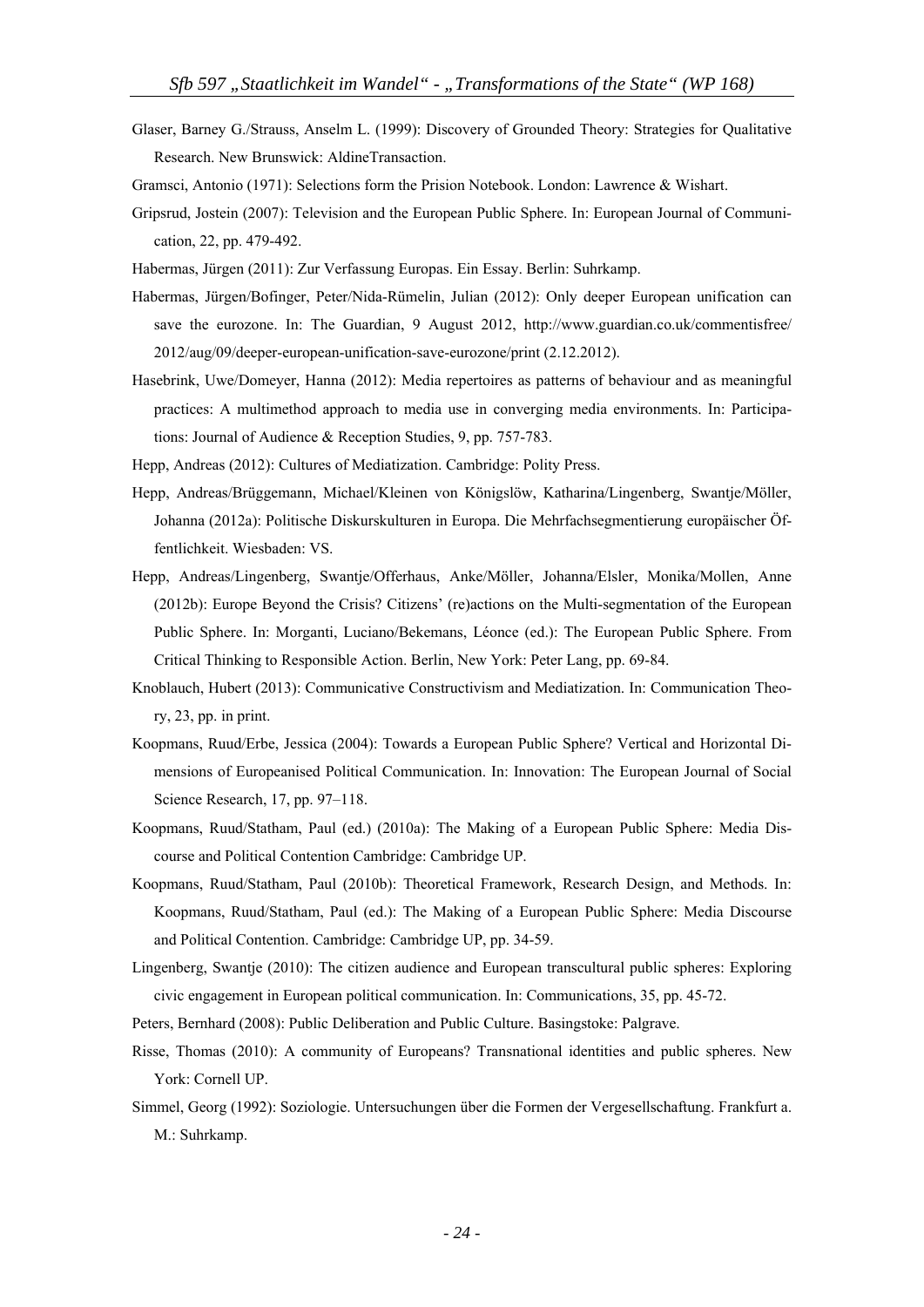- Strauss, Anselm C./Corbin, Juliet (1998): Basics of Qualitative Research: Techniques and Procedures for Developing Grounded Theory. London u.a.: Sage, Inc.
- Tsuneyoshi, Takao/Hashimoto, Akihiro/Haneda, Shoko (2012): Quantitative evaluation of nation stabiliy. In: Journal of Policy Modeling 34, pp. 132-154.
- Vobruba, Georg (2012): The Social Construction of the European Society. In: Current Perspectives in Social Theory, 30, pp. 263-279.
- Vobruba, Georg (2013): Time horizons of transformation: lessons from the German unification for the eurozone. In: openDemocracy (18.1.2013), http://www.opendemocracy.net/georg-vobruba/timehorizons-of-transformation-lessons-from-german-unification-for-eurozone (16.4.2013).
- Wessler, Hartmut/Peters, Bernhard/Brüggemann, Michael/Kleinen-v. Königslöw, Katharina /Sifft, Stefanie (2008): Transnationalization of Public Spheres. Basingstoke: Palgrave Macmillan.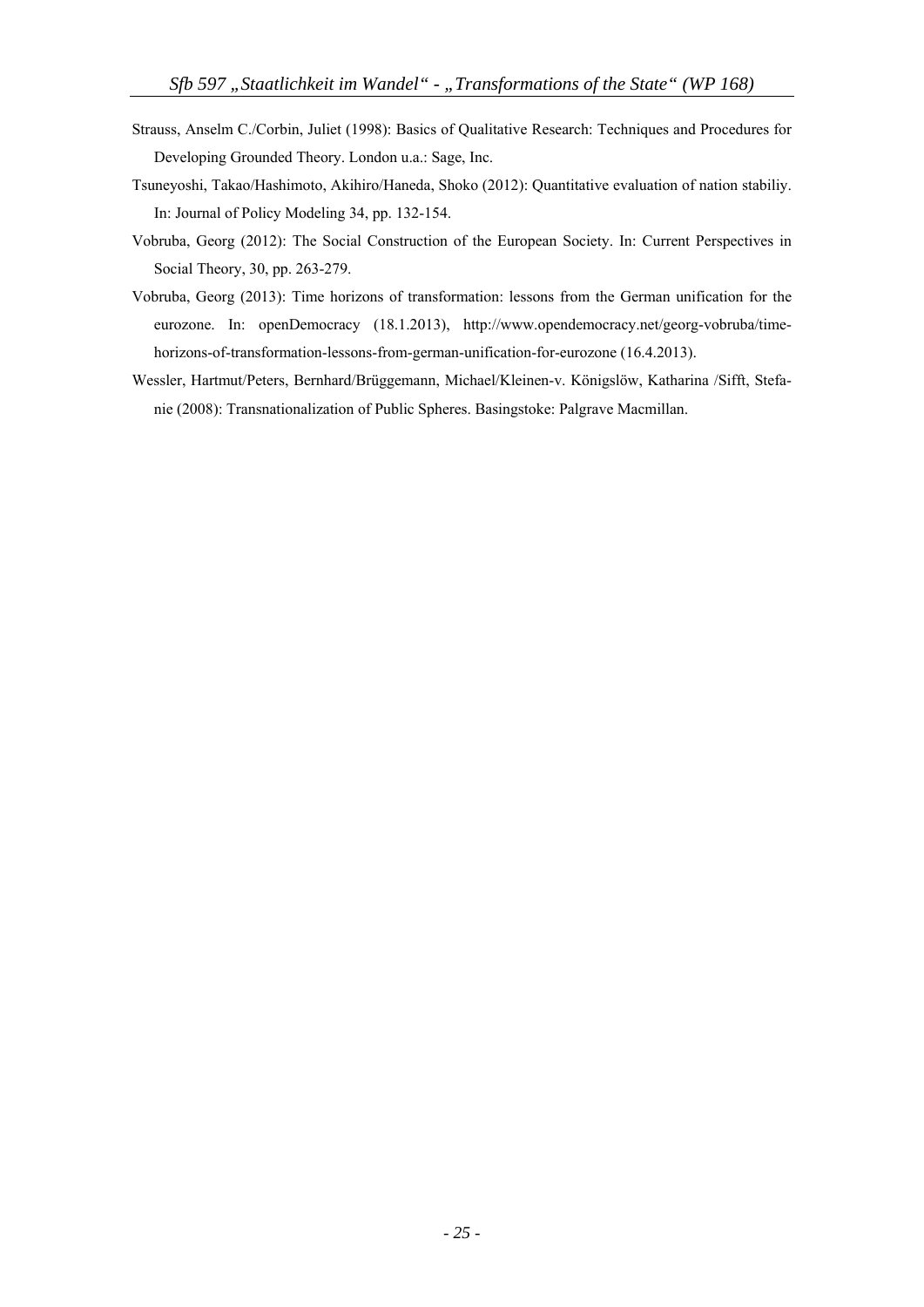## **APPENDIX**

| <b>Interviewee</b><br>(pseudonym) | Age | Interviewee's context                                                                                                                                                                        | <b>Interview place</b>                                          |
|-----------------------------------|-----|----------------------------------------------------------------------------------------------------------------------------------------------------------------------------------------------|-----------------------------------------------------------------|
|                                   |     | <b>AUSTRIA</b>                                                                                                                                                                               |                                                                 |
| Manuel Vechter                    | 19  | Student of political science, participates in<br>Model United Nations, a simulation of the<br>work of the UNO                                                                                | Vienna                                                          |
| Maria Rudler                      | 23  | Student of political economics, lives with<br>her boyfriend in an anonymous neighbour-<br>hood                                                                                               | Vienna                                                          |
| Cornelia Sucher                   | 56  | Learning counsellor, associated with the<br>Waldorf community, interested in basic<br>income grant as an alternative welfare<br>system                                                       | Hietzing, suburb of Vienna                                      |
| Kilian Wedekind                   | 26  | Student of agriculture and nutrition sci-<br>ence, develops a system for self-<br>sufficiency for a person who is worried<br>about his personal belongings                                   | Vienna                                                          |
| Melanie Hitzler                   | 38  | Business administrator, carrying trade,<br>attached to her cats and animals in general,<br>has a girlfriend from the North of Germany<br>and therefore frequent holidays there               | Leopoldsdorf, village near-<br>by Vienna, in Lower Aus-<br>tria |
| Ilja Hecker                       | 29  | Freelance software engineer, highly inter-<br>ested and engaged in local alternative pro-<br>jects (social, economic, )                                                                      | Vienna                                                          |
| Fritz Kantler                     | 61  | Returned globetrotter, unemployed, un-<br>skilled, who tries to support people with<br>even fewer chances, volunteers in a free-<br>store                                                    | Vienna                                                          |
| Peter Auermann                    | 29  | Business manager, renewable energies,<br>holding a doctor's degree in econom-<br>ics/social sciences, returned to his local<br>community to spend his life together with<br>his family there | Settlement nearby Wels,<br><b>Upper Austria</b>                 |
| Max Rost                          | 33  | Electrician, highly active in training chil-<br>dren in his local football club                                                                                                              | Steinbach, village in Upper<br>Austria                          |
| Friede Kerner                     | 59  | Retired nurse, has worked in Africa for<br>some years, engages for peace and is<br>against nuclear energy                                                                                    | Settlement nearby Wels,<br><b>Upper Austria</b>                 |
| Kristina Huber                    | 24  | Trainee in a steelworks, has recently been<br>to Mexico for a study sojourn                                                                                                                  | Linz, Upper Austria                                             |
| Felix Denkmeier                   | 26  | Locksmith and actor, agitates against "the<br>media" and "the politicians", thinks a lot of per Austria<br>local communities and relies especially on<br>his friends                         | Pettenbach, village in Up-                                      |

*Table 1: Sample Austria, Denmark, France, Germany, Poland, United Kingdom*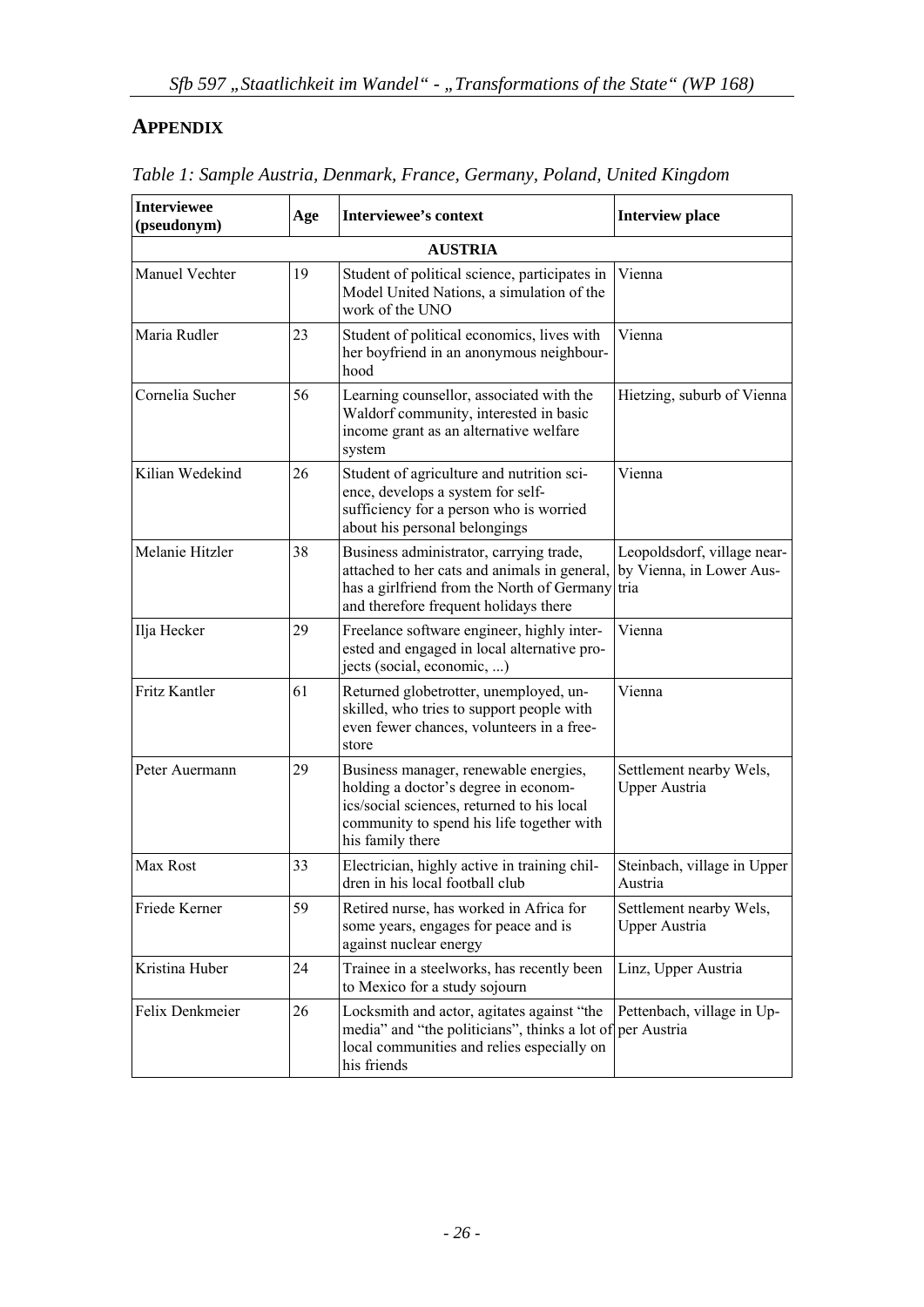| <b>Interviewee</b><br>(pseudonym) | Age | <b>Interviewee's context</b>                                                                                                                                                                                                                                                                            | <b>Interview place</b>                                          |
|-----------------------------------|-----|---------------------------------------------------------------------------------------------------------------------------------------------------------------------------------------------------------------------------------------------------------------------------------------------------------|-----------------------------------------------------------------|
| Hilde Haltenberger                | 56  | Early retired sales assistant, had been<br>abroad as a young adult, always wanted to<br>travel and live in other countries, but de-<br>cided to stay in her home region and to<br>comply with her desire by integrating it<br>into her work, where she could make use<br>of her foreign language skills | Settlement nearby Wels,<br><b>Upper Austria</b>                 |
| <b>Edeltraut Riedel</b>           | 52  | Seamstress by trade, currently working as a Settlement nearby Wels,<br>kindergarten assistant after a long period of Upper Austria<br>preoccupation as a housewife and mother                                                                                                                           |                                                                 |
| Amina Zündler                     | 28  | Manager for cultural projects, Carinthian<br>Slovene, network of journalists, politicians<br>and other related elites, had established<br>language courses for asylum-seekers, an -<br>initially – award-winning initiative that<br>was later made impossible                                           | Klagenfurt, Kärnten                                             |
| Karl Autelberg                    | 52  | Writer, solitary, taken with Marxist ideas<br>while dismissing their implementation<br>through respective political parties, watch-<br>es the people around him intensively but<br>does not seek interaction with them                                                                                  | Klagenfurt, Kärnten                                             |
| Herbert Sennenberger              | 65  | Retired draughtsman, prefers harmony<br>both on a personal level and on the level of<br>society/politics                                                                                                                                                                                                | Walddorf, village on the<br>periphery of Klagenfurt,<br>Kärnten |
| Rüdiger Genzmer                   | 51  | Radiographer, interested in theatre                                                                                                                                                                                                                                                                     | Klagenfurt, Kärnten                                             |
| Samir Sirani                      | 48  | Heating engineer, immigrated from Iran<br>(then Persia) as a young adult, lives with<br>his family in a middle-class residential area                                                                                                                                                                   | Klagenfurt, Kärnten                                             |
| Tobias Odmayr                     | 28  | Unemployed, unskilled, college dropout<br>who has returned to his home village, in-<br>terested in the development of the gold<br>price, occupies himself with computer<br>role-playing, volunteer in the auxiliary fire<br>brigade                                                                     | Greifenburg, village nearby<br>Spittal, Kärnten                 |
| Franz Wellinghaus                 | 63  | Retired elementary school teacher, compe-<br>tent with the computer, teaches – on an<br>informal basis – other people to use it                                                                                                                                                                         | Greifenburg, village nearby<br>Spittal, Kärnten                 |
| <b>Hubert Panzer</b>              | 50  | Secondary school teacher, likes to ride his<br>motorcycle                                                                                                                                                                                                                                               | Greifenburg, village nearby<br>Spittal, Kärnten                 |
| Carola Dudersdorf                 | 41  | Pharmacist, currently mostly occupied with Settlement west of Inns-<br>her young children, interested mainly in<br>her domestic duties and local events                                                                                                                                                 | bruck, Tyrol                                                    |
| Irene Hiebler                     | 38  | Social worker, currently on parental leave,<br>family roots in Bosnia                                                                                                                                                                                                                                   | Vienna                                                          |
| Agron Kirsonic                    | 19  | Jobs in a betting shop, dropped out from<br>three apprenticeships, family roots in Bos-<br>nia                                                                                                                                                                                                          | Vienna                                                          |
| Ute Neidler                       | 22  | Draughtsperson, concentrates on her local<br>network with her family and her boyfriend,<br>leaves the field of politics to her father and<br>her boyfriend, assuming that she is not<br>well-read about these issues                                                                                    | Traiskirchen, village south<br>of Vienna, in Lower Aus-<br>tria |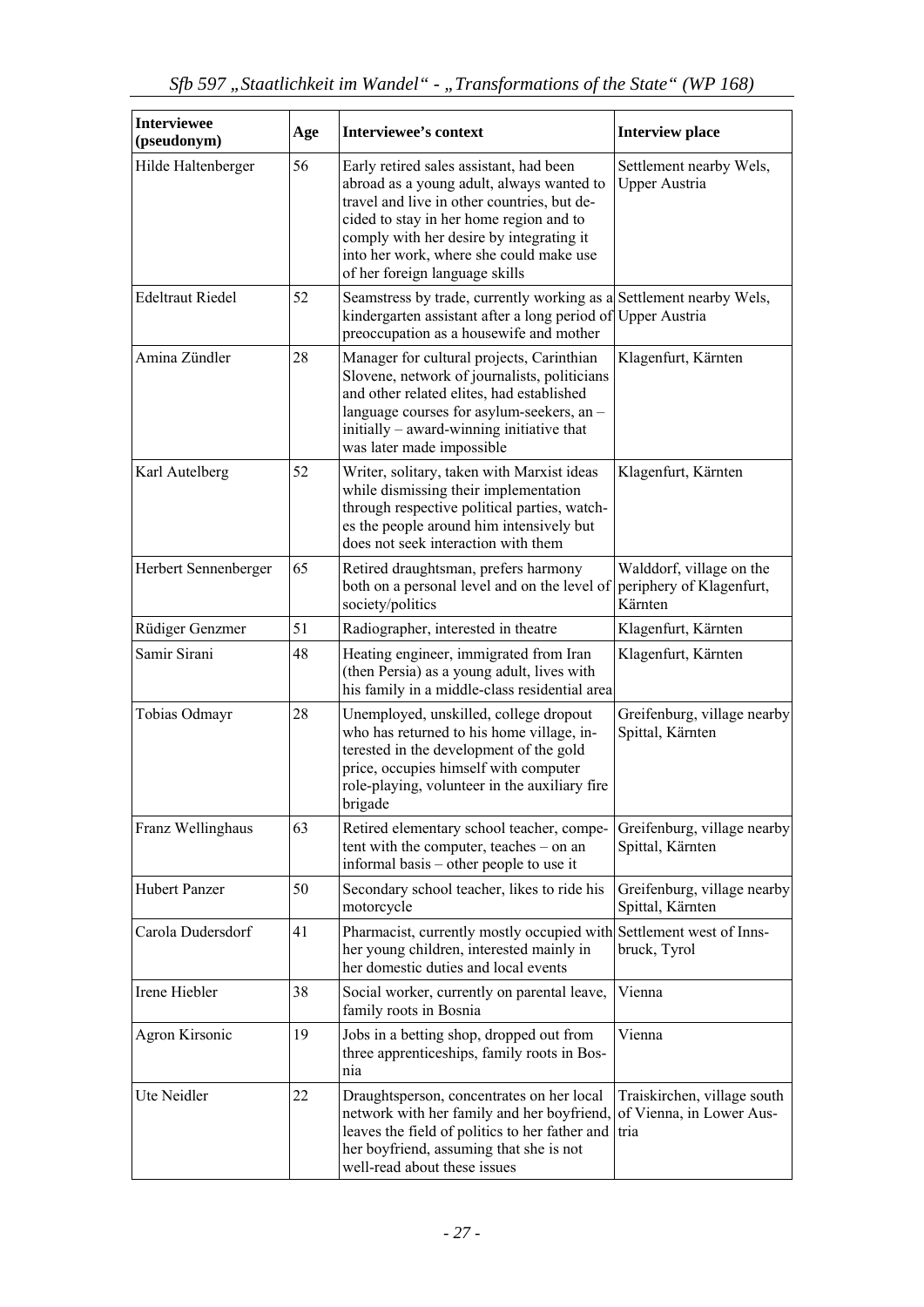| <b>Interviewee</b><br>(pseudonym) | Age | <b>Interviewee's context</b>                                                                                                                                                                                                                     | <b>Interview place</b>                            |
|-----------------------------------|-----|--------------------------------------------------------------------------------------------------------------------------------------------------------------------------------------------------------------------------------------------------|---------------------------------------------------|
| Helmar Klinker                    | 48  | Trainer and moderator, contacts to politi-<br>cians and journalists, perceives himself as<br>part of the civil society, which for him is<br>everyone who stands up for something                                                                 | Graz, Styria                                      |
| Michael Mahdbauer                 | 35  | Administrative officer, family roots in<br>Germany, tries to get as many perspectives<br>of media coverage via the use of a<br>smartphone app which he uses to read<br>articles from various countries, if only he<br>is capable of the language | Village nearby Graz, Styria                       |
| Lena Müller                       | 18  | Pupil, lives in her mother's household,<br>previously dedicated her time to<br>anime/manga and, more recently, identifies<br>more with online gaming                                                                                             | Suburbs of Vienna                                 |
| Zahra Yezemin                     | 20  | Attending job-creating measures, Muslim,<br>immigrated from Turkey as a child                                                                                                                                                                    | Vienna                                            |
|                                   |     | <b>DENMARK</b>                                                                                                                                                                                                                                   |                                                   |
| Mette Kongekjær<br>Engholm        | 24  | Musician and teacher for music, highly<br>appreciates security (personal and nation-<br>al), reluctant to advocate for something, as<br>this might rebound on her negatively and<br>put her career at risk                                       | Ballerup, suburb of Copen-<br>hagen, Sealand      |
| Anne Solveig<br>Dybegaard         | 49  | Church vocalist, quite withdrawn and con-<br>templative                                                                                                                                                                                          | Copenhagen, Sealand                               |
| <b>Bo Falck</b>                   | 29  | Recently graduated student of politics,<br>active in various informal projects in the<br>fields of theatre, politics, music, film.                                                                                                               | Copenhagen, Sealand                               |
| Lasse Drengenbjerg                | 21  | Student of economics at the CBS, jobs in a<br>hippie-like soup bar                                                                                                                                                                               | Copenhagen, Sealand                               |
| Poul Omegn                        | 44  | Sales promoter, currently unemployed,<br>holds both liberal, conservative and even<br>left wing positions                                                                                                                                        | Brøndby, suburb of Co-<br>penhagen, Sealand       |
| Jelena Frydshøj<br>Helsbæk        | 67  | Retired graphic designer, immigrated from<br>former Czechoslovakia as a young adult,<br>experienced Denmark as very open and<br>liberal, in contrast to her country of origin                                                                    | Brøndby, suburb of Co-<br>penhagen, Sealand       |
| <b>Bjarke Kristensen</b>          | 49  | Forestry worker and landowner, perceives<br>all political aspects explicitly from the<br>perspective of his profession                                                                                                                           | Gl. Stenderup, village in<br>the south of Fyn     |
| Astrid Hyllegaard                 | 43  | Teacher, different political orientation<br>(very left wing) than her husband (more<br>conservative), which frequently leads to<br>intensive but productive discussions                                                                          | Countryside in the middle<br>of Fyn               |
| Lisa O'Connor                     | 62  | Arts and music manager, not interested in<br>chitchatting with her neighbours, focuses<br>more on superordinate issues                                                                                                                           | Castle on the countryside<br>in the middle of Fyn |
| Marja Kestrupsholm                | 70  | Retired farmer, who does community ser-<br>vice in an archive for local history and<br>teaches computing for the elderly                                                                                                                         | Gl. Stenderup, village in<br>the south of Fyn     |
| Sigurd Birk<br>Vandelmose         | 65  | Former blacksmith, night-watchman and<br>church vocalist                                                                                                                                                                                         | Faaborg, small town in the<br>south of Fyn        |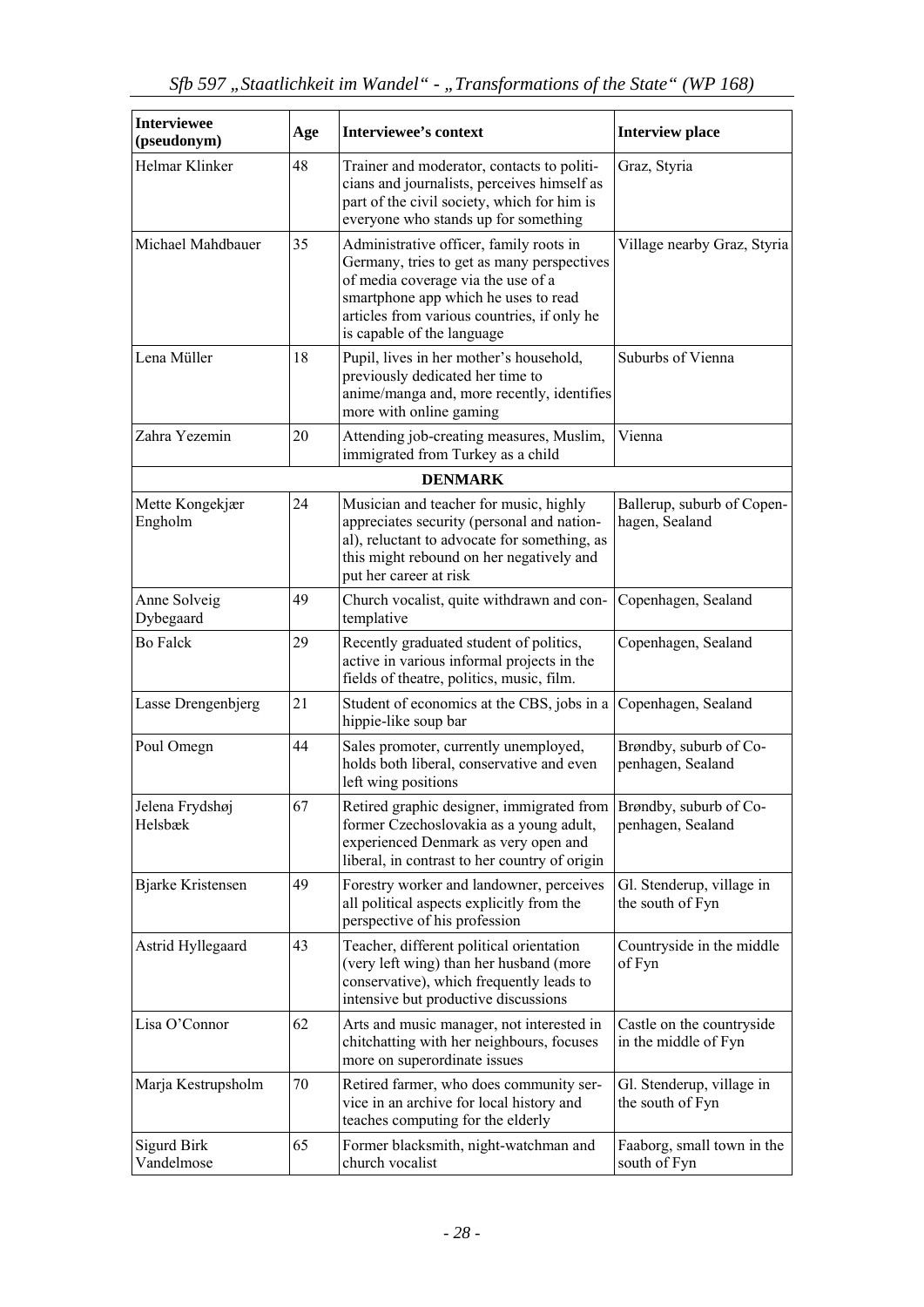| <b>Interviewee</b><br>(pseudonym) | Age | <b>Interviewee's context</b>                                                                                                                                                          | <b>Interview place</b>                                          |
|-----------------------------------|-----|---------------------------------------------------------------------------------------------------------------------------------------------------------------------------------------|-----------------------------------------------------------------|
| Bjørn Æby                         | 64  | Early retired coppersmith, formerly highly<br>active in training handball, in recent years<br>turned to playing golf and maintains much<br>of his network there                       | Munkebo, village in the<br>north of Fyn                         |
| Signe Hæselbjerg                  | 43  | Business manager of a handicraft business,<br>always busy, frequent business trips in<br>Denmark but also abroad in Europe and in<br>the Middle East                                  | Håstrup, village nearby<br>Faaborg, south of Fyn                |
| <b>Bente Kallesen</b>             | 67  | Retired nurse, still active doing community<br>service with elderly people                                                                                                            | Kerteminde, village in the<br>north of Fyn                      |
| Karen Tøjdsholm                   | 22  | Trainee in a young fashion boutique, has<br>gained a new perspective on her coun-<br>try/Europe during a round-the-world-trip,<br>looks at politics from the fashion perspec-<br>tive | Odense, major city in the<br>middle of Fyn                      |
| Lina Rendersen                    | 58  | Cleaning lady, unskilled, backs her family<br>besides her challenging job                                                                                                             | Rural settlement in the<br>south of Fyn                         |
| Sanne Hellebæk                    | 18  | Stock keeper in a supermarket, unskilled,<br>occupied with her daily struggles                                                                                                        | Håstrup, village nearby<br>Faaborg, south of Fyn                |
| Lone Søndergaard                  | 24  | Student of education, adopted from Korea<br>as a baby, volunteer in a street project                                                                                                  | North of Copenhagen,<br>Sealand                                 |
| Mads Jespersen                    | 51  | Architect and hostel keeper, open/liberal,<br>sets a high value on sustainability and<br>environmental issues                                                                         | Amager, Copenhagen,<br>Sealand                                  |
| Kjeld Hjemkjær                    | 25  | Homeless and unemployed/unskilled, oc-<br>cupied with his life, not interested in poli-<br>tics                                                                                       | Copenhagen, Sealand                                             |
| Faris Hom                         | 25  | Preparing to be a taxi driver, immigrated<br>from Somalia as a child, has moved around<br>a lot in the past years in Europe,<br>Asia/Middle East, Africa                              | Copenhagen, Sealand                                             |
| Anders Hansen                     | 33  | Street newspaper seller, unskilled, home-<br>less, focuses on the needs of people with<br>difficult means                                                                             | Copenhagen, Sealand                                             |
| Jasper Kristensen                 | 55  | Allround handyman, autodidact, rejects<br>EU/politicians in general, appreciates his<br>local and informal network                                                                    | Christiania, Copenhagen,<br>Sealand                             |
| Tonja Hellesen                    | 27  | Care assistant, unskilled, focuses on her<br>daily life, protests against close-down of a<br>school in her rural area, commutes for<br>shopping across the Danish-German border       | Rinkenæs, village in the<br>south of Jutland                    |
| Helge Svensen                     | 40  | Foreman in a locksmith's, many German<br>colleagues, commutes for shopping across<br>the Danish-German border                                                                         | Ullerup, village in the<br>south of Jutland                     |
| Lotte Lillebjerg                  | 34  | Storekeeper, trained farmer, currently on<br>parental leave                                                                                                                           | Ullerup, village in the<br>south of Jutland                     |
| Mikkel Poul Karstensen 32         |     | Vocational counsellor and student of the-<br>ology, strong Christian belief                                                                                                           | Mørke, small village north<br>of Aarhus, middle of Jut-<br>land |
| Linnea Sign Holmbjerg             | 27  | Kindergarten worker, currently on materni- Aarhus, middle of Jutland<br>ty leave                                                                                                      |                                                                 |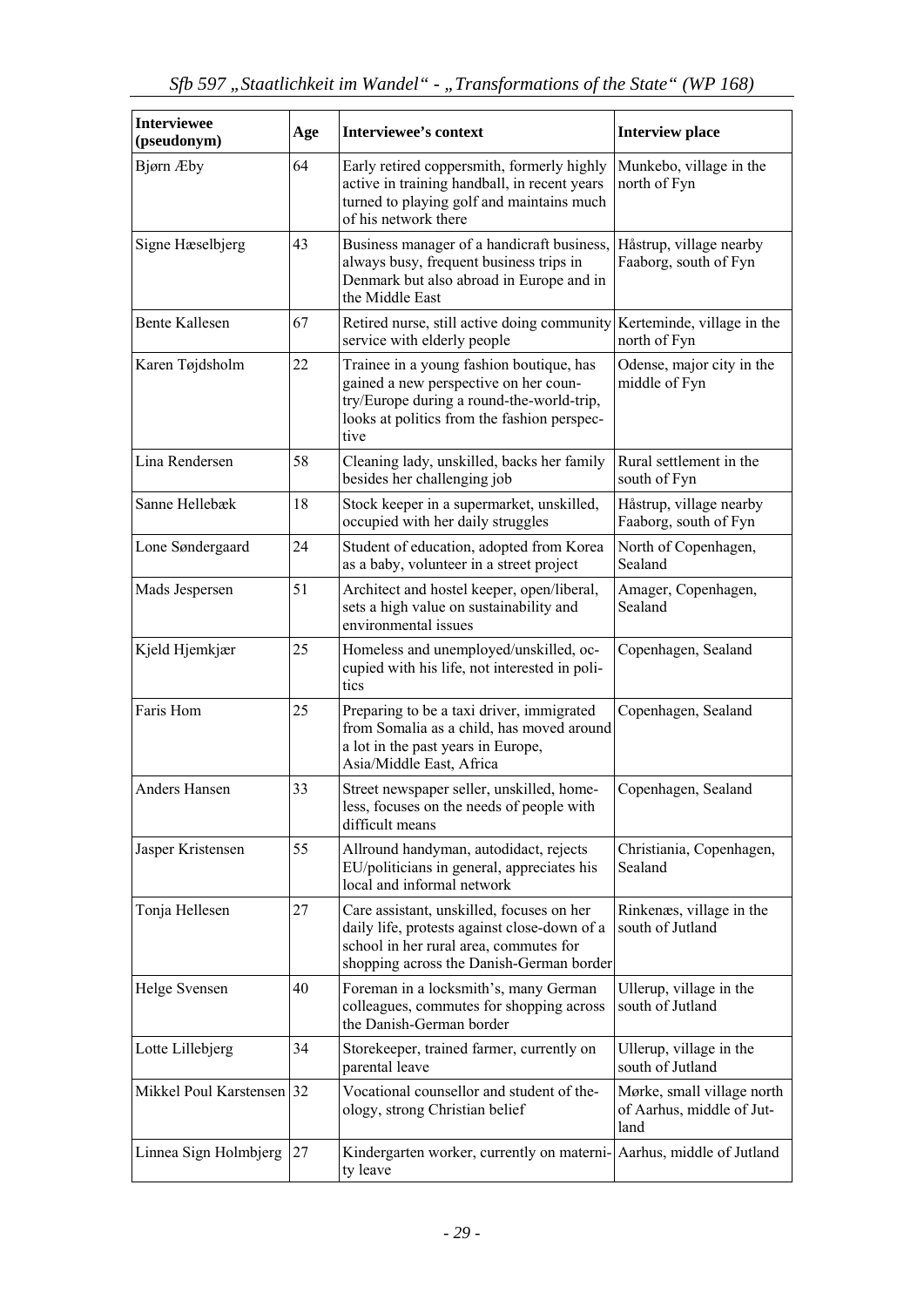| <b>Interviewee</b><br>(pseudonym) | Age | <b>Interviewee's context</b>                                                                                                                                     | <b>Interview place</b>                       |
|-----------------------------------|-----|------------------------------------------------------------------------------------------------------------------------------------------------------------------|----------------------------------------------|
| Zuzan Aril                        | 19  | Voluntary service in a congregation, As-<br>syrian Christian, immigrated with her<br>family as a child                                                           | Aarhus, middle of Jutland                    |
| Pelle Kristiansen                 | 22  | Social education worker in training                                                                                                                              | Aarhus, middle of Jutland                    |
|                                   |     | <b>FRANCE</b>                                                                                                                                                    |                                              |
| Angelie Toulon                    | 21  | Student of agronomy, shares a flat with<br>other students in Southern Paris, hails from<br>Rouen in West France, plans an Erasmus<br>year in Spain               | Paris                                        |
| Jaques Ardèche                    | 64  | Director of a small company in the field of Paris<br>pharmaceutical congresses, loves arts,<br>museums and concerts, well situated fami-<br>ly background        |                                              |
| Roberto Zero                      | 25  | Agricultural engineer, lives in Mannheim<br>(Germany) but regularly returns to Paris to<br>see his girlfriend, Italian father, French<br>mother                  | Paris                                        |
| Stéphane Trufon                   | 27  | Psychologist, identifies strongly with Paris, Paris<br>hails from West France, did a lot of back-<br>packing (Russia, Vietnam etc.)                              |                                              |
| Victor Mattelart                  | 56  | Director of a small company in the pub-<br>lishing sector, identifies strongly with Paris                                                                        | Paris                                        |
| Arielle Filou                     | 32  | Project manager, shares a flat with a friend, Paris<br>lived in Germany for three years, family<br>roots in Germany                                              |                                              |
| Karlotta Sapon                    | 65  | Retired pharmacist, moved from Paris to a<br>small village with her husband, has three<br>daughters, seven grandchildren                                         | Abondant, small village in<br>central France |
| Clément Sapon                     | 65  | Pensioner, moved from Paris to his place<br>of birth with his wife Karlotta                                                                                      | Abondant, small village in<br>central France |
| Inès Marquis                      | 45  | French teacher, lives in Marseille, speaks<br>several languages, lived in Germany for<br>two years, studied in Paris                                             | Aix-en-Provence, South of<br>France          |
| Marielle Gispon                   | 30  | Physics teacher, lives with her husband and Le Crès, small village east<br>two-year old daughter in a small village,<br>identifies strongly with South of France | of Montpellier                               |
| Julien Hermès                     | 61  | Doctor in the local hospital, born in Dakar<br>(Africa), migrated to France at the age of<br>18                                                                  | Valence, South-Eastern<br>France             |
| Fabrice Girard                    | 45  | Freelance business consultant, lives and<br>works one week per month in London,<br>lived in Switzerland for a year                                               | Paris                                        |
| Emma Albert                       | 35  | Assistant in the purchasing department of a Paris<br>small fashion company, lives in a suburb in<br>southern Paris                                               |                                              |
| Florence Bompard                  | 37  | Housewife, mother of four children, used<br>to work as a PR assistant, lived abroad for<br>eight years (USA and Norway)                                          | Nantes, Western France                       |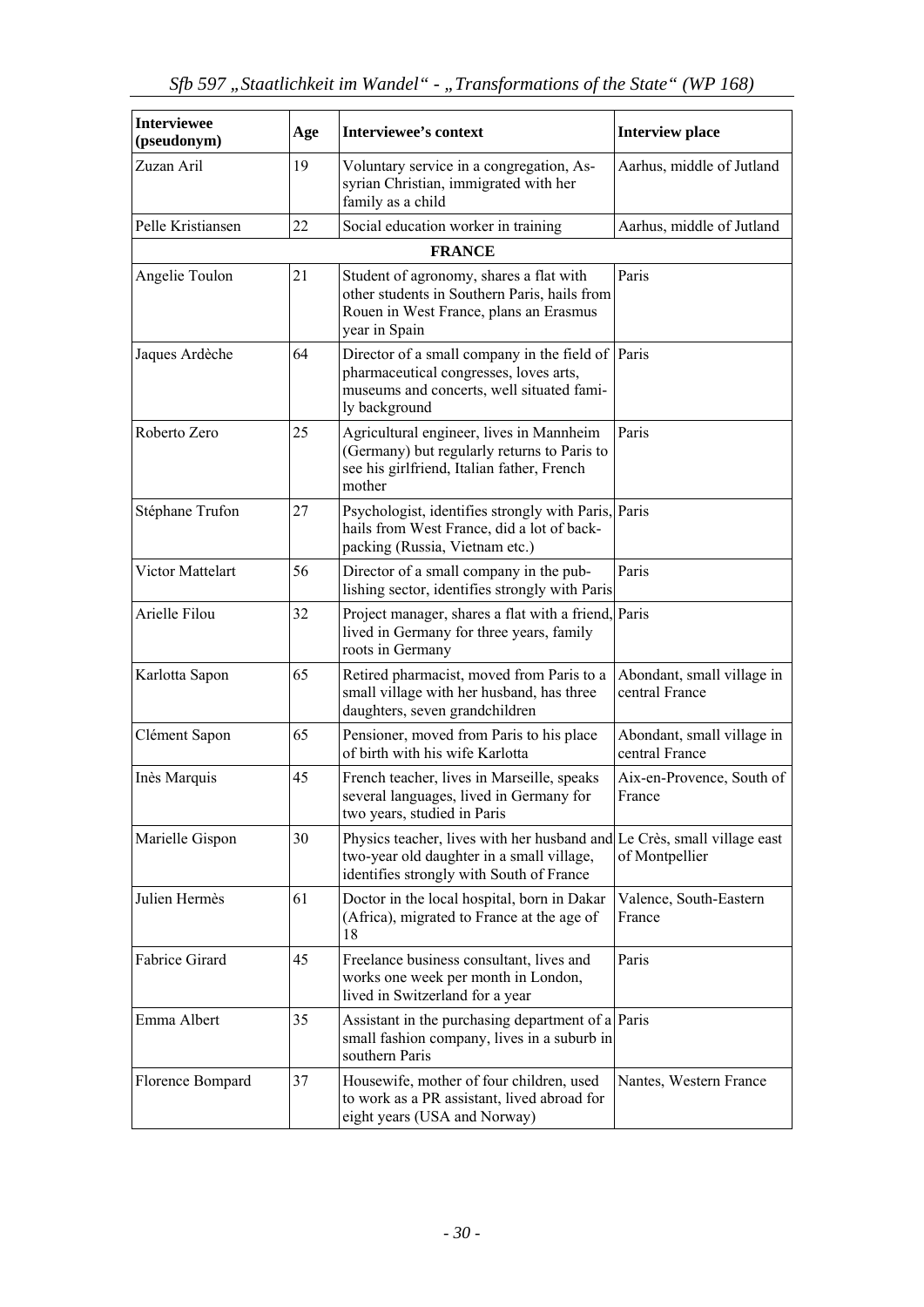| <b>Interviewee</b><br>(pseudonym) | Age | <b>Interviewee's context</b>                                                                                                                                        | <b>Interview place</b>                                   |
|-----------------------------------|-----|---------------------------------------------------------------------------------------------------------------------------------------------------------------------|----------------------------------------------------------|
| Paul Bompard                      | 43  | Controller at the French consulate general,<br>worked and lived together with his wife<br>Florence and his four children for eight<br>years abroad (USA and Norway) | Nantes, Western France                                   |
| Susan Filou                       | 38  | Housewife, mother of three children, holds<br>a French and a German passport, trained<br>confectioner                                                               | Nantes, Western France                                   |
| <b>Charlotte Maison</b>           | 35  | Biologist at a local meat factory, grew up<br>near Paris, building a house for herself, her<br>partner and their daughter                                           | La Ménitré, small village<br>in Western France           |
| Fabrice Maison                    | 35  | Project manager for the city council, iden-<br>tifies strongly with the region, building a<br>house for himself, his partner Charlotte and<br>their daughter        | La Ménitré, small village<br>in Western France           |
| Martin Fleur                      | 63  | Pensioner, continues working as a consult-<br>ant for the company he was employed at,<br>well-situated family background                                            | Paris                                                    |
| Pierre Artis                      | 56  | Professor of pharmacy, lives in West<br>France and commutes to Paris for work                                                                                       | Paris                                                    |
| Pauline Miró                      | 42  | Engineer, lives with her husband and their<br>two children in a Parisian suburb, loves<br>concerts and making music                                                 | Paris                                                    |
| Sylvie Corona                     | 25  | Jobless, recently graduated in history and<br>political science, lives with her mother in a<br>Parisian suburb                                                      | Paris                                                    |
| Théo Perrier                      | 29  | History teacher, lives together with his<br>German girlfriend                                                                                                       | Paris                                                    |
| Madaleine Crespel                 | 50  | Piano teacher, mother of two children,<br>migrated from Ukraine to France twelve<br>years ago, lives with her French husband in<br>a Parisian suburb                | La Frette-sur-Seine, small<br>town in the north of Paris |
| Cécil Dubiel                      | 39  | Sales manager for a news agency, trained<br>agricultural economist, graduated in Mar-<br>keting, travelled the world for one year                                   | Paris                                                    |
| Fréderic Baisnée                  | 24  | Accounting clerk at the French railway<br>company, identifies strongly with his home<br>town Paris                                                                  | Paris                                                    |
| Amélie Lamarque                   | 25  | Doctoral student of history, shares a flat<br>with another student                                                                                                  | Antony, small town in the<br>south of Paris              |
| <b>Yves Loire</b>                 | 30  | Supply teacher of history, lives in his par-<br>ents' house in Versailles                                                                                           | Versailles, small town in<br>the west of Paris           |
| Noah Moulin                       | 28  | Stock broker at a bank, born and raised in<br>South of France, studied in the UK                                                                                    | Paris                                                    |
| Claudine Mattieu                  | 32  | Freelance legal adviser, regularly travels to<br>Paris for work                                                                                                     | Montpellier, South of<br>France                          |
| Lucas Almenos                     | 58  | Jobless, born in Marseille, lived for several Paris<br>years in Algeria, moved to Paris with his<br>wife and two sons a couple of years ago                         |                                                          |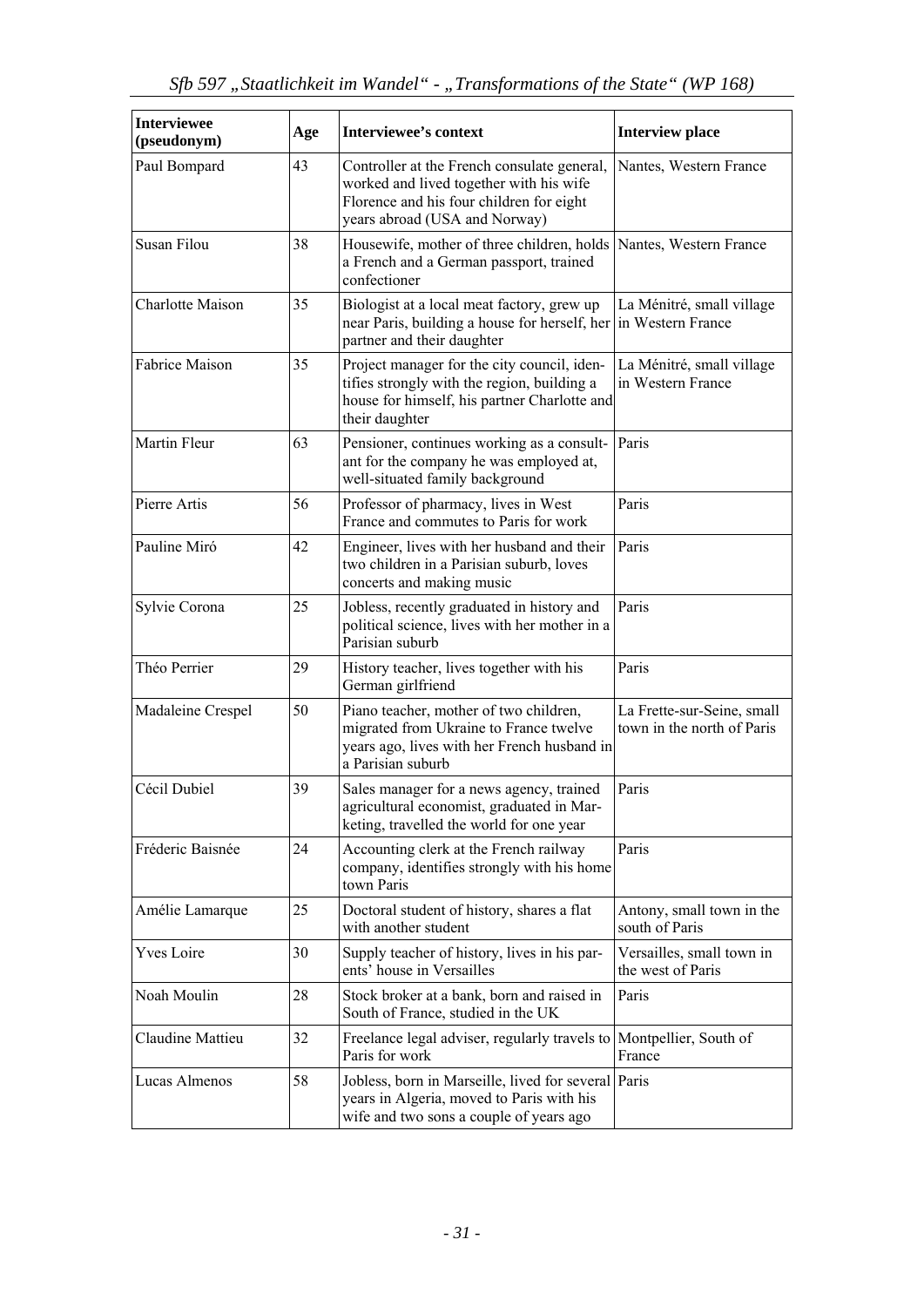| <b>Interviewee</b><br>(pseudonym) | Age | <b>Interviewee's context</b>                                                                                                                                                                                                      | <b>Interview place</b>                                             |
|-----------------------------------|-----|-----------------------------------------------------------------------------------------------------------------------------------------------------------------------------------------------------------------------------------|--------------------------------------------------------------------|
|                                   |     | <b>GERMANY</b>                                                                                                                                                                                                                    |                                                                    |
| <b>Christine Hauschild</b>        | 42  | Foreign language secretary, employed in<br>public service administration, constantly<br>improves her language skills and travels<br>regularly                                                                                     | Bremen, city in Northern<br>Germany                                |
| Simon Gärtner                     | 37  | Environmental biologist, currently garden-<br>er in a public park, identifies strongly with<br>the multicultural and low-to-middle-<br>income district he lives in.                                                               | Bremen, city in Northern<br>Germany                                |
| Dietmar Lange                     | 60  | Retired offset-printer, strong engagement<br>in leftist and environmental activities with-<br>in the 1968 leftist movement, experiments<br>with engaging in local politics for the<br>green party, trainer of a local soccer team | Bremen, city in Northern<br>Germany                                |
| Gerhard Deichen                   | 62  | Retired chief executive of a public<br>transport company, travels globally and<br>engages in numerous NGOs despite a re-<br>cent heart transplantation                                                                            | Bremen, city in Northern<br>Germany                                |
| <b>Susanne Kramer</b>             | 33  | Early-retired and unemployed former cook,<br>fears her approaching move to a larger city<br>as well as too much information on actual<br>politics, interested in cartoons and arts                                                | Bremen, city in Northern<br>Germany                                |
| Marianne Becker                   | 40  | Long-term unemployed, failed her final<br>exam as a bakery salesperson, depends on<br>social security benefits,<br>dreams of possessing a car                                                                                     | Bremen, city in Northern<br>Germany                                |
| Leonie Stiesing                   | 26  | Student of biology, well-situated family<br>background, has studied abroad, lives in a<br>shared flat with international students and<br>expresses her support of Europe                                                          | Bremen, city in Northern<br>Germany                                |
| Anja Gerber                       | 31  | Clerical employee about to apply for more<br>fulfilling job, closely related to her family<br>and their local surroundings in a small<br>village nearby Bremen.                                                                   | Bremen, city in Northern<br>Germany                                |
| Karsten Hinze                     | 31  | Project manager in a company that coordi-<br>nates concert ticket sales, writes for music<br>magazines and blogs occasionally.                                                                                                    | Bremen, city in Northern<br>Germany                                |
| Anita Berger                      | 44  | Trained dietician, working as a cook after a Coesfeld, small town in<br>long parental leave, strong ties to her fami-<br>ly, the local Catholic church and the Mün-<br>sterland region                                            | Western Germany                                                    |
| Markus Kleimann                   | 37  | Employed in IT-management, trained<br>fowarding agent, following his training in a urb of Frankfurt<br>large company he returned with his family,<br>a Canadian wife and two children, to his<br>home village                     | Klein-Gerau, village sub-                                          |
| Wilhelm Bergmann                  | 66  | Retired employee in public service, en-<br>gages in various civil projects and activi-<br>ties – among others as a volunteer in a<br>national census, as a member in a local<br>running team and skat club                        | Taunusstein, a village near<br>Wiesbaden, South-Western<br>Germany |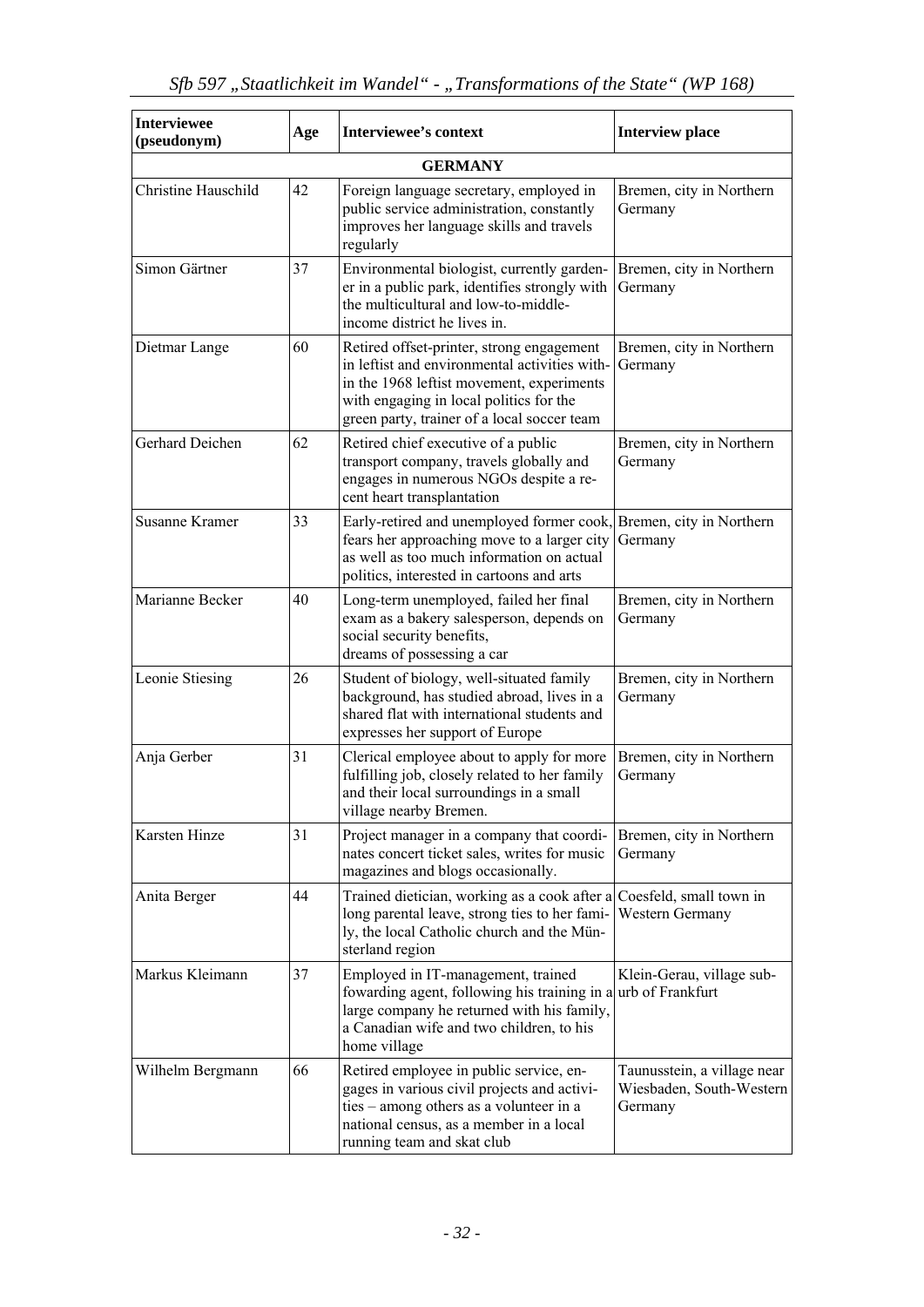| <b>Interviewee</b><br>(pseudonym)                          | Age | <b>Interviewee's context</b>                                                                                                                                                                                                           | <b>Interview place</b>                                                         |
|------------------------------------------------------------|-----|----------------------------------------------------------------------------------------------------------------------------------------------------------------------------------------------------------------------------------------|--------------------------------------------------------------------------------|
| Sabine Deterding                                           | 33  | Nurse on parental leave, continues living in Obertshausen, middle-size<br>her home town, stems from a well-off<br>family, now struggles with economic chal-<br>lenges                                                                  | Frankfurt suburb                                                               |
| Anna Merkel (with<br>participation of her<br>husband Juri) | 64  | Cleaning lady and her husband, a retired<br>truck driver, both stem from an ethnic<br>group of Germans in Siberia, came to<br>Germany for a better life                                                                                | Witten, a city in the Ruhr-<br>gebiet agglomeration,<br><b>Western Germany</b> |
| Heide Lehmann                                              | 50  | Housewife with two late-teenage sons at<br>home, middle-class family, former office<br>and legal assistant                                                                                                                             | Witten, a city in the Ruhr-<br>gebiet agglomeration,<br>Western Germany        |
| Christoph Lehmann                                          | 20  | (The former) Heide Lehmann's son, chem-<br>ical laboratory assistant in training, contin-<br>ues living at home, shares a passion for old<br>timers with his father and brother                                                        | Witten, a city in the Ruhr-<br>gebiet agglomeration,<br>Western Germany        |
| Corinna Imhof                                              | 47  | Both on sick leave and jobless, former<br>hairdresser, cosmetician and office clerk, is gebiet agglomeration,<br>about to lose the house she grew up in and<br>lives with her family due to financial prob-<br>lems                    | Witten, a city in the Ruhr-<br><b>Western Germany</b>                          |
| Joachim Gerke                                              | 46  | Clerk, working for a company that delivers<br>goods to building centres, spends most of<br>his working time in the car, spends any<br>free minute with his little daughter                                                             | Linum, village in Branden-<br>burg, Eastern Germany                            |
| Constantin Zielke                                          | 25  | Trained in fishery, returned to living at<br>home after working as a construction<br>worker in Denmark, now employed in an<br>integral nature reserve, head of the local<br>youth fire brigade                                         | Linum, village in Branden-<br>burg, Eastern Germany                            |
| Lara Bamberger                                             | 31  | Public servant, working for the Federal<br>Ministry of Transport, in charge of super-<br>vising the implementation of EU develop-<br>ment programs, currently on parental<br>leave, cannot imagine living anywhere else<br>than Berlin | Berlin                                                                         |
| <b>Yvonne Rauch</b>                                        | 22  | Works occasionally as a cleaning lady<br>while also training as a social assistant,<br>very modest financial resources, expecting<br>her first baby                                                                                    | Berlin                                                                         |
| André Kopp                                                 | 25  | Cleaning worker, specialised in hospital<br>cleaning, and boyfriend of (the former)<br>Yvonne Rauch, low income, gave up<br>smoking hash for his girlfriend and future<br>family                                                       | Berlin                                                                         |
| Paul Unger                                                 | 42  | Lecturer, teaching German in Erasmus<br>student classes, has working experience in<br>Central Eastern European countries, travels<br>a lot, engages in civic and cultural projects                                                     | Berlin                                                                         |
| Bela Maschmann                                             | 32  | Artist, lives under quite rough conditions<br>in the storage room of his shared studio,<br>reports to avoid social contacts                                                                                                            | Berlin                                                                         |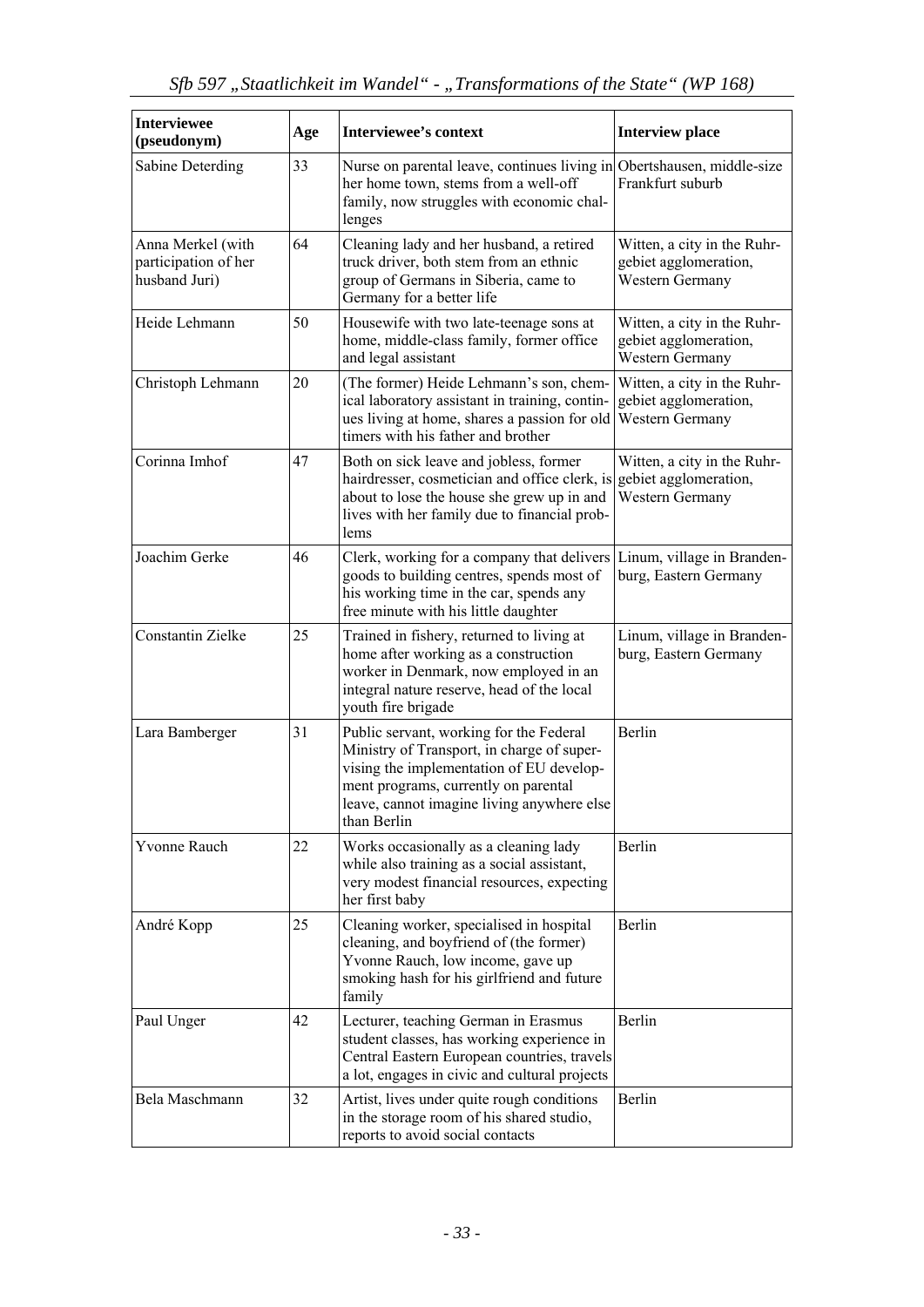| <b>Interviewee</b><br>(pseudonym) | Age | <b>Interviewee's context</b>                                                                                                                                                                           | <b>Interview place</b>                                     |
|-----------------------------------|-----|--------------------------------------------------------------------------------------------------------------------------------------------------------------------------------------------------------|------------------------------------------------------------|
| Kurt Binder                       | 60  | Retired manager of sewing company,<br>trained tailors for the company's pro-<br>duction in Southern Europe, financially<br>independent, strongly engaged in a local<br>shooting club, part-time hunter | Bielefeld, Western Germa-<br>ny                            |
| Dorothea Prenz                    | 68  | Originally trained as a laundry worker, has<br>been a housewife for long years, now<br>works as a cleaning lady to upgrade her<br>poor retirement pension, engages in a local<br>church choir          | Bielefeld, Western Germa-<br>ny                            |
| Jana Kaminski                     | 18  | Pupil in 11th grade, lives at home in mid-<br>dle-class conditions, Polish family back-<br>ground, interested in the anarchist move-<br>ment                                                           | Osterholz-Scharmbeck,<br>small town in Northern<br>Germany |
| Idris Hartmann                    | 18  | Stems from a Turkish-German family,<br>currently jobless, finished secondary mod-<br>ern school, spends his time an Facebook,<br>chilling and playing soccer                                           | Berlin                                                     |
| Arnim Pollmann                    | 69  | Retired fireman, strong bonds to his local<br>surrounding, travels regularly                                                                                                                           | Berlin                                                     |
| <b>Christian Bauer</b>            | 20  | Agriculturalist in training, very low regular Koblenz, South-West<br>income, lives partly with his employer and<br>his family                                                                          | Germany                                                    |
|                                   |     | <b>POLAND</b>                                                                                                                                                                                          |                                                            |
| Kamila Sasnal                     | 21  | Soldier from a family of soldiers and stu-<br>dent of medicine, lives together with her<br>little son, parents and grandparents, travels<br>regularly to Germany and the USA                           | Otwock, village in the<br>Warsaw suburb                    |
| Janusz Ruchniewicz                | 24  | Student of history, interested in theatre and Warsaw<br>arts, lives with his grandmother due to<br>limited financial means, travels to his fami-<br>ly's residence near Cracow regularly               |                                                            |
| Marcin Cichocki                   | 31  | Monk and priest, living in a comparably<br>large Dominican community, stems from a<br>family of academics in Northern Poland,<br>PhD in theology                                                       | Warsaw                                                     |
| Beata Szarek                      | 58  | Works in a cloakroom at the University of<br>Warsaw, very limited financial means,<br>takes care for her sick husband, always<br>lived in Warsaw                                                       | Warsaw                                                     |
| Barbara Szymańska                 | 52  | Trained sales assistant, now working as a<br>cleaning lady for upper-class families,<br>lives with her husband and two teenage<br>sons in a tiny apartment in the centre of<br>Warsaw.                 | Warsaw                                                     |
| Marlena Gruzińska                 | 29  | Finished her German studies a couple of<br>years ago, commutes for her job with a<br>large German travel company from her<br>family home to Warsaw.                                                    | Kobyłka, little town near<br>Warsaw                        |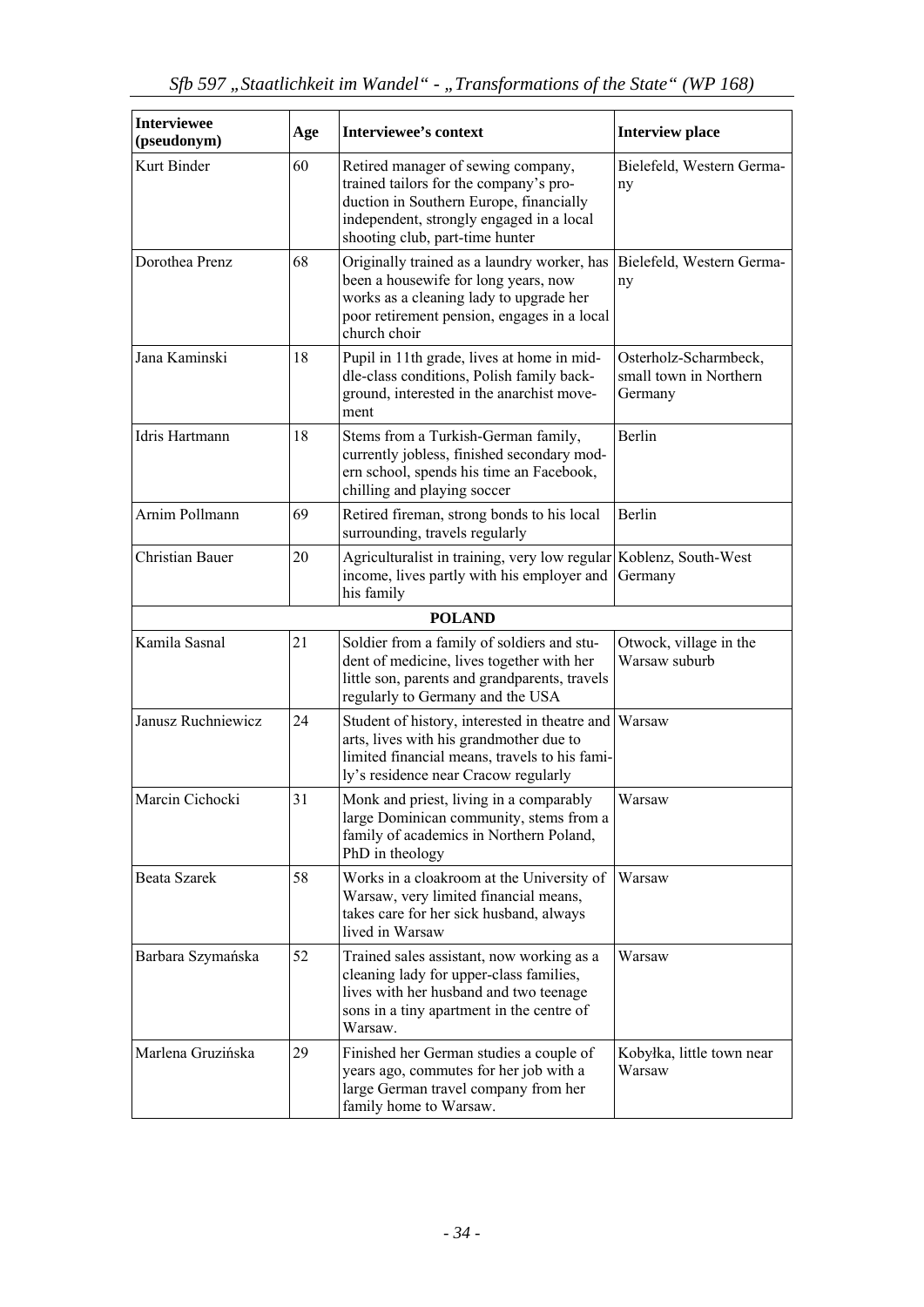| <b>Interviewee</b><br>(pseudonym) | Age | <b>Interviewee's context</b>                                                                                                                                                                              | <b>Interview place</b>                                      |
|-----------------------------------|-----|-----------------------------------------------------------------------------------------------------------------------------------------------------------------------------------------------------------|-------------------------------------------------------------|
| Karla Goszyk                      | 68  | Retired accountant, assists others in offi-<br>cial affairs on an occasional basis in order<br>to augment her income, shares her house<br>with a large number of pets                                     | Radom, town in the center<br>of Poland                      |
| Ludwik Reiter                     | 65  | Professor of computer science, identifies<br>strongly with traditional family back-<br>ground, was engaged as a local politician<br>in the past                                                           | Radom, town in the center<br>of Poland                      |
| Arkadiusz Hawajski                | 44  | Sales manager, identifies strongly with the<br>Catholic Church and the PiS party                                                                                                                          | Radom, town in the center<br>of Poland                      |
| Gabriela Klich                    | 32  | Research assistant at the University of<br>Gdańsk, holds a PhD in economics, mainly<br>concentrates on her academic career and<br>her two little daughters                                                | Czaple, dormitory suburb<br>of Gdańsk, Northern Po-<br>land |
| Magdalena Gwosdek                 | 33  | Young mother and teacher, specialised in<br>assisting disabled children, organises youth Poland<br>camps in European countries                                                                            | Gdańsk, city in Northern                                    |
| Dagmara Ptaszek                   | 28  | Assistant in the local heritage administra-<br>tion of historical monuments, cannot real-<br>ise her travelling dreams due to her very<br>low income, learns a number of languages<br>to recompense       | Częstochowa, town in<br>Southern Poland                     |
| Grzegorz Samochowiec 54           |     | Became comparably wealthy by running a<br>micro business dealing with car tyres,<br>strong bonds to his hometown Cracow                                                                                   | Cracow                                                      |
| Wojciech Budlewski                | 52  | Has been working occasionally as a con-<br>struction worker, due to a recent eye opera-<br>tion now at home, lives with his family in a<br>one-room-apartment                                             | Cracow                                                      |
| Agnieszka Alpińska                | 30  | Works as an assistant to the executive<br>board of a large German company after<br>finishing her German studies, settling into<br>her newly acquired apartment after her<br>recent marriage.              | Warsaw                                                      |
| Radek Kerski                      | 30  | Identifies strongly with Warsaw's former<br>workers' district Praga, where he lives and<br>successfully runs a car workshop, main-<br>tains some contacts to the local underworld                         | Warsaw                                                      |
| Marzena Pikarska                  | 48  | Jurist, now working as a self-employed law Warsaw<br>consultant to internet companies, recently<br>bought a house of her own, values classic<br>humanitarian education                                    |                                                             |
| Tadeusz Silnicki                  | 24  | Student of engineering and former Polish<br>champion of weightlifting, focused on<br>building a successful life, aiming at a well-<br>paid job, an own apartment, a re-<br>presentative car and a family. | Warsaw                                                      |
| Mariola Nierubca                  | 26  | Trained librarian, currently jobless, con-<br>fesses to be not really interested in work-<br>ing, rather aims at being a housewife, self-<br>perception as a 'real' and original War-<br>sawian           | Warsaw                                                      |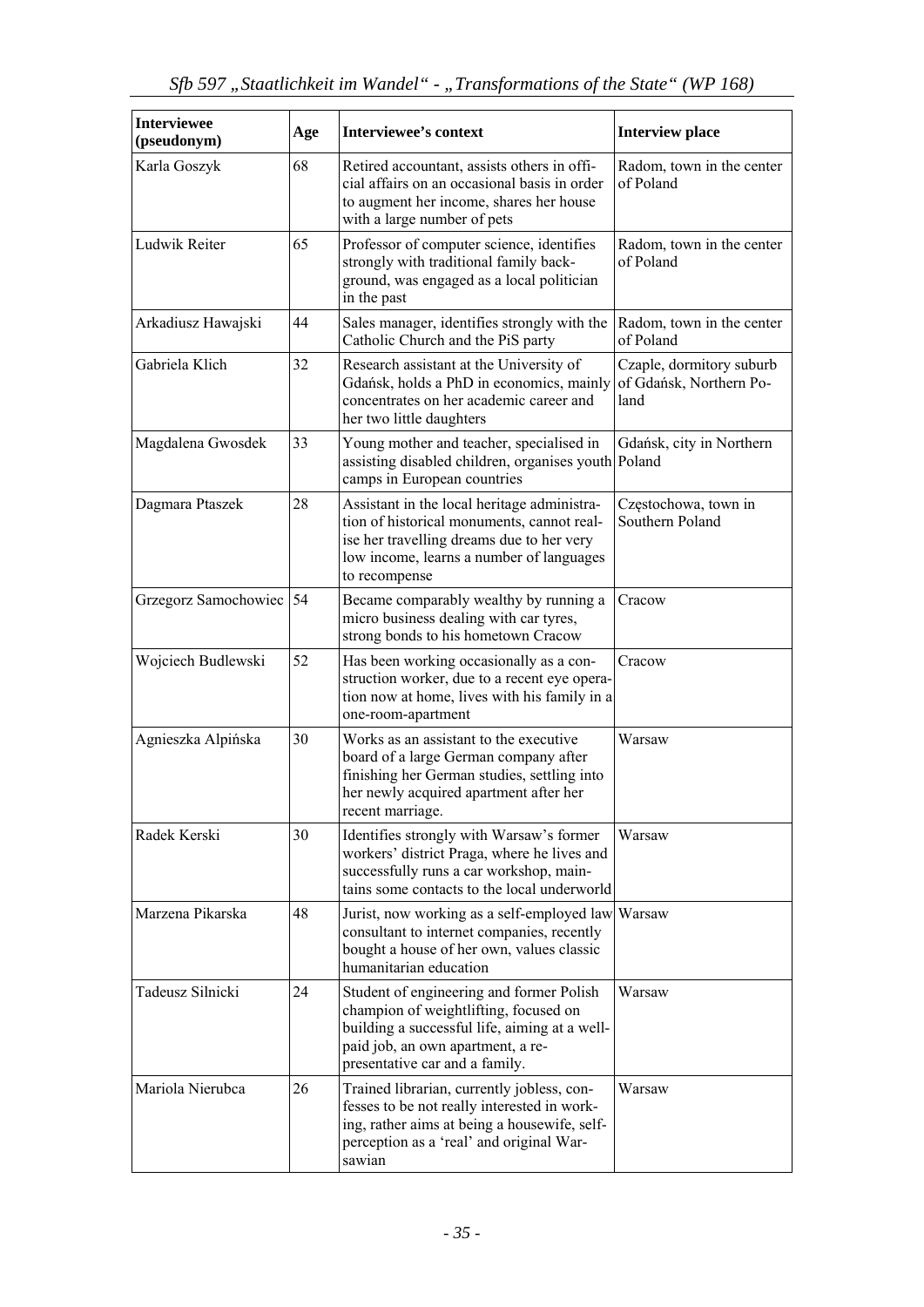| <b>Interviewee</b><br>(pseudonym) | Age | <b>Interviewee's context</b>                                                                                                                                                                                                | <b>Interview place</b>                                              |
|-----------------------------------|-----|-----------------------------------------------------------------------------------------------------------------------------------------------------------------------------------------------------------------------------|---------------------------------------------------------------------|
| Bogdan Barań                      | 25  | Skilled logistics worker, his dream of buy-<br>ing his own apartment will probably re-<br>main out of reach, his passion and hobby is<br>cooking                                                                            | Piaseczno, dormitory sub-<br>urb of Warsaw                          |
| Paweł Pronobis                    | 60  | Commutes from his home village in the<br>south-eastern Polish mountains to work as<br>a lawyer in Warsaw during the week, well-<br>educated, traumatised by his family's ex-<br>periences in WWII                           | On the train, from Warsaw<br>to Lublin, Eastern Poland              |
| Horacy Ogrodnik                   | 62  | Garden engineer, runs successfully a farm<br>that experiments with agricultural seeds<br>within the network of an international<br>company, travels globally, nevertheless<br>strongly values his local surrounding         | Nałęczów, health resort<br>near Lublin, Eastern Po-<br>land         |
| Monika Gajdowicz                  | 62  | Tailor, lives in very modest circumstances,<br>is a strong believer and meanwhile heavily<br>disappointed with the ambiguous attitudes<br>of Polish Catholic priests, loves to follow<br>soap operas                        | Palikije, settlement near<br>Lublin, Eastern Poland                 |
| Marlena Szczapa                   | 18  | Pupil, preparing for her final school exams, Grójec, small town near<br>bored by Grójec, spends her rare free time<br>by biking or going on shopping trips to<br>Warsaw                                                     | Warsaw                                                              |
| Greta Dzielska                    | 18  | Pupil, preparing for her final school exams,<br>best friend of (the former) Marlena Szcza-<br>pa with whom she spends most of her free<br>time.                                                                             | Grójec, small town near<br>Warsaw                                   |
| Bogdana Kruczaj                   | 56  | Works as a legal consultant and regularly<br>engages in taking care of her grand-<br>children, strong faith, media repertoire<br>mainly consists of religious media.                                                        | Cracow                                                              |
| <b>Ryszard Golczyk</b>            | 58  | Early-retired shipyard worker, identifies<br>strongly with the Kashubian region, breeds<br>and keeps pigeons, engagement in the<br>Polish pigeon society and exceptional<br>interest in European soccer                     | Rumia, village near Gdy-<br>nia, Northern Poland                    |
| Danuta Szerszyńska                | 38  | Trained seamstress, now housewife and<br>mother of two children, identifies strongly<br>with the Kashubian region and the Catholic<br>Church, her husband works abroad, so she<br>gets to know 'the world' through his eyes | Kczewo, settlement in the<br>Kashubian region, North-<br>ern Poland |
| Maciej Szerszyński                | 22  | Nephew of (the former) Danuta Szer-<br>szyńska, lives in his parents farmhouse,<br>used to commute to Sopot for a job in a car<br>workshop, now works on an occasional<br>basis                                             | Kczewo, settlement in the<br>Kashubian region, North-<br>ern Poland |
| Edyta Rolny                       | 33  | Took over a farm from her parents which<br>she now runs with her husband, disap-<br>pointed with the EU subsidies which did<br>not improve her financial basis, but com-<br>plicated daily business                         | Bartoszylas, village in<br>Northern Poland                          |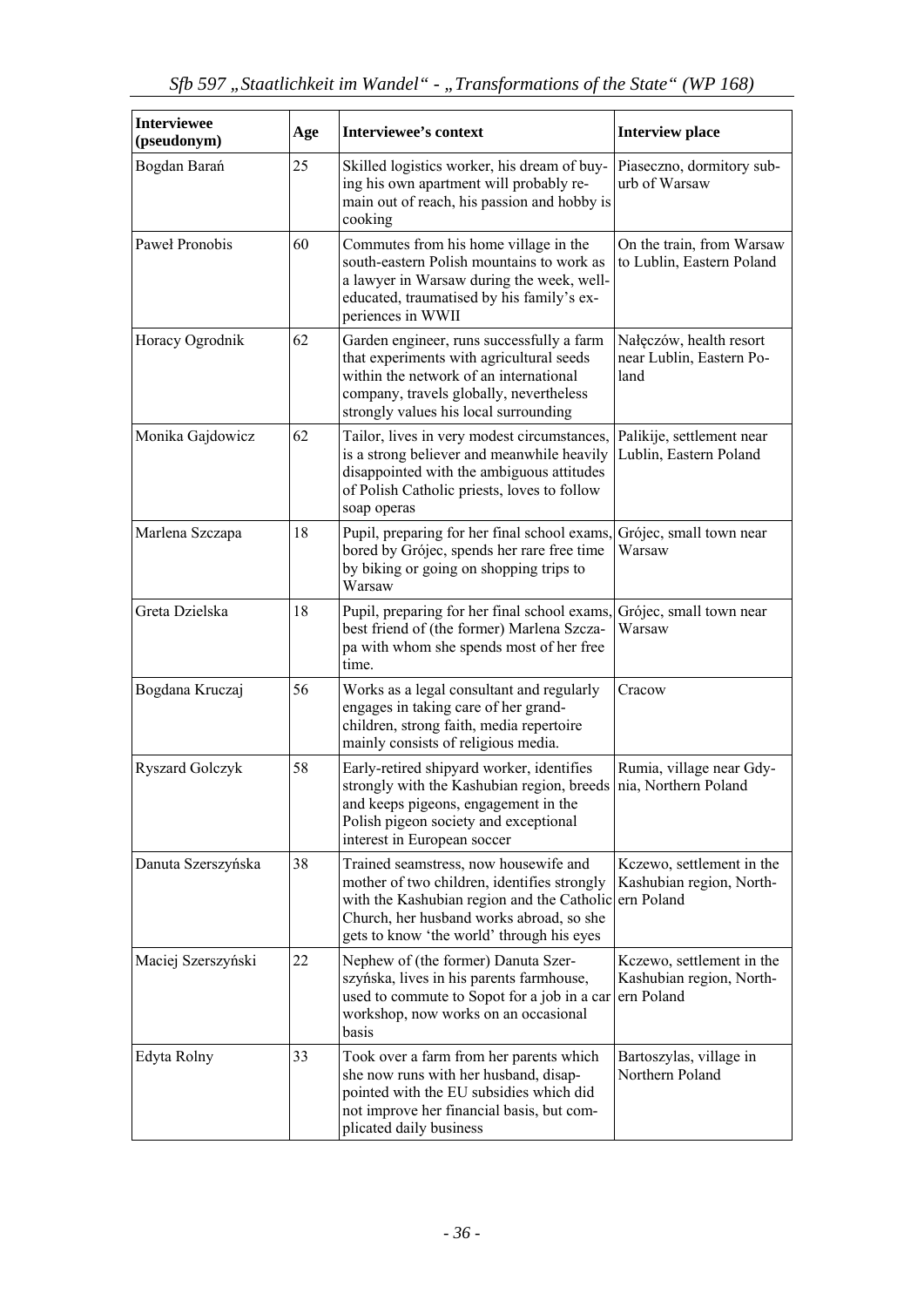| <b>Interviewee</b><br>(pseudonym) | Age | <b>Interviewee's context</b>                                                                                                                                                                                  | <b>Interview place</b>                            |
|-----------------------------------|-----|---------------------------------------------------------------------------------------------------------------------------------------------------------------------------------------------------------------|---------------------------------------------------|
| Sławomir Kaszubski                | 65  | Retired farmer from a family with a long<br>tradition in farming, lives in a small house<br>on his family's areal, takes over repre-<br>sentative functions when it comes to public<br>affairs in his village | Bartoszylas, village in<br>Northern Poland        |
|                                   |     | <b>UNITED KINGDOM</b>                                                                                                                                                                                         |                                                   |
| Trisha Mahin                      | 24  | Marketing assistant, moved to Bristol six<br>months ago, shares a flat with three young<br>women, travels to her family's house in<br>Yorkshire regularly                                                     | Bristol, South England                            |
| John Campbell                     | 58  | Homeless, used to work as a cleaner, has<br>no contact to his sister who lives in North<br>London                                                                                                             | London                                            |
| <b>Edgar Davies</b>               | 71  | Retired engineer, still assists his former<br>company for which he worked longer peri-<br>ods in Saudi Arabia                                                                                                 | London                                            |
| Elizabeth Hamilton                | 53  | Holds a BA in English Literature                                                                                                                                                                              | Hampstead, small suburb<br>in the north of London |
| Lisa Harvey                       | 58  | Trained teacher, works as a manager in a<br>hairdresser's shop, hails from Ireland                                                                                                                            | Richmond, small town in<br>the west of London     |
| Oliver Cox                        | 30  | Waiter in a fish restaurant, working-class<br>family background, lives together with his<br>French girlfriend                                                                                                 | Richmond, small town in<br>the west of London     |
| Eva Celik                         | 42  | Owner of a small clothes shop, hails from<br>Turkey, strongly identifies with her Turk-<br>ish neighbourhood community                                                                                        | London                                            |
| Daniel Weaver                     | 49  | Freelance financial trader and statistics<br>trainer, graduated in natural sciences                                                                                                                           | Wimbledon, suburb in the<br>south of London       |
| Louis Barney                      | 21  | Graduated in English Literature recently,<br>currently jobless, shares a flat with his<br>girlfriend and other students                                                                                       | London                                            |
| Charlotte Miller                  | 36  | Nurse, politically active in local groups in<br>the field of charity, spent a year working<br>and travelling in New Zealand                                                                                   | London                                            |
| Ismael Brooker                    | 62  | Owner of a small coffee shop, former en-<br>gineer, hails from Lebanon, migrated to the the west of London<br>UK in the 1960s, politically active against<br>the Iraq war                                     | Richmond, small town in                           |
| Heather Turner                    | 28  | Logistics manager at the British ministry<br>of defence, shares a flat with three young<br>women, family roots in Manchester                                                                                  | Bristol, West England                             |
| Amber Johnson                     | 29  | Architect, born in South Africa (South<br>African mother), grew up in a small village<br>in South East England, strong identifica-<br>tion with the UK                                                        | Bristol, West England                             |
| Julia Riley                       | 25  | Project Manager, shares a flat with three<br>young women, family roots in Somerset<br>(South West England)                                                                                                    | Bristol, West England                             |
| <b>Alexander Spring</b>           | 27  | Biologist, owner of a small event agency,<br>strong identification with his home town<br><b>Bristol</b>                                                                                                       | Bristol, West England                             |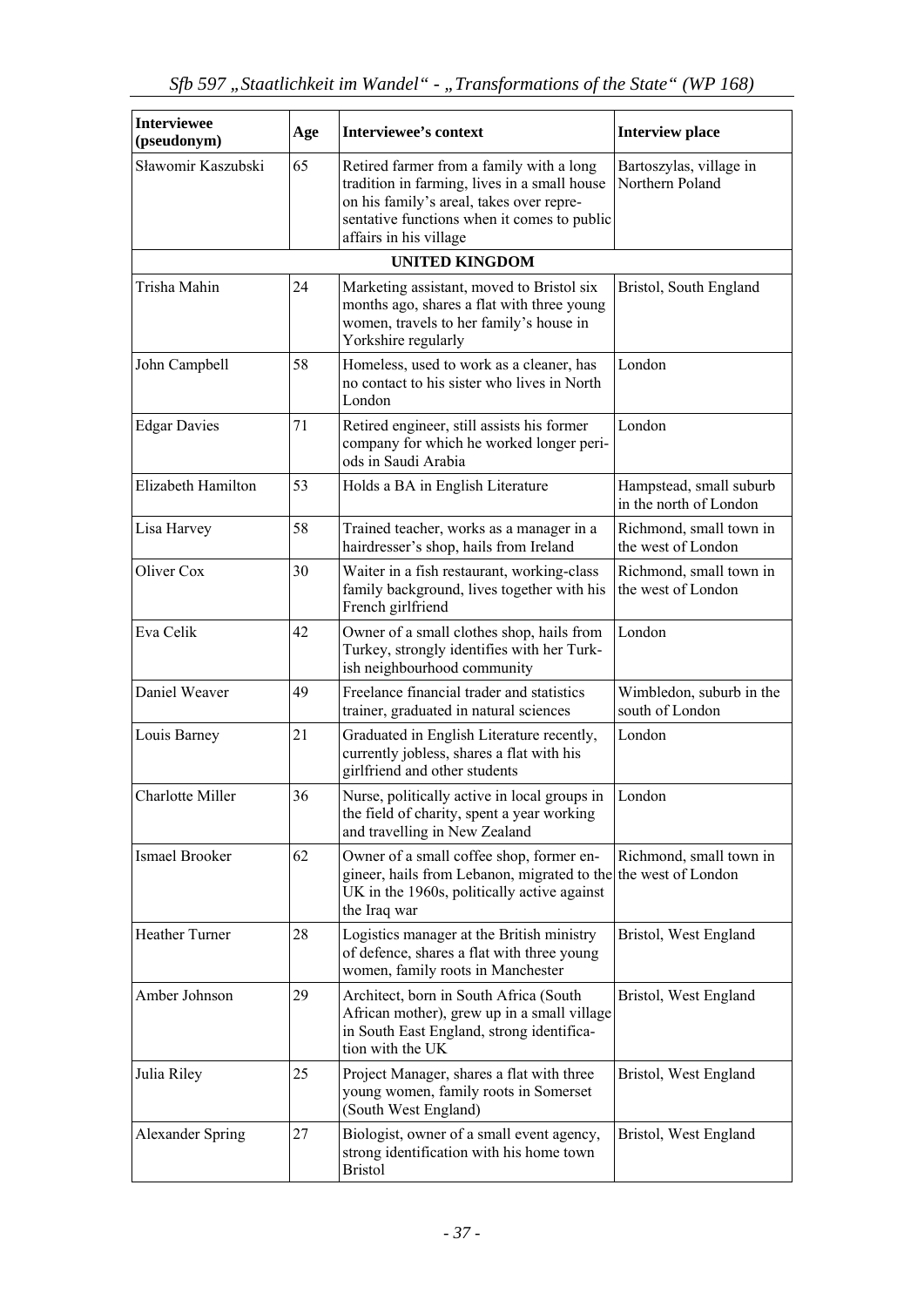| <b>Interviewee</b><br>(pseudonym) | Age | <b>Interviewee's context</b>                                                                                                                               | <b>Interview place</b>                        |
|-----------------------------------|-----|------------------------------------------------------------------------------------------------------------------------------------------------------------|-----------------------------------------------|
| Dennis Cooper                     | 29  | Political scientist (BA), worked for a think<br>tank, politically active in the Labour party,<br>currently studying political science (MA)                 | London                                        |
| Jessica Price                     | 50  | Project Manager at the University, family<br>roots in India, politically active in the field<br>of environmental protection                                | London                                        |
| Sophie Clifton                    | 36  | Elementary school teacher, hails from<br>Australia, lives in England for 12 years,<br>shares her house with a friend                                       | London                                        |
| Tamara Tannhäuser                 | 30  | Marketing Assistant, born in England,<br>grew up in Germany, where her parents<br>and sister live. Studied in Holland, Belgi-<br>um, Spain and Australia   | London                                        |
| Rebecca Brix                      | 20  | Student of social work, shares a flat with<br>other students, family roots in London                                                                       | Plymouth, South England                       |
| <b>Steven Corner</b>              | 20  | Student of history and political science,<br>lives together with his mother, strong iden-<br>tification with his home town Plymouth                        | Plymouth, South England                       |
| Charlie Willis                    | 25  | Works as an usher in a small theatre, lives<br>together with his parents, family back-<br>ground characterised by narrow circum-<br>stances                | London                                        |
| <b>Scarlett Coronis</b>           | 54  | Social worker at a college, lives separated<br>from her husband in a small house with her village in Yorkshire<br>19-year-old daughter                     | Sowerby Bridge, small                         |
| Nicole Koronis                    | 19  | Insurance agent, lives together with her<br>mother (the former) Scarlett                                                                                   | Sowerby Bridge, small<br>village in Yorkshire |
| Jamie Plotter                     | 24  | Political scientist, voluntary worker in an<br>Oxfam bookshop, earns his living by look-<br>ing after a handicapped boy                                    | Leeds, Midlands England                       |
| Luke Smith                        | 59  | Retired teacher, owner of a small coffee<br>shop that he does not run for profit but for<br>meeting young people and organizing<br>concerts                | Leeds, Midlands England                       |
| William Porter                    | 63  | Pensioner, works for 1-2 days per week in<br>a second-hand bookshop, has been politi-<br>cally active in the city council                                  | Leeds, Midlands England                       |
| Nancy Warner                      | 53  | Owner of a small bed and breakfast busi-<br>ness, lives separated from her husband and<br>her two sons, online games play a major<br>role in her free time | York, East Midlands Eng-<br>land              |
| Jack Whistler                     | 36  | IT supporter for the local archaeological<br>charity, identifies strongly with his<br>hometown and region, has travelled only<br>twice abroad              | York, East Midlands Eng-<br>land              |
| Megan Fraser                      | 27  | Saleslady in a local bookshop, hails from<br>Scotland, moved to York four years ago,<br>identifies strongly with Scotland                                  | York, East Midlands Eng-<br>land              |